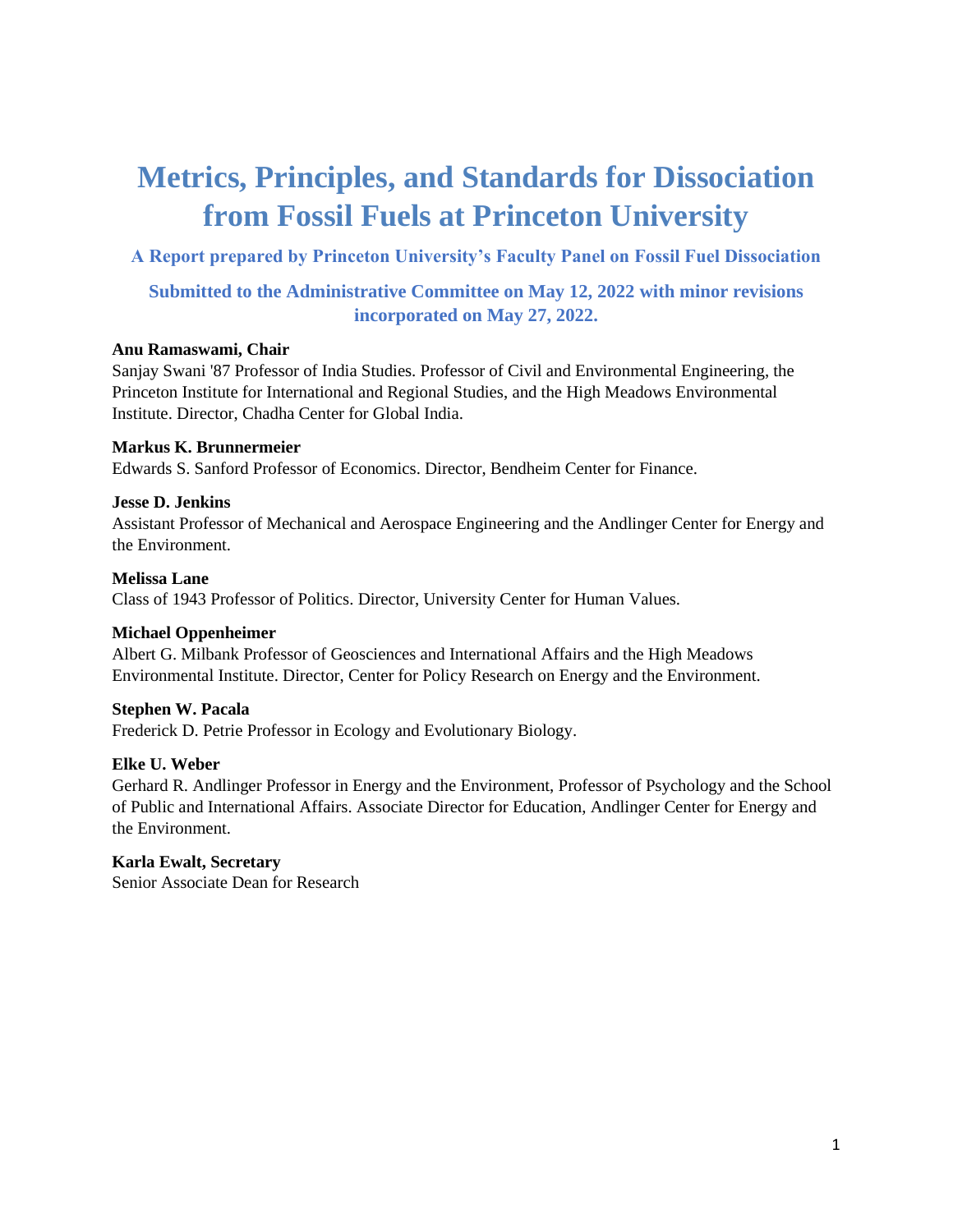#### **Acknowledgement**

We thank three experts who offered insights that informed the work of the panel: Mohammad S. Masnadi, Assistant Professor of Chemical & Petroleum Engineering at the University of Pittsburgh; Kyung-Ah Park, finance expert for developing Environmental, Social, and Governance (ESG) criteria for investment industry; Geoffrey Supran, Research Associate in the Department of the History of Science at Harvard University and Director of Climate Accountability Communication for the Climate Science Social Network

We particularly thank Princeton University students who were engaged throughout the process, including Mayu Takeuchi, Aaron Serianni, Audrey Zhang, and many others. We are grateful to Barbara Coffey, Emily Eckart and Jennifer Speed of Princeton University for their assistance in library research and document editing, respectively.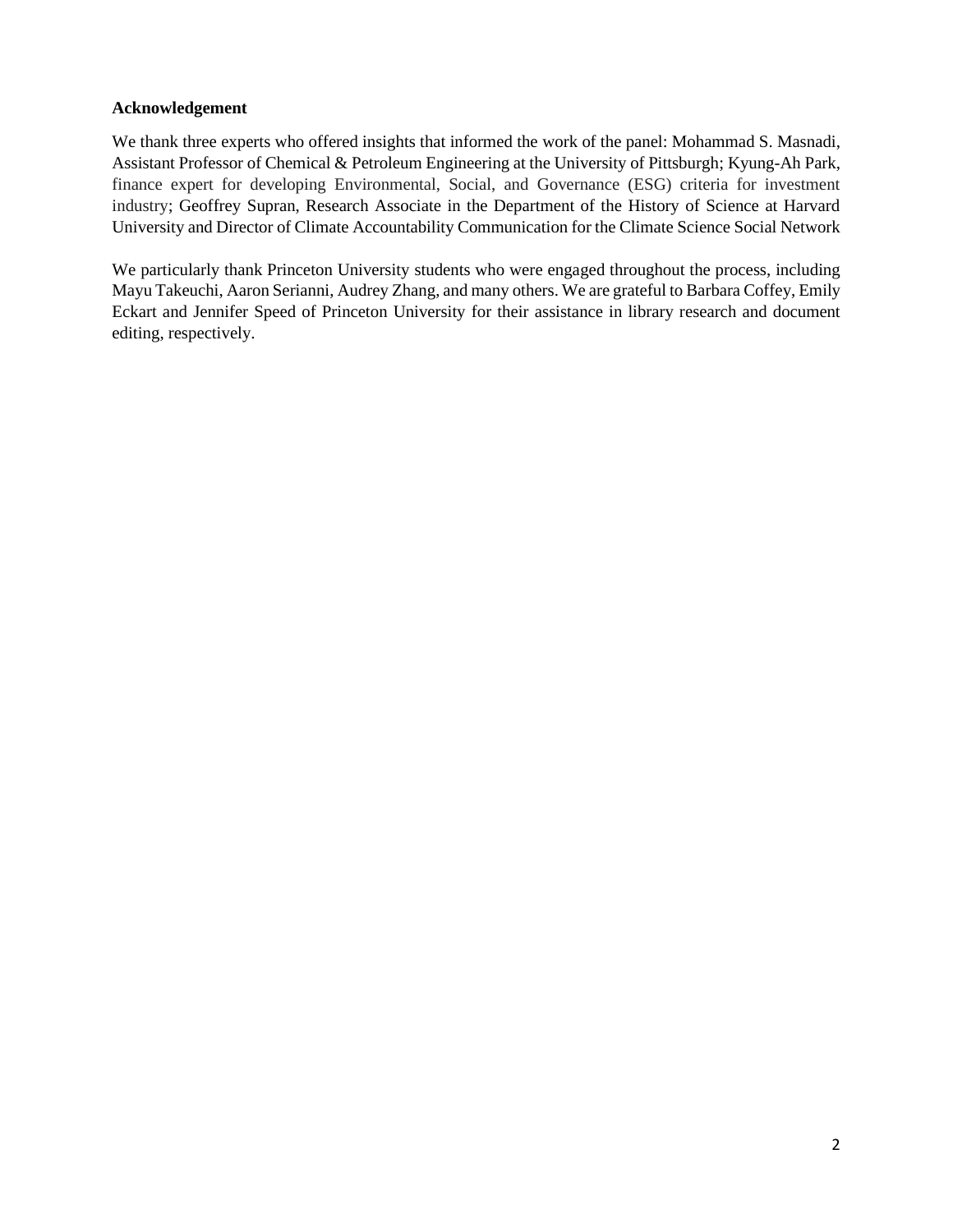#### **TABLE OF CONTENTS**

| 3.2: Metrics, Standards, and a Proposed Scorecard for Evaluating Disinformation  17               |  |
|---------------------------------------------------------------------------------------------------|--|
| 3.3: Types of Climate-Contrarian Claims Made in Climate Disinformation Efforts 18                 |  |
|                                                                                                   |  |
|                                                                                                   |  |
|                                                                                                   |  |
|                                                                                                   |  |
|                                                                                                   |  |
|                                                                                                   |  |
|                                                                                                   |  |
|                                                                                                   |  |
|                                                                                                   |  |
|                                                                                                   |  |
| Charge 3: Notification and Constructive Engagement with Companies Identified for Dissociation  33 |  |
|                                                                                                   |  |
|                                                                                                   |  |
|                                                                                                   |  |
|                                                                                                   |  |
|                                                                                                   |  |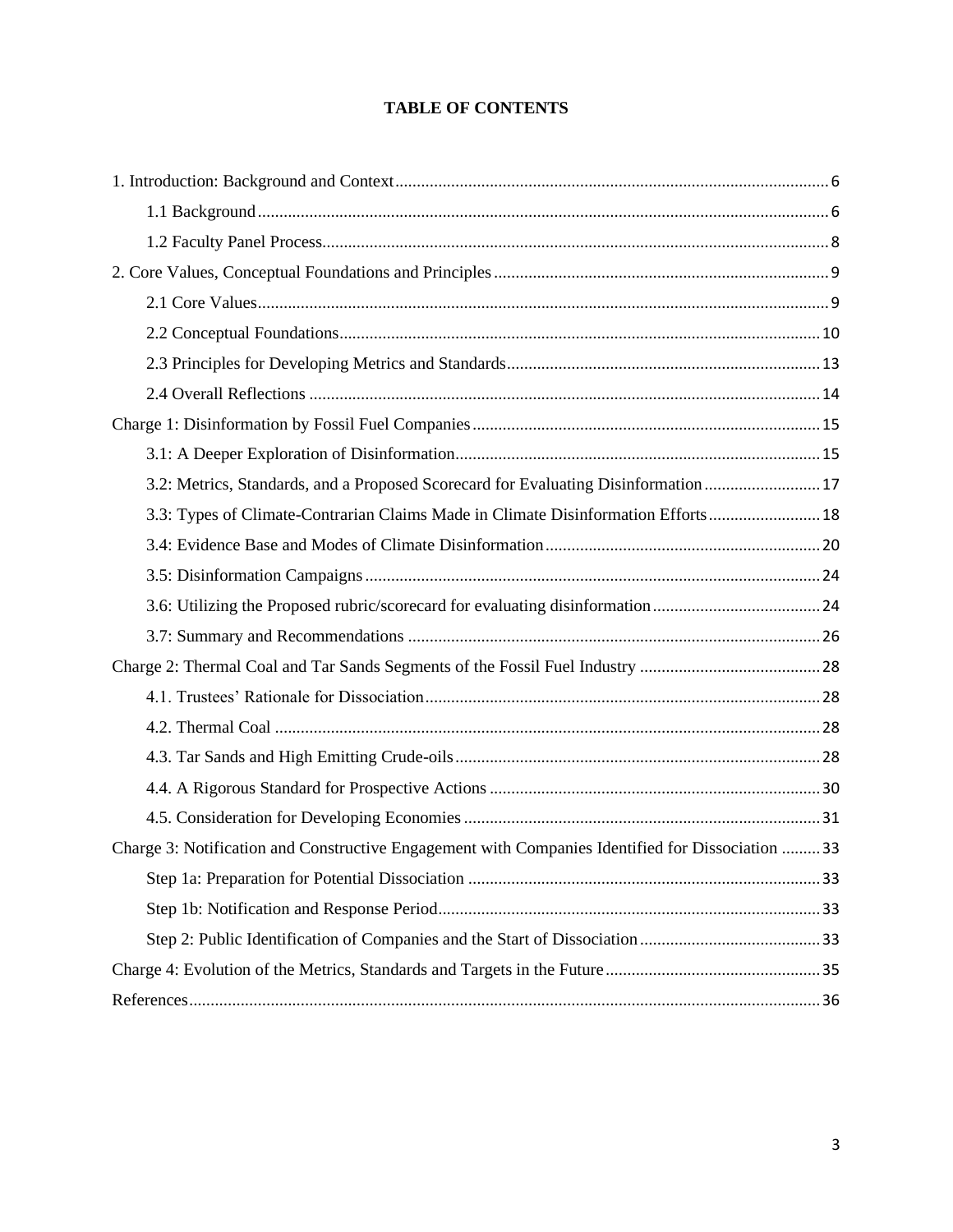#### **SUMMARY**

**BACKGROUND:** In May 2021, in keeping with Princeton University's core truth-seeking mission and commitment to sustainability, its Board of Trustees announced, through a press release, the University's decision to "*dissociate from fossil fuel companies engaged in climate disinformation and those materially participating in the thermal coal and tar sands segments of the fossil fuel industry unless able to meet a rigorous standard for greenhouse gas emissions"*. The University convened a faculty panel charged with "*developing metrics, principles, and standards that would provide impartial scholarly advice to help implement the dissociation decision*", and an administrative committee that will use the findings of the faculty panel report to propose to the Board a set of actionable criteria for dissociation, and a process for implementing them now and in the future. Dissociation at Princeton University is a larger construct that includes divestment, as well as refraining from sponsored research, gifts, purchasing, student career networking, and all other campus engagement activities associated with those companies (identified for dissociation). Given its all-encompassing nature, University guidelines note that the decision to dissociate from a company must be taken only when the actions of that company are found to be in strong contradiction with Princeton University's core values.

**SCOPE OF THIS REPORT**: The faculty panel's work was guided by our charge; the Trustees' decision to dissociate from certain segments of the fossil fuel industry and those engaged in climate disinformation; and the University's long-held guidelines for dissociation grounded in core values (see Background). The charge to the panel was fourfold, developing metrics and standards for: 1) identifying fossil fuel companies engaged in climate disinformation; 2) identifying companies participating materially in thermal coal and tar sands segments of the fossil fuel industry; 3) constructive engagement prior to dissociation; and, 4) developing a framework for future evolution of the metrics and standards. While the faculty panel is charged with addressing specific segments of the fossil fuel industry in terms of greenhouse gas (GHG) emissions in Charge 2, the panel, in response to Charge 4, sought to develop metrics, standards and algorithms such that they could be updated in future years and potentially translated to other industry segments, as appropriate, consistent with the Trustees' long-term goals to drive progress towards a net-zero carbon portfolio, and the University's goal to support net-zero carbon transitions in society at large.

**MAIN FINDINGS:** The panel's main findings are organized into four categories:

1) **Core Values:** The panel clarifies Princeton's core values relevant to fossil fuel dissociation, which included: a) Princeton's truth-seeking core value as a leading research institution (relevant to disinformation, Charge 1); b) Princeton's commitment to environmental sustainability, represented by Princeton's Net-Zero Carbon plans (relevant to fossil fuel companies identified in Charge 2); and c) Social justice and global awareness core values applicable to all Charges. *[See Section 2.1]*

2) **Conceptual Foundations** that highlight the urgency of acting on climate change, the importance of a glide path that systematically lays out a pathway to net-zero emissions by 2050, global awareness of social inequality and climate justice in charting energy transitions, the role of climate disinformation in slowing progress towards a zero-carbon sustainable future, and the need to hold companies accountable for their actions, vis-à-vis their greenhouse gas emissions and plans to mitigate them, as well as participation in disinformation campaigns. *[See Section 2.2]*

3) **Principles for Developing Metrics and Standards,** which include universal applicability to all fossil fuel companies in Princeton's direct and indirect investments, and its research portfolio; simplicity and practicability in addressing a broad swathe of companies; objective and transparent metrics developed through scientific rigor; strategic focus on largest fossil fuel companies engaged in disinformation; comprehensive coverage of fossil fuel industry segments globally (covering 90% of global coal production,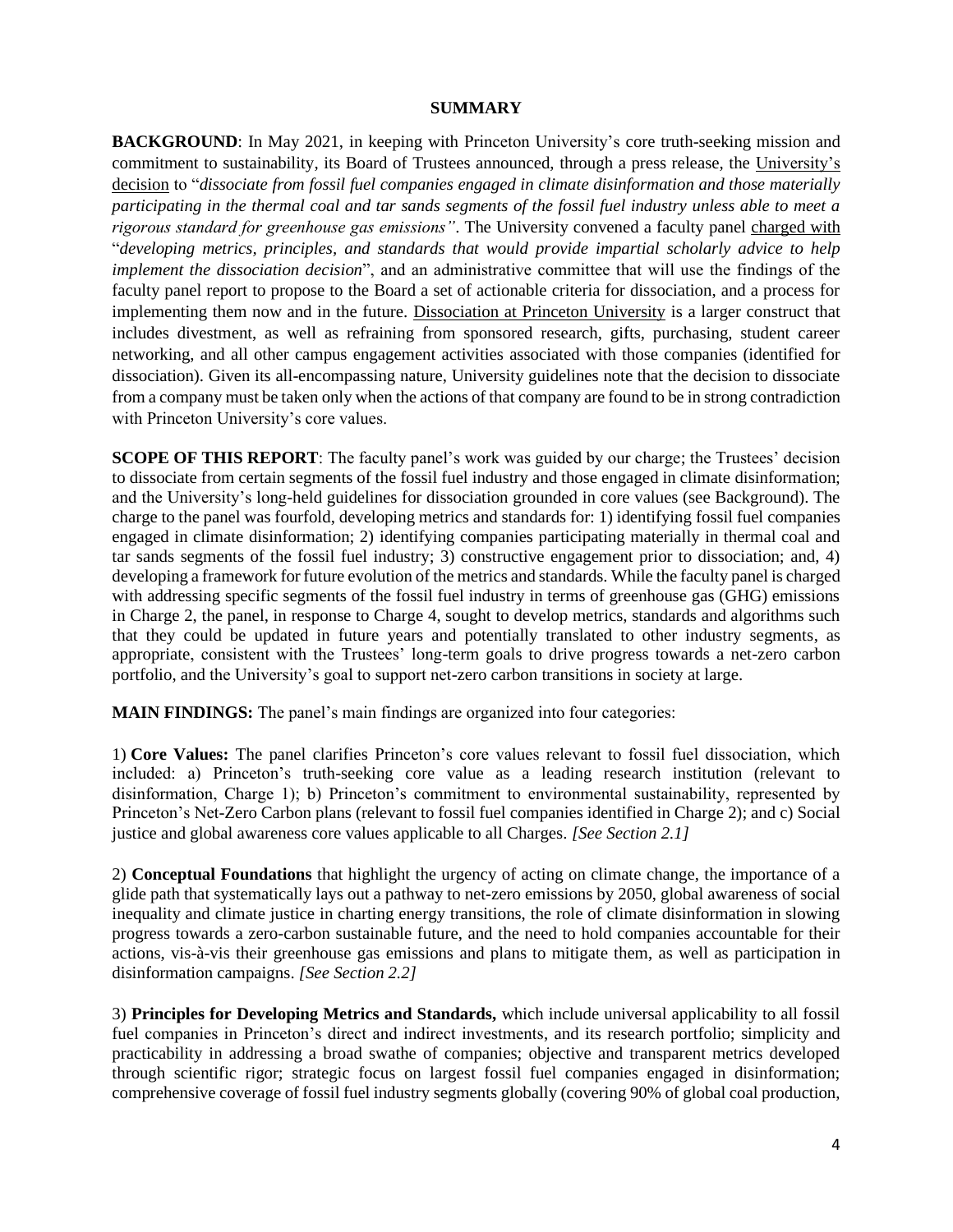and ~99% of global oil production from tar sands); proactive design for future adaptability towards zerocarbon futures; and transparent design and consultation. *[See Section 2.3]*

**4) Analytic frameworks, metrics, and standards** designed specifically to address the four components of our charge: climate disinformation (Charge 1, *Section 3*); material participation in thermal coal and tar sands (Charge 2, *Section 4*); and constructive engagement prior to dissociation (Charge 3, *Section 5*). Uniquely, relevant to Charges 2 and 4, we propose a framework that can potentially be broadly applied/adapted in the future to other industry segments, providing a glide path approach to a zero-carbon society (*Section 6*). Likewise, we have developed a unique rubric for assessing disinformation that may be tested across a number of different companies, advancing the science of policy-relevant evaluation of disinformation.

Overall, we believe that the frameworks and associated metrics and standards developed by the Faculty Panel are at the leading edge of what universities are proposing in their efforts to dissociate/divest from fossil fuels.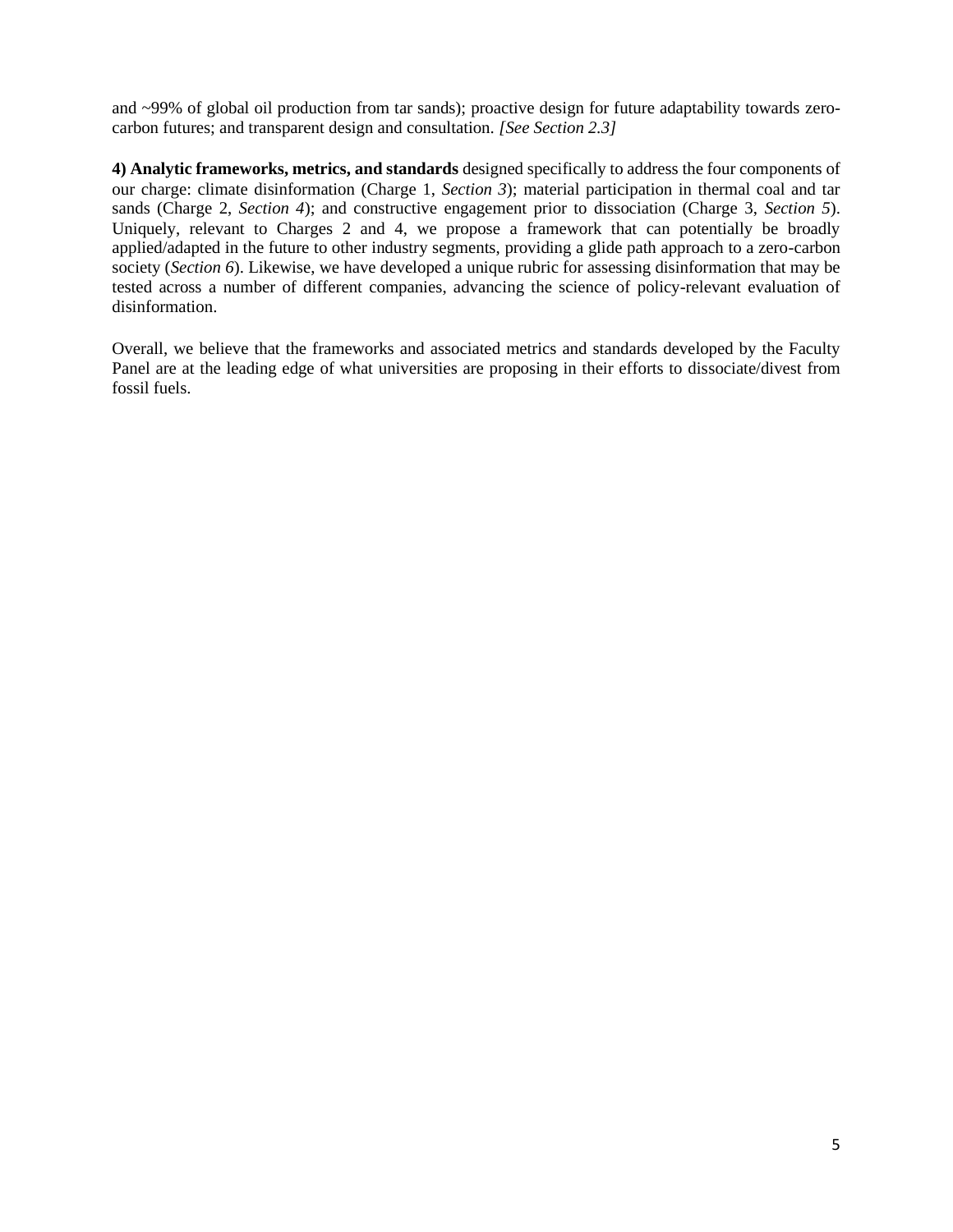# <span id="page-5-0"></span>**1. Introduction: Background and Context**

In May 2021, in keeping with Princeton University's core truth-seeking mission and commitment to sustainability, its Board of Trustees authorized the establishment of an administrative process for dissociating from fossil fuel companies engaged in climate disinformation and those materially participating in the thermal coal and tar sands segments of the fossil fuel industry unless able to meet a rigorous standard for greenhouse gas emissions (Valenti, 2021; Princeton University, 2021). To implement the dissociation decision made by the Board, the University convened two groups:

- A Faculty Panel, charged with developing metrics, principles, and standards that would provide impartial scholarly advice to help implement the dissociation decision. The charge to the panel is to present its findings in a public written report, and update the broader community periodically while its work is in progress.
- An Administrative Committee, who will use the findings of the faculty panel report to propose to the Board a set of actionable criteria for dissociation, and a process for implementing them now and in the future.

This report presents the findings of the Faculty Panel, and is organized as follows:

- **Section 1:** Background and context of the panel's work (this section)
- **Section 2:** Core values, conceptual foundations and principles that guide the panel's report
- **Sections 3-6:** Specific recommendations on metrics and standards relating to four specific charges to the Panel (see Table 1).

### <span id="page-5-1"></span>**1.1 Background**

*Climate change and fossil fuels:* Sustained and wide-ranging scientific consensus finds that anthropogenic greenhouse gas (GHG) emissions, largely driven by fossil fuel combustion to support society's consumption and economic production activities, are transforming our planet and its climate. The impacts of climate change are wide-ranging, including a rise in global mean temperature and sea level, increased occurrence of extreme heat and heavy precipitation, higher levels of coastal flooding, more extensive wildfire and more prevalent regional drought. These are already impacting the economy and the sustainability of human and other forms of life on our planet. To reduce the likelihood of crossing climate tipping points and triggering the worst impacts of climate change, 196 countries signed the Paris Agreement in 2015, pledging substantial reductions in GHG emissions globally to limit global mean temperature increase to below 2 degrees Celsius above pre-industrial levels, while pursuing a more ambitious goal of limiting the increase to 1.5 degrees (United Nations Climate Change, 2022). In the years since the Paris Agreement, scientists, policymakers, and industry leaders have proposed pathways to achieving zero net-GHG emissions across large parts of the global economy in the second half of this century by integrating energy efficiency, renewable and nuclear energy, transitions to electric mobility, technologies for carbon capture, utilization and storage (CCUS), direct air capture (DAC), and nature-based solutions for carbon sequestration as a means to achieve the Paris temperature objectives. Concerted action by all sectors of society, including pillar industries (energy, transportation, heating, cement, steel, agriculture), commercial business entities, individuals/households, and communities will be needed to achieve a net-zero carbon future by 2050. Action by energy/electricity and fossil fuel companies can be particularly impactful, given that 72-75% of global GHG emissions arise from this sector (IEA, 2021; WRI, 2017).

*Climate action at Princeton:* The increasing severity of the climate impacts worldwide, e.g., wildfires, extreme heat, hurricanes, and extreme flooding caused by heavy precipitation, some tied directly to GHG emissions, has prompted several nations, cities, industries, and commercial businesses to adopt the goal of achieving net-zero carbon emissions by 2050 or earlier. Princeton University has itself pledged to reduce its operational GHG emissions to net-zero by 2046. There are increasing calls to expand the scope of emissions that cities and businesses are currently accounting, for example, for cities to include GHG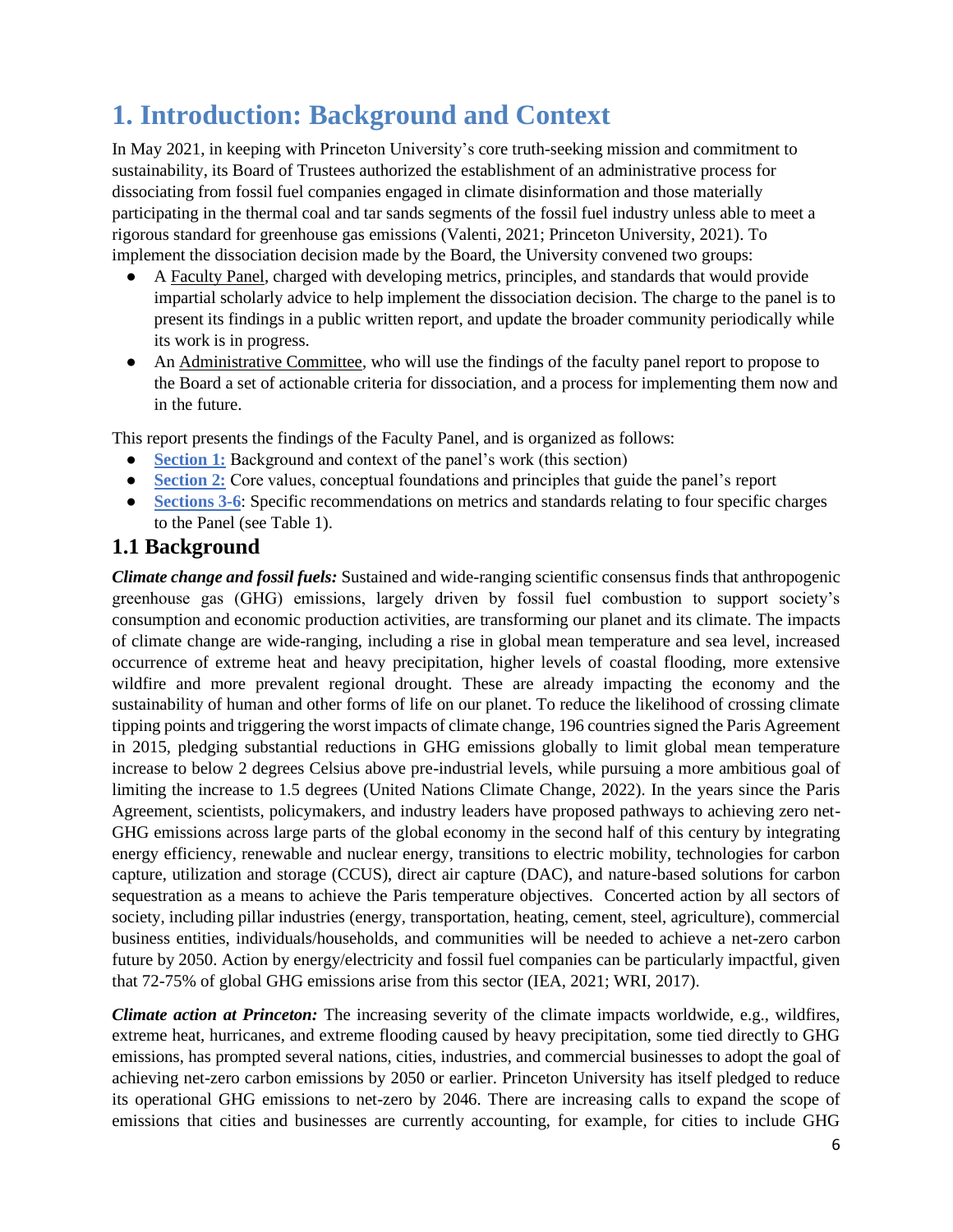emissions associated with construction materials and fuels used within the city even if produced elsewhere, i.e., supply chain emissions (Ramaswami et al., 2021). There are also calls for investment portfolios to divest from fossil fuel companies, with varying motivations and opinions, e.g. Howard, 2015; Pope, 2022. This rapidly evolving context—with sustained engagement by students, alumni, faculty, and staff, including through Divest Princeton—stimulated a report by the Council of the Princeton University Community's (CPUC) Resources Committee (2021), which in turn helped prompt the decision by Princeton University's Board of Trustees to dissociate from fossil fuel companies.

*Dissociation as a larger construct than divestment:* At Princeton University, divestment is a subset of actions under the broader umbrella of dissociation. Dissociation means divesting from companies, as well as refraining, to the greatest extent possible, from soliciting or accepting gifts from such companies, purchasing the companies' products, forming partnerships with these companies, and facilitating the companies' campus engagement activities (Princeton University, 2022). Dissociation is applied only to those companies whose values are in strong contradiction with Princeton University's core values. The logic is that if the University should not invest in a company as a matter of policy due to a conflict in values, then it also should dissociate from that company in all other aspects of its operations. Therefore, the bar for dissociation is exceptionally high. To date, the only investment-related issues that have crossed this threshold of significance have been companies that operated under the apartheid state in South Africa (CPUC Resources Committee, 1997), and those complicit in genocide in Darfur, Sudan (Cliatt, 2006).

*Long-term plans of the Trustees to achieve a zero-carbon investment portfolio***:** While the University's press release of May 2021 highlights the Trustees' initial focus on certain segments of the fossil fuel industry, the press release also indicated a longer-term focus on achieving net-zero greenhouse gas emissions in the University's portfolio: "The University also has committed to reducing the aggregate harmful climate impact of the entirety of the University's direct and indirect endowment holdings" (Valenti, 2021). This will require assessing "*greenhouse gas impact of all companies in its holdings — not just fossil fuel companies — and to drive change and expand investment in innovative technologies that hold the most promise to benefit the environment.*" Thus, while the faculty panel is charged with addressing specific segments of the fossil fuel industry in terms of GHG emissions (see Charge 2 below), the panel, in response to Charge 4, sought to develop metrics, standards and algorithms such that they could be updated in future years and potentially translated to other industry segments, as appropriate in the future.

#### **Table 1: Charge to the Faculty Panel on Dissociation from Fossil Fuel Companies, issued by President Christopher Eisgruber**

*Charge 1: Disinformation* - What metrics and standards should be used to assess whether a company is spreading climate disinformation or participating in disinformation campaigns? What information is available to assess whether a company is participating in a climate disinformation campaign? What distinguishes these acts from legitimate skepticism or challenging of scientific consensus?

*Charge 2: Thermal coal and tar sands* - What constitutes material participation by a company in the thermal coal or tar sands segment of the fossil fuel industry? What would be an appropriate rigorous standard or target for greenhouse gas emissions for companies in this segment of the fossil fuel industry? How can the greenhouse gas intensity of these companies be assessed?

*Charge 3: Constructive engagement* - What constructive engagement options exist to attempt to convince companies to remedy their conduct before dissociation? What standards and metrics can be used to assess whether a company is remedying its conduct? What is a reasonable time frame over which a company could be expected to make progress toward established standards and targets?

*Charge 4: Future evolution of metrics & standards -* How can the metrics, standards, and targets referenced above be flexible enough to meet changing conditions over time? On what time frame should they be revisited to keep pace with evolving knowledge?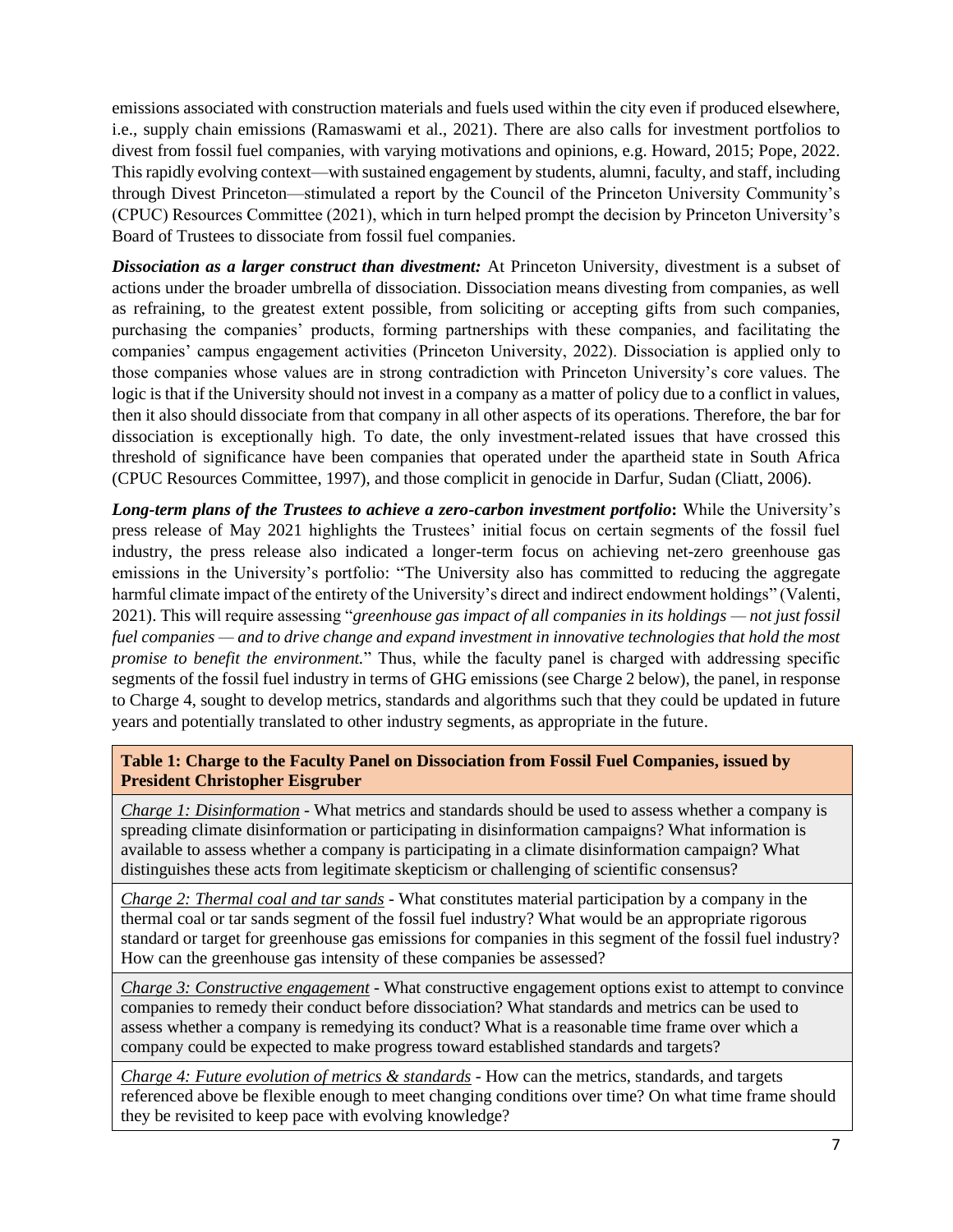# <span id="page-7-0"></span>**1.2 Faculty Panel Process**

The panel's process involved several steps:

- The faculty panel, as a whole, conducted their deliberations over a period of 9 months from September 2021 to May 2022. **Two sub-committees** were formed to address Charge 1 and Charge 2, respectively. All panel members engaged in addressing Charges 3 and 4.
- Both subcommittees **reviewed and interpreted the trustees' decision** as described in the University press release of May 2021 (Valenti, 2021) to help guide the Panel's work and establish the scope of their work.
- The panel clarified **Princeton's core values** that are contravened by companies identified for dissociation. The core values included the following:
	- Princeton's **truth-seeking** core value (for Charge 1, Disinformation)
	- Princeton's commitment to **environmental sustainability**, represented by Princeton's Net-Zero Carbon plans (For Charge 2)
	- **Social justice** and **global awareness** core values applicable to all Charges
- An extensive review of the literature enabled development of the **conceptual foundations**  necessary to inform Charge 1 and Charge 2
- The panel developed **overarching principles for developing the metrics and standards** relating Charge 1 and Charge 2, drawing upon the literature and core values.
- The panel developed **quantitative and semi-quantitative frameworks** to identify companies for dissociation based on participation in thermal coals and tar sands (Charge 2) and disinformation (Charge 1), respectively, by evaluating available data sources and consulting three external experts:
	- Mohammad S. Masnadi, Assistant Professor of Chemical & Petroleum Engineering at the University of Pittsburgh
	- Kyung-Ah Park, finance expert for developing Environmental, Social, and Governance (ESG) criteria for investment industry
	- Geoffrey Supran, Research Associate in the Department of the History of Science at Harvard University and Director of Climate Accountability Communication for the Climate Science Social Network
- The panel **met with the Administrative Committee, or representatives thereof,** frequently, with six joint meetings (four with students–see below) held to discuss the charge, provide progress updates, discuss the framework for the metrics, and their practical implementation. In addition, VP Parker, as chair of the administrative committee, and Prof. Ramaswami, as chair of the faculty panel, coordinated their efforts through frequent (biweekly) phone calls to check in and align progress.
- The Faculty Panel and Administrative Committee met with Undergraduate Student Government leaders and their invited student participants to share progress and answer questions in four separate meetings that spanned a period from Nov. 2021-May 2022.
- A summary of work for the panel was also periodically reported to the University community atlarge at the CPUC meetings.

Section 2 details the core values, conceptual foundations, and the operating principles that provided the foundations for the standard, metrics and recommendations relating to the 4 charges (described in Sections 3-6).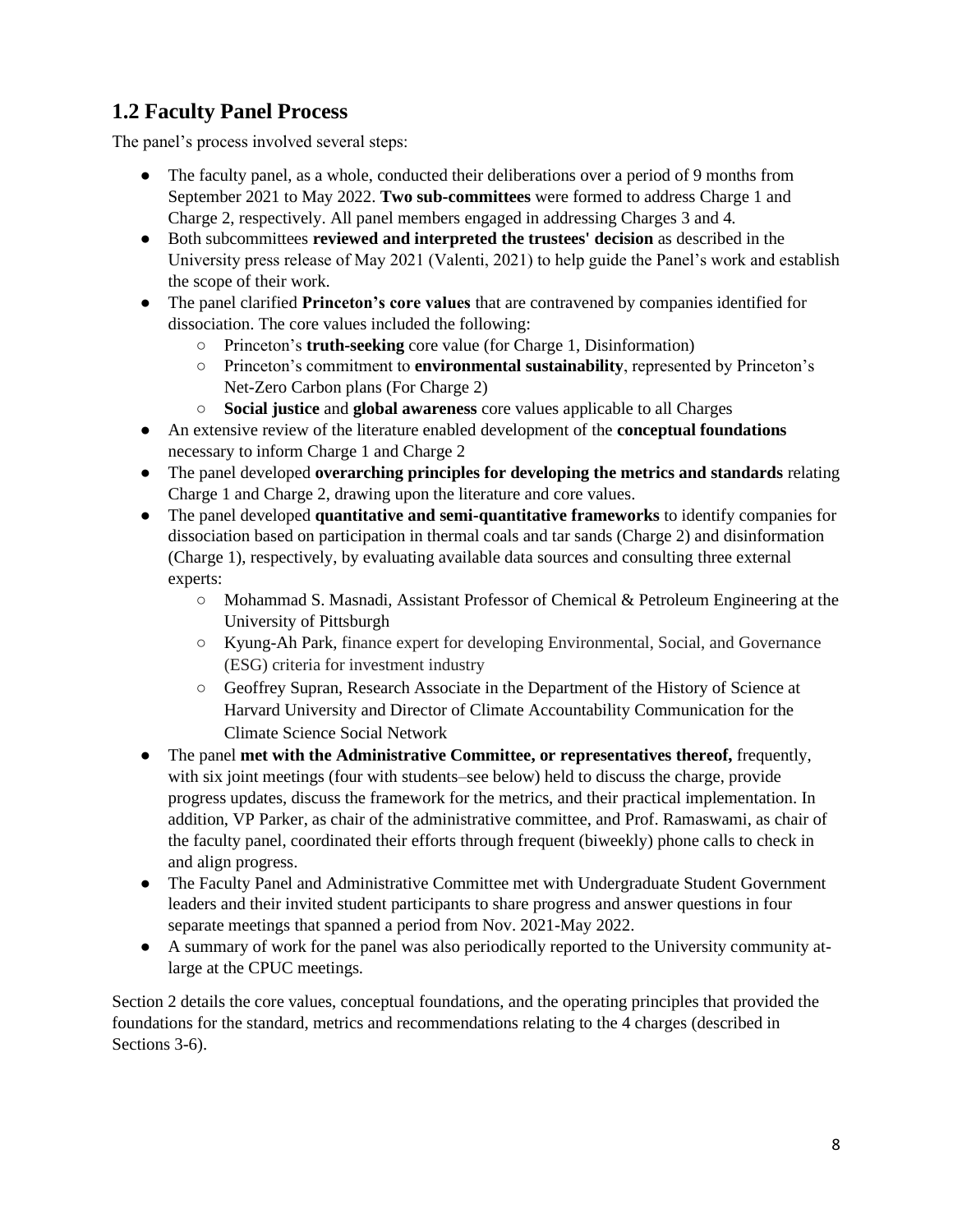# <span id="page-8-0"></span>**2. Core Values, Conceptual Foundations and Principles**

### <span id="page-8-1"></span>**2.1 Core Values**

The Faculty Panel considered the University's announcement of the Trustees' decision, along with the CPUC Resource Committee's report (2021) and President Eisgruber's reflections on the topic of dissociation (CPUC, 2015). Reflecting on these documents, the Panel first identified four core values at Princeton that are relevant to discussions around dissociation and divestment. We list them briefly below.

- 1) *Princeton University's core value of truth-seeking* is reflected in its position as a world-leading research institution that advances the frontiers of science. This truth-seeking core value is particularly relevant to Charge 1 on disinformation, defined by the panel as "*communicating with the intent to mislead" (See Section 2 & 3 for detail)*. Disinformation is distinct from merely the misstatement of facts often referred to as misinformation. Thus, engaging in disinformation, i.e., communicating with the intent to mislead, directly contradicts the University's truth-seeking core value.
- 2) *Princeton's environmental core values* are reflected by the University's own decision to achieve netzero emissions for campus operations by the year 2050 (now accelerated to 2046; Aronson, 2019). This core value is relevant to Charge 2, pertaining to thermal coal and tar sands segments of the fossil fuel industry, and to Charge 4, reflecting evolving standards that can guide the University to a net-zero emissions investment portfolio over time. Specifically, the alignment of prospective actions of fossil fuel companies with Princeton's core environmental values can be assessed by examining the company's public commitments to achieve net-zero emissions by 2050, along with credible milestones to track progress.
- 3) *Princeton's commitment to addressing inequality through equity and social justice:* This core value is relevant because personal consumption by individuals and high inequality in such consumption is found to be a key driver of greenhouse gas emissions, both within the United States (Jones & Kammen, 2014) and across the world (Oswald, 2021), with the top 10 percent of the global income spectrum consuming *20 and 75 times as much final energy* as the bottom 10 percent in buildings and mobility sectors, respectively. Thus, energy transitions must be planned carefully and in conjunction with the development of cost-competitive alternatives, to avoid inequitable energy burdens for the least wealthy households. A singular focus on GHG emissions from companies often obfuscates these larger questions around societal inequality in consumption and energy burden.
- 4) *Princeton's motto, "In the Nation's Service and the Service of Humanity,"* highlights the importance of global awareness, including of global climate justice, relevant to Charge 2 metrics. Climate justice acknowledges that ~41% of the global carbon emissions budget for achieving the Paris targets has already been consumed (as of 2020) by historical emissions from developed countries, and an additional ~11-14% by China (CarbonBrief, 2021; Future Earth, 2020). This leaves little room for less developed countries to achieve their economic and human development goals, particularly when they are at the cusp of urbanization and industrialization, which may require continued use of fossil fuels in the near term, even as they invest in renewable energy with its attendant environmental and health co-benefits. Thus, considering climate equity, coal exit plans cite earlier target dates of 2030 for developed countries and 2050 or later for the others (Climate Analytics, 2019), In addition to equity, global developments such as the war in Ukraine may also stimulate a rise in coal use in the short term in select nations. The university community may therefore want to carefully consider exceptions from dissociation for fossil fuel companies that predominantly serve developing nations, or for the case of war, while maintaining the longer term GHG mitigation targets so as to be consistent with the Paris Agreement's objectives.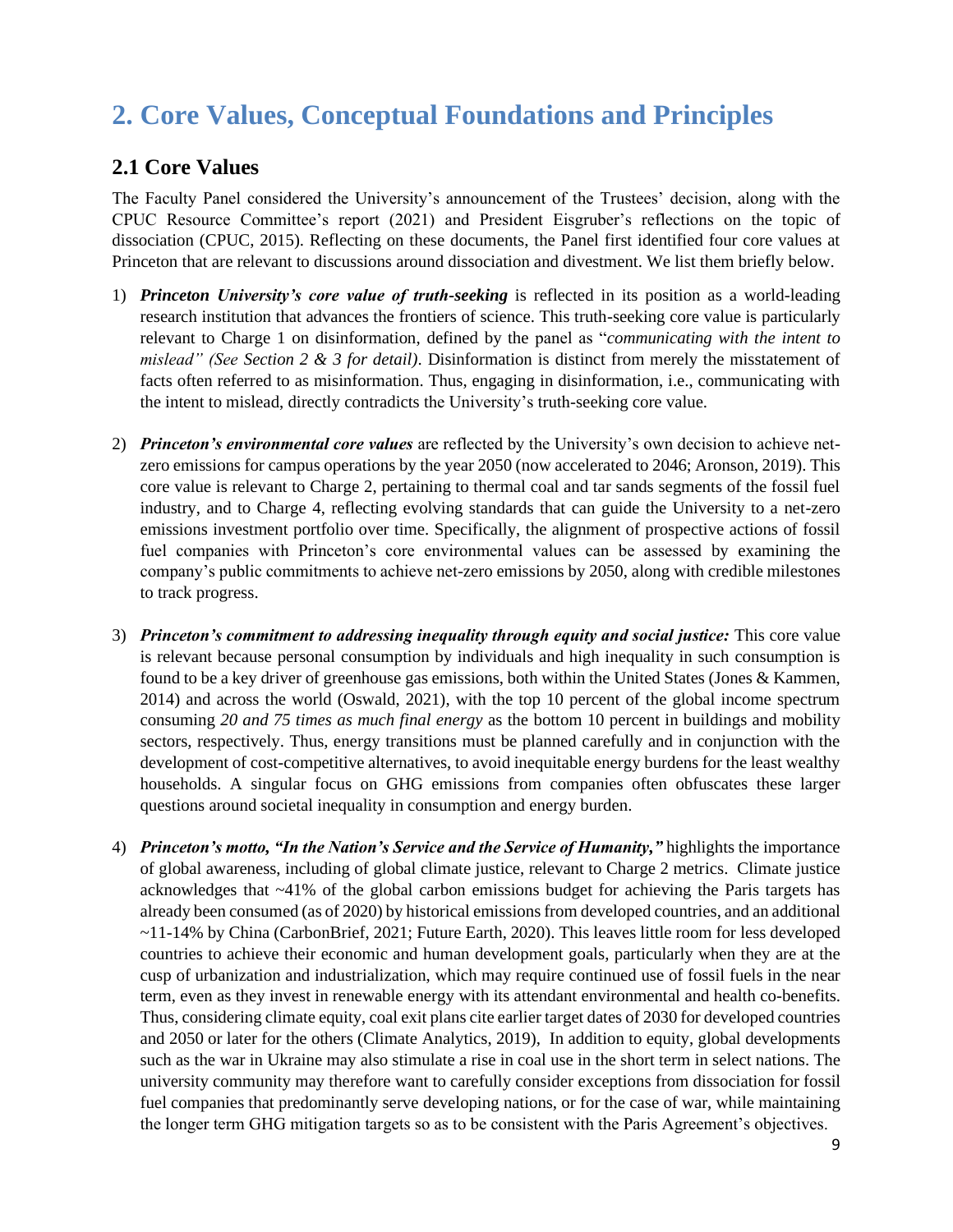### <span id="page-9-0"></span>**2.2 Conceptual Foundations**

Building upon the core values in section 2.1, we summarize below key concepts, drawn from the literature, that guided the development of the principles, metrics and standards for dissociation from fossil fuel, developed by the Faculty Panel.

*Climate change is an existential threat requiring urgent and concerted climate action*: Society's understanding of climate change science, climate change impacts and climate change solutions is imperfect but rapidly improving. Based on this understanding, national and subnational governments, firms, civil society organizations (like Princeton University), and even individuals have established goals with a view toward implementing the collective objectives embodied in the 2015 Paris Agreement, which are aimed at avoiding "dangerous anthropogenic interference with the climate system" (UNFCCC, 1994, p. 9). Although climate change and its consequences will be a fact of life for decades or centuries to come, the goal of the Paris Agreement is to limit the worst impacts of climate change by acting in concert immediately to reduce emissions to net-zero by 2050. The objective of this panel is to provide guidance to the Trustees to facilitate Princeton University leadership in implementing its fair share of the solution. Accordingly, we address our immediate charges from the Trustees in terms of a near term framework for implementing dissociation from firms whose actions are obstacles to solutions, as well provide insights on longer term issues that the University will confront in later phases of dissociation. In this way, we hope to facilitate immediate action, as well as establish a coherent, long-term approach, one that can evolve as knowledge increases, as is suited to the nature of climate change.

*Pathways to Net-Zero Emissions have been charted in different countries, but are not instantaneous.* Societies need time to achieve systemic changes to reach net-zero emissions. Specifically, society cannot decouple from fossil fuels immediately without significant harm, both to the economy, and especially to the most disadvantaged in society. See Core Values #3 & #4. For example, diesel fuel and gasoline used in transportation provide mobility and freight services essential for the functioning of the entire economy. Electric vehicles provide a viable alternative for much of the transportation sector, but will take time to scale and replace large numbers of vehicles, and may not be suitable for all transportation modes (e.g. longhaul freight, aviation). Electricity, derived today from a mix of fossil, renewable resources, and nuclear fission, is essential for basic home heating/cooling, medical care, emergency services, financial services and other core functions. Even recognizing the potential for improved efficiency in energy production and end use, society will still require substantial amounts of energy. To meet human development and climate objectives, the energy driving our economy must get cleaner rapidly. The Trustees rationale to focus on the worst GHG emitting energy companies in Charge 2 – e.g., thermal coal and tar sands - provides clarity in identifying companies that are pursuing high GHG emitting activities today even while cost-competitive alternatives are widely available.

*Establishing a glide path to a zero-carbon future by 2050:* Looking to the future, discussions with experts and a review of the literature suggest a glide path approach can be developed to decarbonize society stepby-step and investment portfolios in tandem. Zero carbon pathways emphasize a sequence of interrelated steps (Azvedo et al., 2020; Jenkins et al., 2021; Seto et al., 2021): exit from thermal coal tied to grid decarbonization with increasing penetration of renewables; steady improvement in end-use efficiency and transitions to electric mobility and heating via electrically-driven heat pumps anchored upon the availability of a zero carbon electric grid; and, investments in advanced technologies for carbon capture, storage and utilization, followed by direct air capture and nature based solutions for sequestering the remaining emissions. The Faculty Panel's efforts to develop metrics and standards in Charge 2 sought to support a glide path approach wherein the metrics developed for Charge 2 could become increasingly stringent over time, or applied to a broader swathe of industries, supporting a glide path to decarbonization by 2050. Some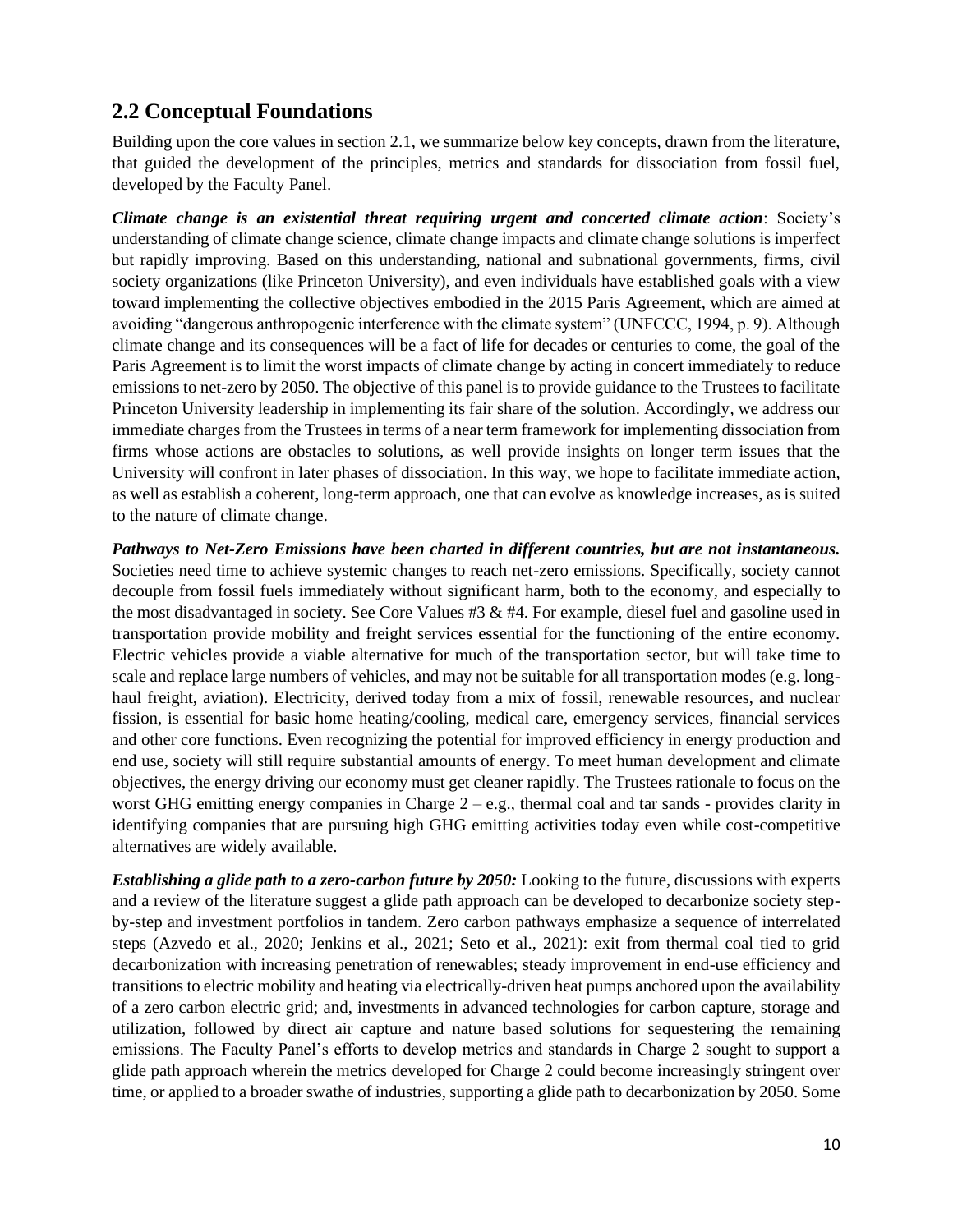sectors such as steel, cement, aviation, and freight can be particularly challenging to decarbonize (Davis et al., 2018) and are beyond the scope of this report and the Trustees current mandate to this committee.

*Holding companies accountable for their decarbonization commitments*: Evaluating the ongoing and prospective actions of companies, cities and nations in advancing net-zero emissions by 2050 requires a rigorous assessment of their commitment. Companies that have made pledges to transition to net-zero emissions must make steady, measurable, near-term progress towards concrete milestones for these actions to be considered credible (relevant to Charge 2). Furthermore, bold pledges that mask inaction can create a false impression of progress that in some cases constitutes disinformation (relevant to Charge 1). Much attention is focused on fossil fuel and energy sector companies (i.e., power plants), since coal and natural gas combustion for heating and electricity generation, and combustion of fuels derived from crude petroleum, together contribute to 75 % of global GHG emissions (International Energy Agency, 2021; World Resources Institute, 2017). Studies show that fossil fuels processed and sold by just 20 of the world's largest fossil fuel companies contribute to a third of global emissions (Kenner & Heede, 2021). For the case of oil companies, scientific papers (Masnadi et al., 2018) and climate action databases such as those developed by Urgewald and the Rocky Mountain Institute are tracking the current emissions, and the ongoing and future actions of oil companies worldwide. Similarly, coal and natural gas power plants are tracked in databases such as Urgewald's Coal Exit List. The panel evaluated these literatures and databases in developing metrics and standards detailed in Sections 3-6.

*Climate disinformation can delay climate actions*: A large and growing literature indicates that the spread of climate disinformation has been found to: (a) delay meaningful action to mitigate climate change (Farrell, McConnell, & Brulle, 2019); (b) reduce climate literacy (Ranney & Clark, 2016); (c) contribute to public polarization (Cook, Lewandowsky, & Ecker, 2017); (d) cancel out the positive effect of accurate information (McCright et al., 2016); (e) reinforce climate silence (Geiger & Swim, 2016), and, (f) influence how scientists engage with the public (Lewandowsky et al., 2015). These findings reinforce the Trustees' decision to pursue dissociation from fossil fuel companies that engage in climate disinformation. Large companies engaging in disinformation can have greater reach and negative impact; hence the panel recommends evaluating the largest companies in Princeton's investment and sponsored grants portfolio first for disinformation (Charge 1).

*Distinguishing between disinformation and misinformation*: Different academic disciplinary and public policy approaches define "disinformation" and "misinformation" in varying ways (see Table 2). Most common is to define "disinformation" as hinging upon a question of intent, while "misinformation" refers only to the truth or falsity of information verifiable as facts (Guess and Lyons 2020). We surmise that this kind of distinction is likely what the Trustees had in mind in adopting the word "disinformation" as opposed to "misinformation". Drawing upon the works of Guess and Lyons (2020) and (Fallis 2014), we define disinformation as follows: "*Disinformation comes from an agent communicating with the intent to mislead*." This includes factual "misinformation", but also, communication of what might be factually correct information which is done with an intent to mislead (by such means as omission, redirection of attention to irrelevant or exaggerated issues, or factual statements placed out of context). The panel determined that a company has agency in its communications, and that disinformation to some part of the public needs to be assessed as occurring over a reasonably long period of time, making past actions relevant to an evaluation of contemporaneous actions (the latter being what are addressed in the Trustees' decision). A rubric is proposed in Section 3 for a semi-quantitative scoring of disinformation by fossil fuel companies, with focus on their claims regarding their own and societal pathways to decarbonization.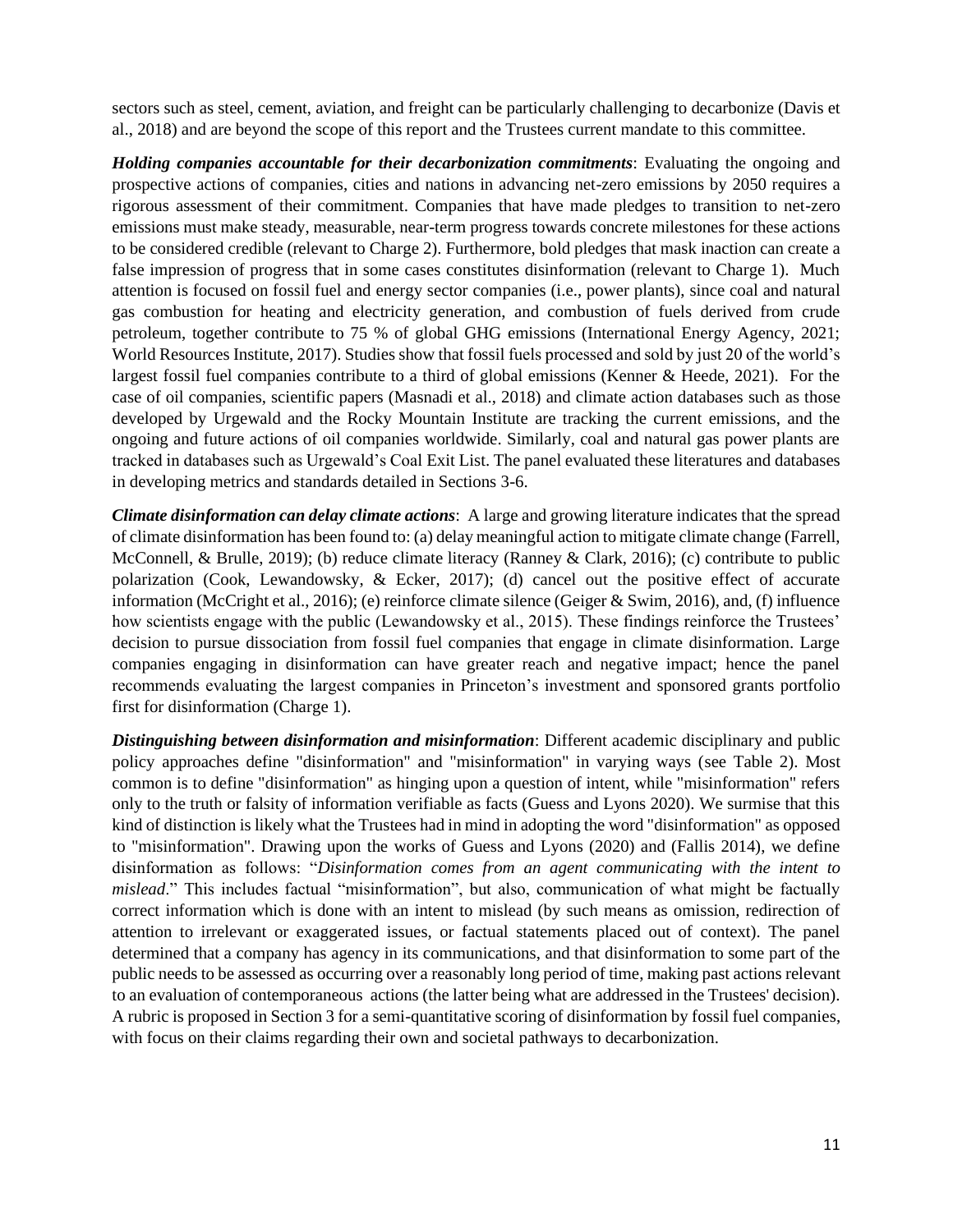|  |  | Table 2: Synthesis of various definitions of misinformation and/or disinformation |  |
|--|--|-----------------------------------------------------------------------------------|--|
|  |  |                                                                                   |  |

| Definitions of misinformation and/or disinformation                                                                                                                                                                                                                                                                                                                                                                                                                                                                                | <b>Notes</b>                                                                                                                                                                                                                          |
|------------------------------------------------------------------------------------------------------------------------------------------------------------------------------------------------------------------------------------------------------------------------------------------------------------------------------------------------------------------------------------------------------------------------------------------------------------------------------------------------------------------------------------|---------------------------------------------------------------------------------------------------------------------------------------------------------------------------------------------------------------------------------------|
| Guess and Lyons, 2020: "We define misinformation as<br>constituting a claim that contradicts or distorts common<br>understandings of verifiable facts," and assert that<br>"Misinformation is false by definition," though it may be<br>"inadvertent or unintentional." (Guess and Lyons 2020, 10-11)<br>"We define <b>disinformation</b> as the subset of misinformation<br>that is deliberately propagated. This is a question of intent."<br>(Guess and Lyons 2020, 11).<br>Disinformation is related to intent to deceive.     | Misinformation is factual<br>inconsistencies, which could be<br>inadvertent, while disinformation is<br>the intent to misinform. Further, Guess<br>and Lyons posit that disinformation<br>has the intent to deceive.                  |
| <i>Fallis 2014:</i> "Disinformation comes from someone who is<br>actively engaged in an attempt to mislead." (Fallis 2014, 136)                                                                                                                                                                                                                                                                                                                                                                                                    | Fallis' choice of the word "mislead" is<br>appropriately more broad than<br>"deceive": one may propagate<br>disinformation by distracting one's<br>listeners from the truth rather than by<br>deceiving them about it, as we argue.   |
| Communication of EU Commission (2018): "Disinformation is<br>understood as verifiably false or misleading information that is<br>created, presented and disseminated for economic gain or to<br>intentionally deceive the public, and may cause public harm."                                                                                                                                                                                                                                                                      | Combines the falsity of<br>misinformation with the<br>misleadingness inherent in the above<br>definitions of disinformation, but adds<br>on a requirement of economic gain,<br>that may not always be applicable.                     |
| Coan et al. (2021): Distinguish between:<br>(a) misinformation that can be documented to be intrinsically<br>such (e.g., containing false statements and/or reasoning<br>fallacies),<br>(b) factually correct statements, taken out of context (e.g.,<br>"climate models are uncertain" is not equal to "climate science"<br>is unreliable," even though these are often equated by the<br>general public), and<br>(c) contrarian views (their example: "the weather is cold<br>today, therefore global warming is not happening") | Misinformation is intrinsically false,<br>but on the other hand, disinformation<br>can use factually correct statements<br>taken out of context to mislead, as<br>shown in these examples.                                            |
| Faculty Panel Charge 1 Group's definition (Lane et al., 2022):<br>Disinformation comes from an agent communicating with<br>the intent to mislead.                                                                                                                                                                                                                                                                                                                                                                                  | The panel's definition of<br>disinformation follows the arguments<br>of those works cited in this table, and<br>recognizes it as distinct from (though<br>generally including) misinformation.<br>The role of agents is made visible. |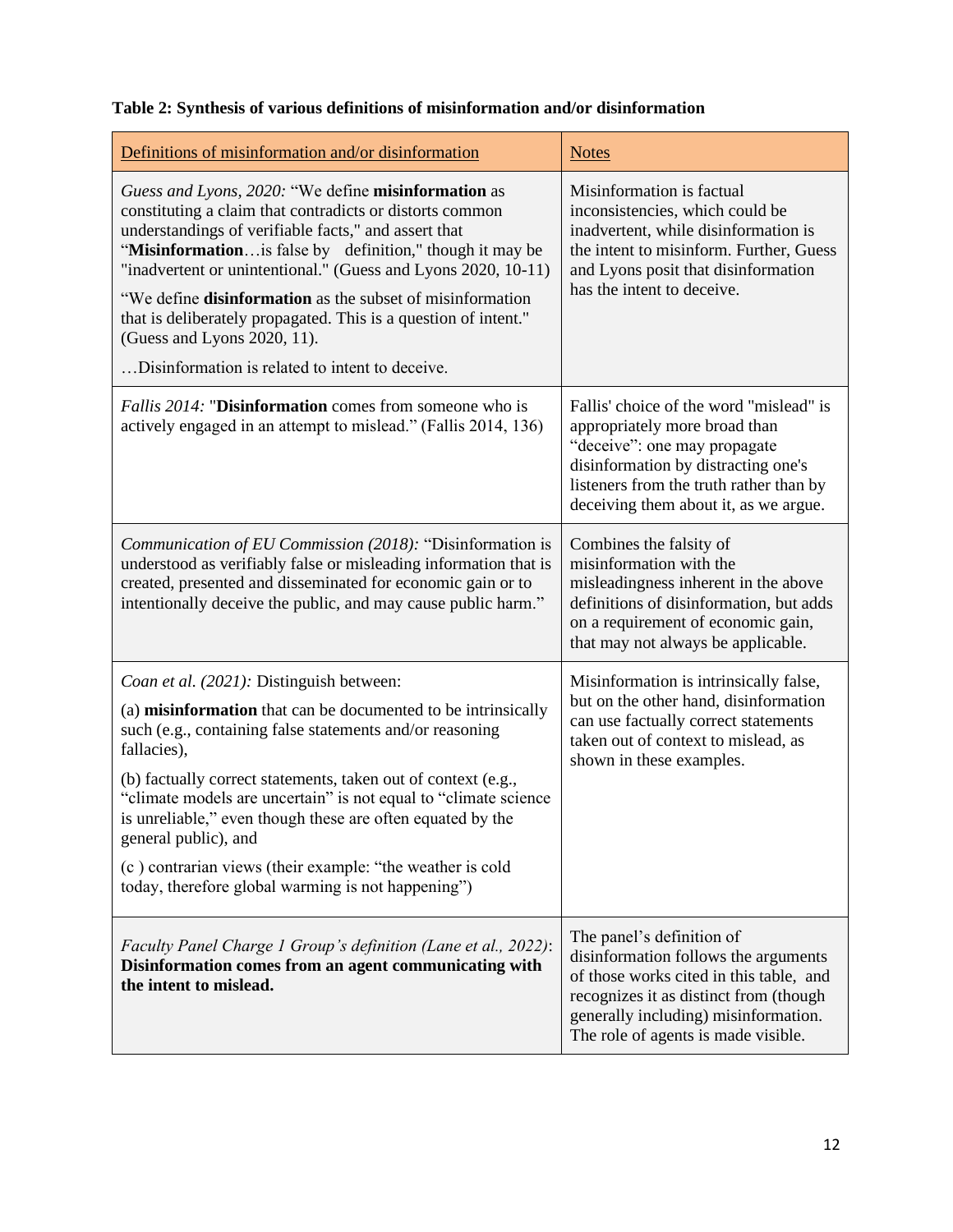*Climate change is a wicked problem requiring integration across production and consumption*: Alongside decarbonization efforts by fossil fuel companies, the role of personal consumption (e.g., reducing meat consumption, reducing motorized travel, purchasing electric vehicles, etc.) and infrastructure transitions to support such consumption can be critical. Indeed, small shifts in diet, locational and mobility choices have large impacts on GHG emissions (Dietz et al., 2009). Many of these behavioral shifts can be supported by programs and policies of cities and major institutions like universities. While outside the charge of the panel, we suggest more symmetry in efforts of universities and companies in pursuing high GHG reduction targets. Specifically, while many universities are decarbonizing their direct energy use in buildings and buses, tackling the larger challenge of decarbonizing/reducing GHGs from employee commuting travel, student and employee airline travel to/from campus, and campus food service operations, can complement deep decarbonization actions in fossil fuel, mobility, and agricultural production sectors. Likewise fossil fuel companies are committing to reduce emissions from production/refining oil, but are increasingly being asked to also decarbonize the combustion of those fuels post-sales in buses, planes and cars. Furthermore, the role of automakers and bus manufacturers to produce electric vehicles at scale will also be critical. Efforts from both production and consumption perspectives, mediated by energy efficient technologies and by inclusive, resource-efficient design of cities and infrastructure systems, will therefore be needed to tackle the climate challenge.

*Developing countries need special considerations:* As detailed in core value #4, developing nations have historically contributed little toward the global carbon budget, and may require fossil fuel use for their future human and economic development particularly as they urbanize, even alongside large investments in renewable technologies. Furthermore, the impacts of climate change are felt disproportionately by the global poor, whose current and historical GHG emissions are the lowest, and for whom economic development is a key contributor to climate-resilience. Therefore, climate equity perspectives suggest careful design of metrics, considering their unintended potentially harmful impacts on developing nations.

# <span id="page-12-0"></span>**2.3 Principles for Developing Metrics and Standards**

- *Panel's work guided by our Charge and Trustees' Decisions:* The Faculty Panel stayed largely within the scope of its charge and used Princeton University's core values to develop dissociation criteria.
- *Metrics designed for universal applicability:* The Faculty Panel developed metrics that would be applicable to all fossil fuel companies in Princeton's investment and sponsored research portfolio. This includes both direct and indirect investments. Addressing all such companies in the portfolio required the development of simple metrics that could be applied even when there are no public data available, such as in the case of privately held companies.
- *Simplicity*: For both Charges 1 and 2, a relatively simple framework was developed to enable potential evaluation of all companies in direct and indirect portfolios, including publicly traded and private companies (the latter may not always publicly release their GHG emissions data, as an example).
- *Objective and transparent metrics:* Quantitative or semi-quantitative metrics are proposed with data sources identified publicly in the Faculty Panel's report.
- *Scientific rigor:* Metrics and standards are developed through review of peer-reviewed literatures and publicly available data sources cross-checked with domain experts.
- *Strategic focus of Charge 1:* The largest fossil fuel companies in Princeton's investment and sponsored research portfolio are prioritized for testing with a new scorecard framework with attendant metrics and standards to evaluate disinformation (Charge 1), so as to have the greatest impact on limiting the spread of disinformation,
- **Comprehensive coverage in Charge 2:** About 90% of global coal production, and ~99% of global oil production from tar sands are evaluated via the metrics proposed for Charge 2, enabling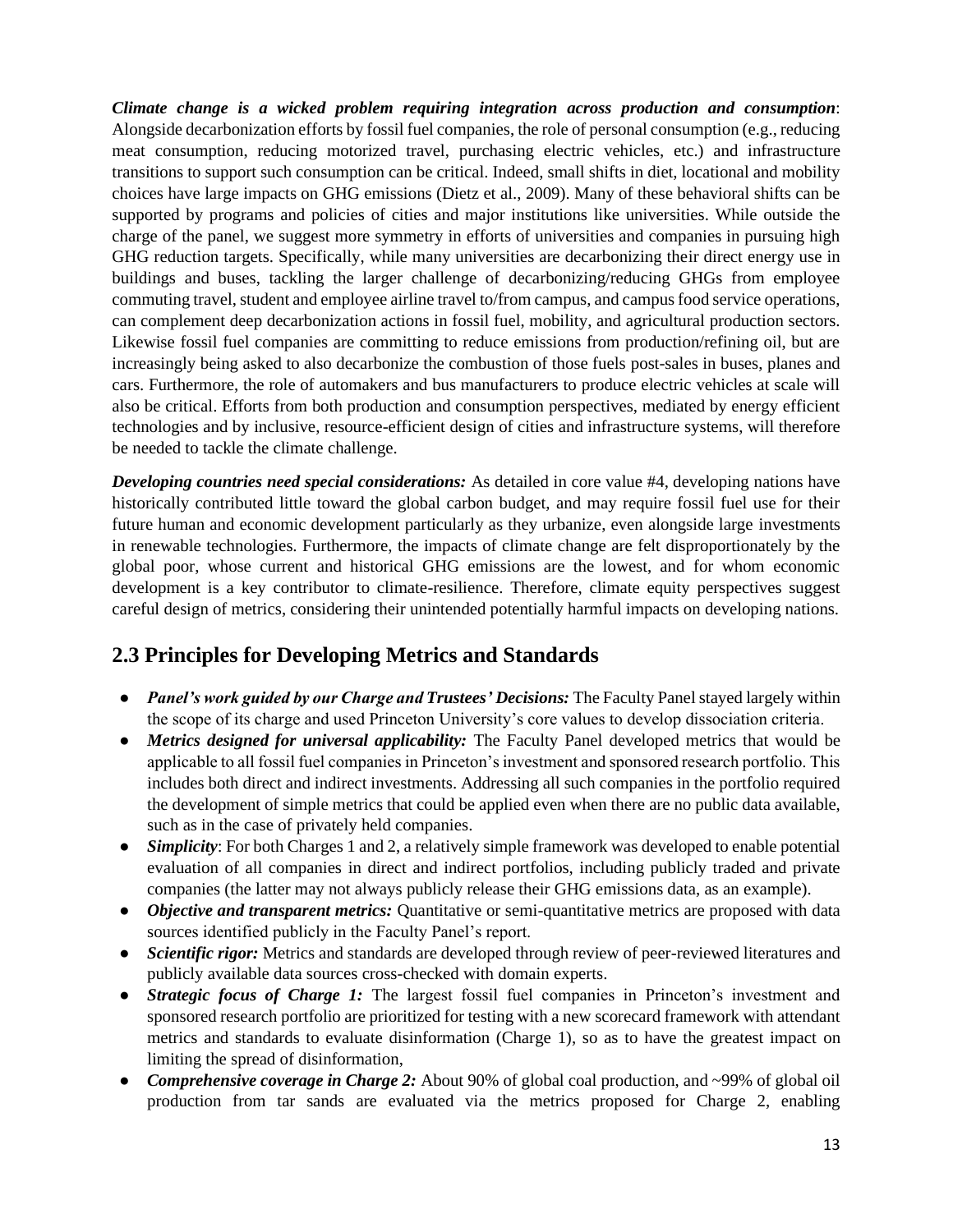comprehensive coverage of these fossil fuels worldwide. The logic for developing the framework can be applied to larger swathes of fossil companies in the future, as appropriate.

- *Proactive design for future adaptability:* The proposed framework in Charge 2 is designed proactively so that it can be adapted in the future (Charge 4) to create a potential "glide path toward a net-zero portfolio", although this was not our explicit charge, and, more work will be needed.
- *Transparency and consultation:* The analytic frameworks, scorecard metrics, and rubrics are transparently described in this report, and have been developed through consultation with student groups, domain experts, and the administrative committee.

# <span id="page-13-0"></span>**2.4 Overall Reflections**

The Faculty Panel strived for innovation, impact, and inclusion of diverse perspectives.

In terms of **innovation**, we believe that the frameworks and associated metrics and standards developed by the Faculty Panel for Charges 1 and 2 are at the leading edge of what universities are proposing in their efforts to dissociate/divest from fossil fuels. Specifically, in an analysis of fossil fuel actions of 20 peer institutions, collated by the Administrative Committee (Princeton University, 2022), we highlight that:

- 1. Princeton is **one of only two schools out of 20\*<sup>1</sup> that are developing metrics and standards that can be broadly applicable to all fossil fuel companies** in both the direct and indirect investment holdings. Princeton's process, rooted in principles of dissociation, appears to be one of the few, if not the only, that addresses not only indirect holdings, but also the portfolio of sponsored research.
- 2. Of the 14 schools developing divestment plans, **Princeton is unique in the broader scope of industries that are being evaluated in the Trustees' Charge.** Specifically, the Faculty Panel has interpreted the charge as applying not only to thermal coal and crude oil producing companies, but also to power generators making the choices to invest in coal versus lower-emission alternatives, and to oil refineries that refine the most GHG-emitting crude oils produced from the oil and gas sector.
- 3. Uniquely, we have developed a framework that can be broadly applied to other industry segments, **providing a glide path approach to a zero-carbon society** by expanding the framework. Likewise, we have developed **a unique rubric for assessing disinformation** that may be tested across a number of different companies, advancing the science of policy-relevant evaluation of disinformation.

In terms of **impact,** as noted in the principles, the fossil fuel metrics cover >90% of the global production of thermal coal and oil. The application of standards themselves can be made more stringent and more expansive over time to develop a glide path towards a zero-carbon future.

In terms of **inclusion,** the report captures the diversity of views of the faculty, students, and our experts, including consideration of social inequality within the US, global climate justice issues, and recognition that multiple levers of change beyond technology and policies aimed at fossil fuel companies will be needed to advance a zero-carbon society, including the role of personal lifestyles and end-use efficiency supported by technological innovations, urban design, behavioral nudging, and policies that link production with consumption.

<sup>&</sup>lt;sup>1</sup> Of which six decided not to divest/dissociate from fossil fuels at this time (Princeton University, 2022).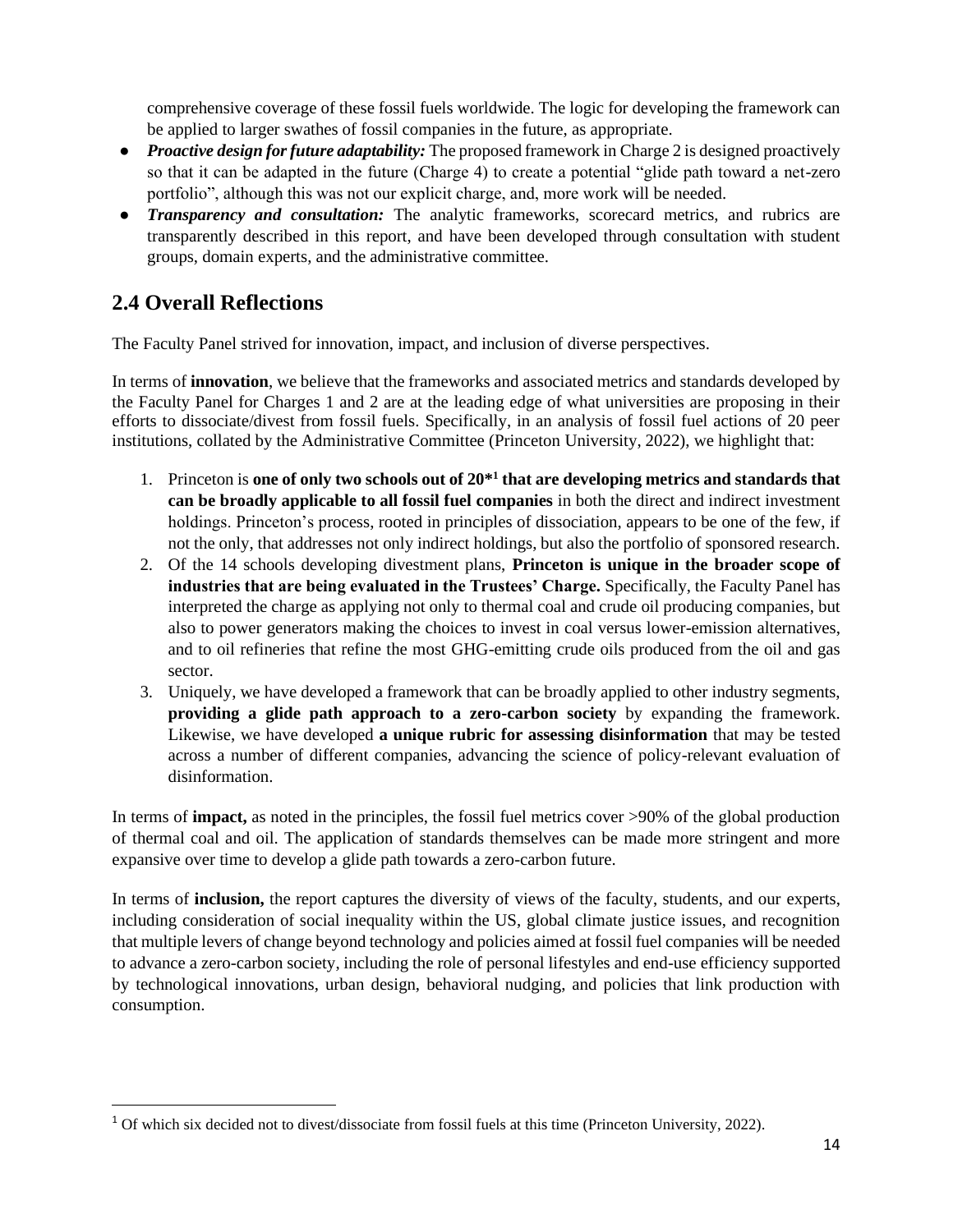# <span id="page-14-0"></span>**Charge 1: Disinformation by Fossil Fuel Companies**

**Review of Charge 1**: What metrics and standards should be used to assess whether a company is spreading climate disinformation or participating in disinformation campaigns? What information is available to assess whether a company is participating in a climate disinformation campaign? What distinguishes these acts from legitimate skepticism or challenging of scientific consensus?

Section accomplishes the following. We delve deeper into the definition of disinformation; establish a typology of claims made in claims disinformation campaigns; describe ways that disinformation is spread, and can be evaluated as evidence; and, propose a rubric or scorecard for evaluating a company's overall participation in disinformation practices and campaigns.

## <span id="page-14-1"></span>**3.1: A Deeper Exploration of Disinformation**

The Charge 1 sub-committee reviewed multiple definitions of misinformation and disinformation drawn from different domains (summarized in Section 2, Table 1), and formulated the following definition to inform Charge 1: "*Disinformation comes from an agent communicating with the intent to mislead.*" According to this definition, the "spreading" of disinformation involves a relatively consistent set of communications over a reasonably long period of time with an intent to mislead. As argued in Table 1, disinformation is distinct from misinformation, wherein one can mislead even when one's communication includes some factually true statements. The above definition is also consistent with philosophical approaches that appeal to the role of an agent in communicating a claim. To unpack this definition, we expand upon the words "intent," "mislead," and "agent" (asking whether firms can be treated as agents).

**A. Intent:** We construe "intent" in line with the discussion of "intention" in contemporary analytic philosophy, rooted in Anscombe 1957. This broadly Wittgensteinian literature conceives of intent not as residing in a private mental state, but as being ascribed through an intersubjective judgment of an agent's behavior in context. Intention can be distinguished from motivation. Motivation refers to the reasons, conscious or otherwise, that the action was taken, in this case, transmission of information in a particular way. Individuals' motivations are complex and often difficult to infer. Corporate motivations are sometimes more transparent and ipso facto can be assumed to involve an entity's' profit maximization responsibility to shareholders. However, even for corporations, motivation can be complex and fluid (e.g., depending on changes of CEO).

A few authors (Freelon and Wells 2020, the EU Commission 2018) have explored the ends for which disinformation is being communicated, which includes economic gain, presumably one reason for which fossil fuel companies might engage in it. Firms can reap clear economic gains by spreading climate disinformation aimed at (and succeeding in) preventing public policies from being formulated which would devalue their fossil fuel assets and/or reduce their revenues from product sales. However, it should be noted that other kinds of companies (internet companies, media companies) as well as other kinds of corporate agents (political parties) and also individual agents (individual contrarian scientists or politicians) can also reap clear economic or reputational gains by spreading climate disinformation, though they would reap those gains by other mechanisms (increased advertising revenue, honoraria and book contracts, as the case may be). Guided by our charge, the panel focused specifically on the intent of fossil fuel companies to mislead on climate change and its solution(s), with assessment of such intent discussed in Section 3.3.

**B. "Mislead"**: Mislead should be construed not merely as a feature of the semantic content of information, but of the way that it is deployed in communication. Part of the reason that "mislead" is a more helpful term in defining disinformation than "deceive" (used by Guess and Lyons, 2014) is that it allows for, and recognizes, how a wide range of speech acts or omissions can serve to purvey such disinformation.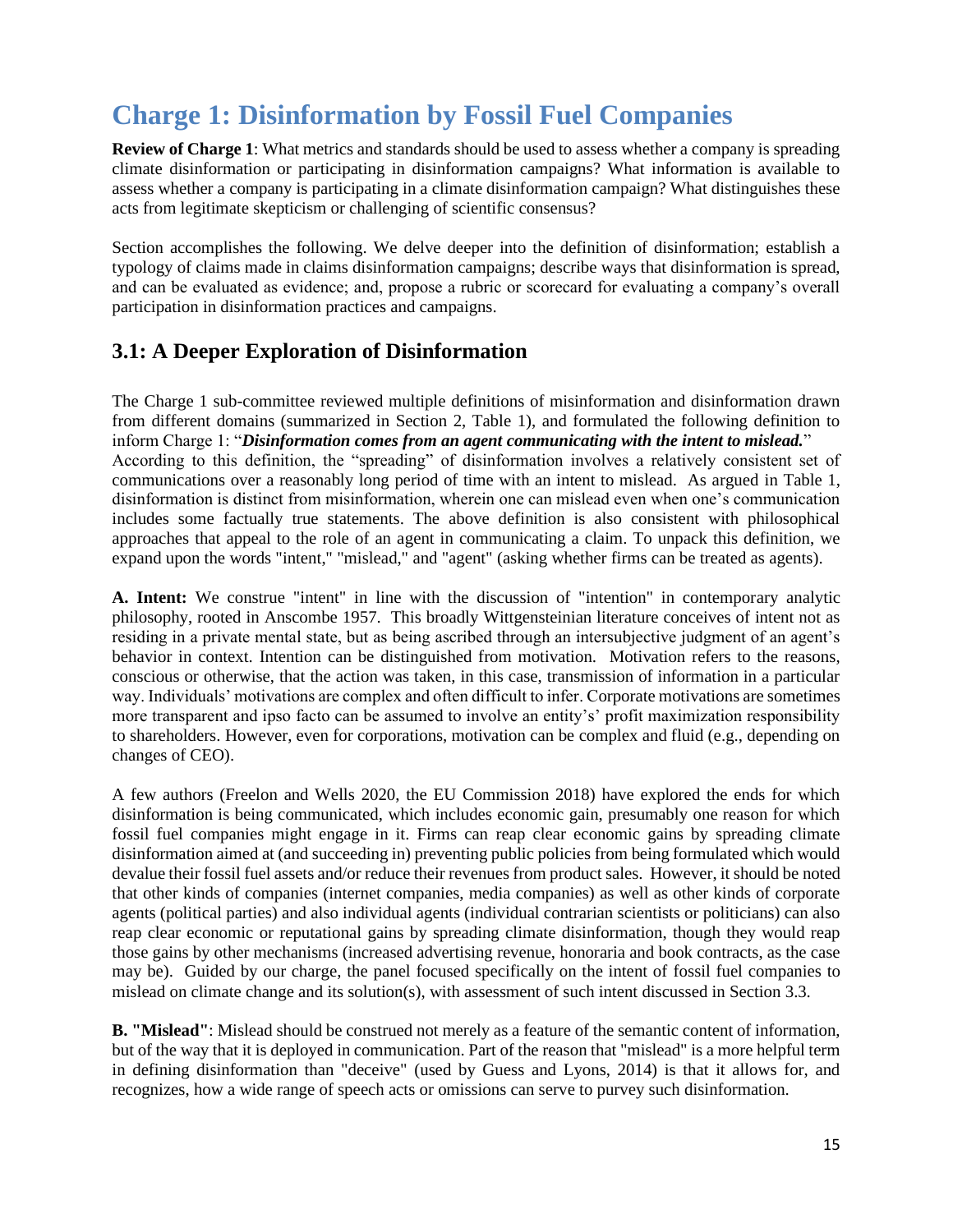As Søe (2018) argues, it follows that "misleadingness—and not falsity as such—is the vehicle of...disinformation. The misleadingness of...disinformation can be generated by (false) Gricean implicatures (Fallis, 2014; Mahon, 2008), by acts of omission, by inaccuracies, etc."Thus, a Gricean approach usefully modifies the definitions in Guess and Lyons 2020, by broadening the category of "disinformation" beyond what is "false by definition," to include ways in which omissions, redirections, distractions, irrelevancies, and so on, can serve to mislead. Consider for example messages which are conveyed by repeatedly associating two matters, implying a causal connection without asserting one (for example, "Scientists say Earth is warming and 20XX was the hottest on record. What about that nasty cold spell in January of that year?"). Nothing is said which is not literally true, but the intent, and effect, of the communication is to mislead. Many of the communications of fossil fuel companies have been analyzed as making claims that are (generally) true but incomplete and highly misleading in their context and intention. The possibility that stating something which is literally true could (depending on how it is stated) count as part of an attempt to mislead, may be beyond the kinds of cases which the Trustees were envisioning. Nevertheless, we believe that Søe is correct to insist that it is "misleadingness—and not falsity as such— [which] is the vehicle of...disinformation" (though we have regimented the line between misinformation and disinformation differently from that author).

Another kind of misleading by stating something which is literally true has become known as "greenwashing." This involves stating something which is true, for example advertising some limited positive action which a company has taken on climate change, while omitting to mention other facts which are also true, such as a company's financial support of industry groups which promote disinformation in their own right. For example, to paraphrase a line of questioning (and cite the figures offered) by Congressman Sarbanes stated during the House Oversight Committee hearings on October 28, 2021: although BP in its 2020 shareholder report pledged to ''advocate for fundamental and rapid progress toward the Paris climate goals," of the company's 488 reported instances of federal legislative lobbying since 2015, exactly 1 of those (0.2 percent) advanced the goals of the Paris Agreement (Fueling the Climate Crisis: Hearing before the Committee on Oversight and Reform, House of Representatives, October 28, 2021, Serial No. 117-50, 55). The claim in the 2020 shareholder report is misleading, and counts as spreading disinformation, when judged against the company's lobbying record. A similar example comes from a background memorandum prepared for the hearings, which points out a more general discrepancy between the total amount which four major oil companies operating in the United States (ExxonMobil, Chevron, Shell, and BP), as well as the American Petroleum Institute which they each support, have spent lobbying the federal government since 2011, and the fact that almost none of their lobbying on legislation since 2015 was in support of legislation directed to achieve the goals of the Paris Agreement (such as carbon pricing) despite their public statements of support for these policies (Memorandum, Majority Staff, House Committee on Oversight and Reform, October 28, 2021).

An even broader version of this kind of effort has been documented by Brulle et al. 2020, who analyze the timing and content of advertising expenditures by five major oil and gas companies from 1986 to 2015. They conclude: "The intentional promulgation of what essentially amounts to fossil fuel corporate propaganda by these corporations can have a major impact on the perceptions of the public and major stakeholders regarding the need for legislative action to address climate change" (Brulle et al. 2020, 99). These actions by companies which mislead the public by directing their attention away from the impact of their corporate activities on climate change, or to create a popular impression that the sector was already investing so as to handle climate change without the need for policy intervention, would count as "disinformation" according to the broader definition adopted by the Faculty Panel (Table 2).

**C. Agent:** Is a company the kind of agent which can communicate with the intent to mislead? In our view, the Trustees' Charge presupposes and presumes that the companies in question are agents of this kind. We agree with that presumption and offer reasons to support it. A persuasive argument to justify that presumption has been developed by Princeton philosopher and political theorist Philip Pettit in his analysis of the capacities of group agents. In a chapter entitled "Holding Group Agents Responsible," he and a co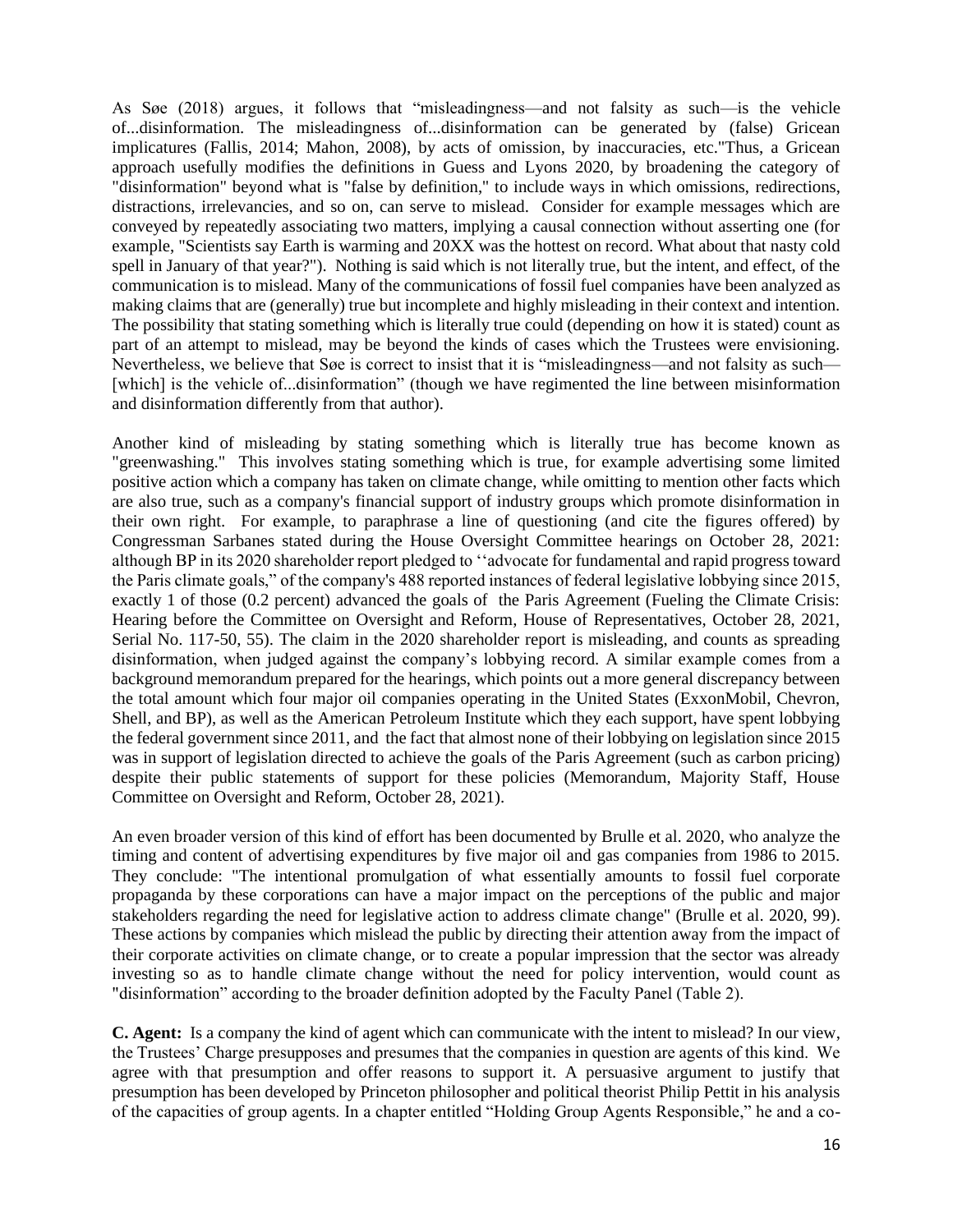author contend (List and Pettit 2011: 158l): "… [A] group agent is fit to be held responsible for doing something to the extent it satisfies these requirements: (1) The group agent faces a normatively significant choice, involving the possibility of doing something good or bad, right or wrong. (2) The group agent has the understanding and access to evidence required for making normative judgments about the options. (3) The group agent has the control required for choosing between options."

List and Pettit's second requirement is especially important in developing criteria for judging which acts of misinformation are intentional rather than inadvertent and thus categorized as disinformation. A large firm or other actor with resources sufficient to gather facts and expert opinion, and interpret them, cannot be excused from spreading disinformation by claiming ignorance or error, especially where the same disinformation is repeated regularly and always erring in the same direction. Such firms certainly have "understanding and access" and, we would add, the responsibility to use their resources to ferret out and understand the facts. Given that firms are expected to be able to exhibit due care in their financial statements and operational management, we believe it is reasonable that any firm which can be shown to have spread disinformation over time, in a more than incidental way, can and should be held responsible as an agent for doing so.

# <span id="page-16-0"></span>**3.2: Metrics, Standards, and a Proposed Scorecard for Evaluating Disinformation**

As a matter of principle, we believe that the University's decision about whether to dissociate from a company does not require proving a case according to the standards that would be required in a court of law. Nevertheless, the framework of tort law provides a useful comparison for our purposes. For example, intentional torts are defined as "wrongs that the defendant knew or should have known would result through his or her actions or omissions" (Cornell Law, 2022). The knowledge in question is described as either actual knowledge or constructive knowledge. An agent can be held to constructively know something, if it is something which they can reasonably be expected to know. Thus a reasonable expectation that an agent should know something is enough to meet the legal standard of intentional tort. Similarly, we hold that a reasonable expectation that a corporate agent should know (or should have reasonably known) that their false or otherwise misleading communications are in fact misleading, should be enough to meet the Charge 1 standard of spreading climate disinformation.

We argue above, building on List and Pettit, that firms generally should be viewed as capable of gaining this knowledge. Moreover, fossil fuel companies cannot plausibly claim that the question of the impact of their business activities on the climate is incidental or irrelevant to their business model. It is a reasonable expectation that fossil fuel companies should be aware of the broad state of climate science and also of the costs and implications of climate policy and potential policies. It is also a reasonable expectation that such companies are capable of regulating their behavior generally. Thus, if they engage in spreading false or otherwise misleading information, it is reasonable to infer that they should know better (and so constructively do know better), but are acting with the intent to mislead: they are spreading disinformation.

*Standards*: What is the standard by which the spreading of disinformation should be tested? Here we can borrow from the law directly (Cornell Law, 2017): "In civil cases, the plaintiff has the burden of proving his case by a preponderance of the evidence." The **standard of preponderance of the evidence** is a reasonable standard to apply for our purposes as well. It is worth noting that "[t]he burden of proof is often said to consist of two distinct but related concepts: the burden of production, and the burden of persuasion" (Cornell Law, 2017); we return to these two aspects of the burden of proof below.

Interpreting this standard for our purposes, it is helpful to think of it as applying to the pattern and content of the claims in question. One true statement recognizing the reality of climate change, accompanied by ten statements casting doubt on it, minimizing the risks or inflating the costs, calling for delay, and so on, would constitute a corpus of 11 statements indicating a preponderance of evidence toward disinformation.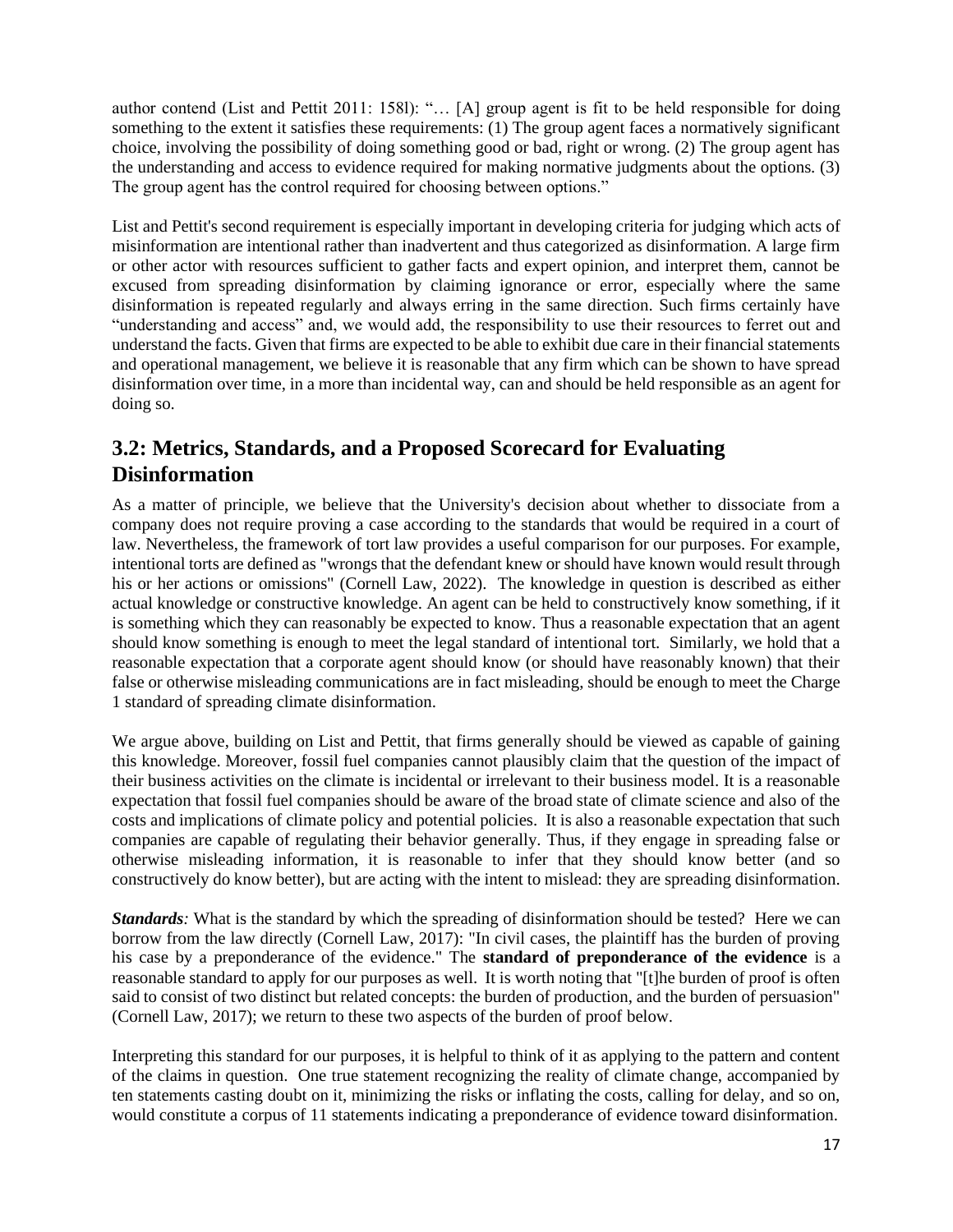Finally, we conclude this section by observing that the definition of disinformation, the literature that we draw upon, and the standards that we propose to evaluate it, invite absolute rather than relative judgments of the preponderance of evidence. That is, the question is not whether one company is a worse offender than another, but simply of whether it itself has spread disinformation according to a preponderance of the evidence. So companies cannot offer the defense that they are no worse than the average in their sector. This is in keeping with the deontological nature of the University's core value of truth-seeking, which we understand to be one of the commitments animating the Trustees' decision.

*Proposed scorecard:* To evaluate the preponderance of evidence on disinformation, we propose a scorecard that tracks the different types of climate-contrarian claims made in disinformation practices and campaigns (columns of proposed score card), along with the modes via which disinformation is effected (rows) and can hence be evaluated for preponderance of evidence. These modes by which disinformation is effected reflect behaviors of the agents, and hence speak to intent (i.e., intent is inferred by behaviors and not by motivation). These two elements – climate contrarian claims, and the modes to effect them – together constitute the scorecard (see Table 3), and are described in sections 3.3 and 3.4, respectively. Guidance on how to use the proposed Scorecard is further detailed in Section 3.5.

# <span id="page-17-0"></span>**3.3: Types of Climate-Contrarian Claims Made in Climate Disinformation Efforts**

Different types of climate-contrarian claims are made in disinformation campaigns. These are wellrepresented by Coan et al. (2021), who used supervised machine-learning to assemble and categorize contrarian claims about climate change from 255,449 documents from 20 prominent conservative think tanks (CTTs) and 33 influential contrarian blogs from 1998-2020. 95% of such claims of CCTs and 64% of such claims from blogs are from the USA; others from blogs come from Australia, NZ, UK, Canada, Iceland, and Germany. The following five categories of "super claim" content areas emerge (Coan et al., 2021):

- 1. Climate change is not happening.
- 2. Human greenhouse gas (GHG) emissions are not causing it.
- 3. Climate impacts are not bad.
- 4. Climate policy/solutions are not working.
- 5. Climate science is unreliable.

The above list is broadly consistent with Supran and Oreskes (2017), who analyzed "four key points of understanding about anthropogenic global warming—that it is real, human-caused, serious, and solvable."

*Contrarian Claims on Climate Science—Occurrence, Cause and Effect***:** Claims 1-3 in the above list from Coan et al (2021) address core elements of climate science that were broadly proven to be false, and known to be false, at least as of the issuance of IPCC's First Assessment Report in 1990 and Second Report in 1996. Therefore, any campaigns based upon claims 1-3 may directly indicate misleadingness (ML), and serve as review triggers (RT) to explore other aspects of the company's communications.

*Claims on Climate Science Reliability***:** Claim 5 in the above list, that climate science is unreliable, undermines the whole enterprise of climate science which the University itself pursues. On the other hand, Claim 5 could be asserted in good faith, rather than disinformation, and hence is noted as potential for legitimate skepticism (PLS). However, if its assertion is repeatedly conjoined with any of the other super claim categories, such as Claim 4 on climate solutions (for example, if the claim is made while misrepresenting either the costs or the benefits of the policy), then it may count toward an assessment of the spreading of disinformation.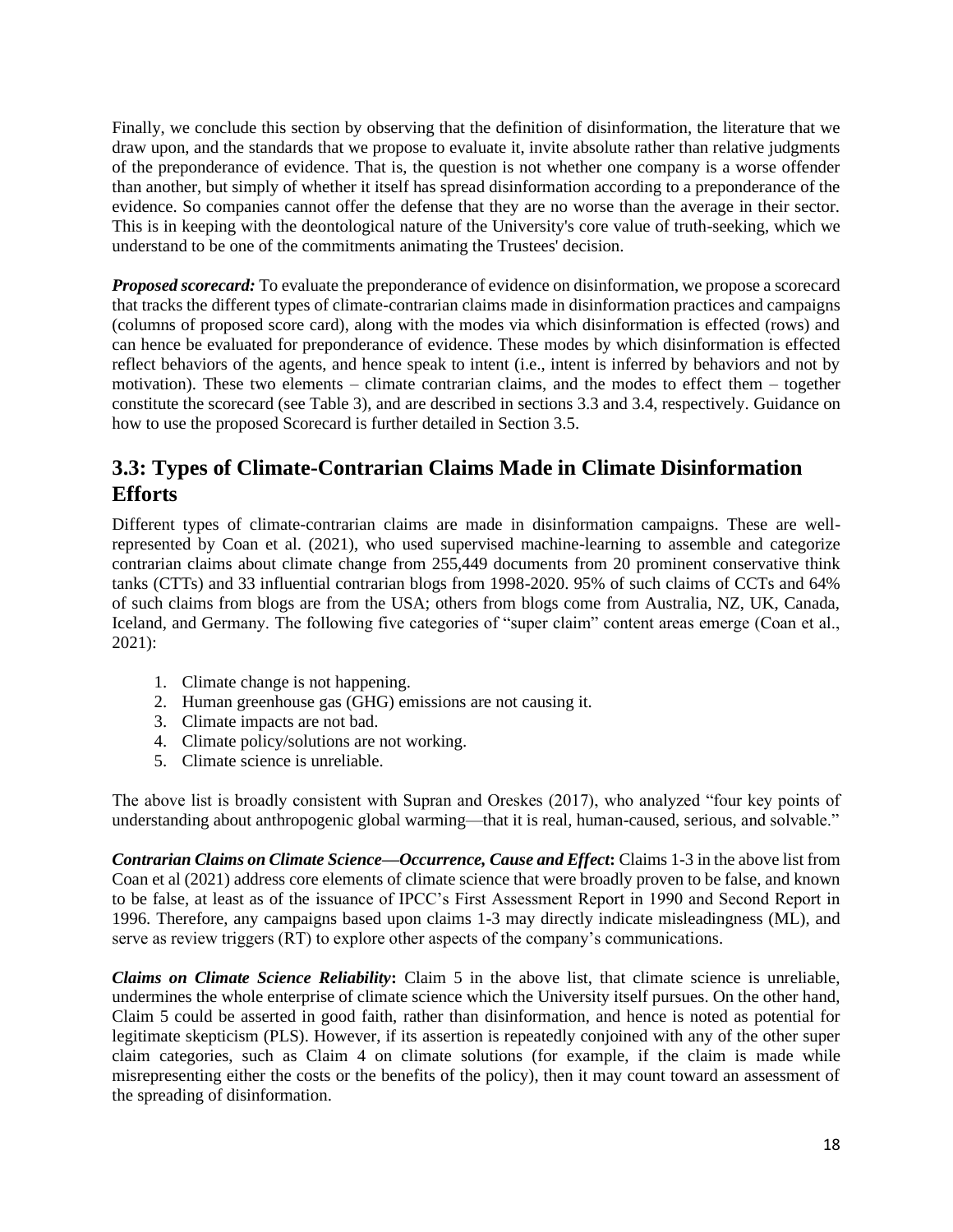*Contrarian Claims on Climate Solutions***:** Claim 4 in the above list (policy solutions are not working) is a more contested area, hence is noted, similar to Claim 5, as potential for legitimate skepticism (PLS). Supran and Oreskes (2017) include the topic of whether anthropogenic climate change is "solvable" in the remit of what they argue to have been misleading climate communications by ExxonMobil. They do so on the following grounds, noting the evolving toolkit of contrarian arguments: "While the question of Anthropogenic Global Warming (AGW)'s solvability is not resolvable on purely technical grounds, the relative extent to which documents promote doubt on the matter remains relevant to the character of climate communications, insofar as assertions that AGW cannot be stopped are a common component of contrarian claims" (4-5).

*Company Greenwashing***:** Finally, researchers are increasingly focused on the disinformation which some fossil fuel firms spread about their own activities, in light of their purported commitments. This is sometimes called "greenwashing," in that they may have made a public commitment to be compliant over time with the goals of the Paris Agreement (for example), but then both fail to pursue a business plan capable of bringing about such compliance, and also spread disinformation about their failure to do so.

As a Faculty Panel, we have adopted the view that each one of the above categories of claims can potentially count as disinformation—in certain circumstances—when spread by an agent on the terms which we describe in analyzing this Charge. This is consonant with the state of the literature on which we draw. Indeed, the fact that corporate disinformation about climate change has increasingly come to center in disinformation about their own commitments and efforts in this area, suggests a way in which Charge 1 and Charge 2 might ultimately begin to converge. Focusing attention on the public commitments to a glide path toward the goals of the Paris Agreement made by fossil fuel companies of various kinds, and evaluating the extent to which these commitments are mere greenwashing versus credibly pursued plans, is one way in which the University could come to identify companies which are at odds with both its truth-seeking and its environmental core values and so which do not merit further association.

In summary, evidence of certain climate claims (e.g., Challenging Climate Change Cause and Seriousness of Effect) directly establish intent to Mislead (ML) and hence provide evidence of disinformation, while others may indicate potential for legitimate skepticism (PLS). Still others may serve as a Review Trigger (RT) for further evaluation of other aspects of a company's communications. These actions are conceptually illustrated in a draft scorecard in Table 3, that is proposed for evaluating the preponderance of evidence of disinformation. Table 3 is not intended to be comprehensive, but rather to illustrate the different types of evaluations that can emerge, distinguishing between those climate-claims that directly inform misleadingness, versus those that might leave room for legitimate skepticism and those that serve as triggers for further review.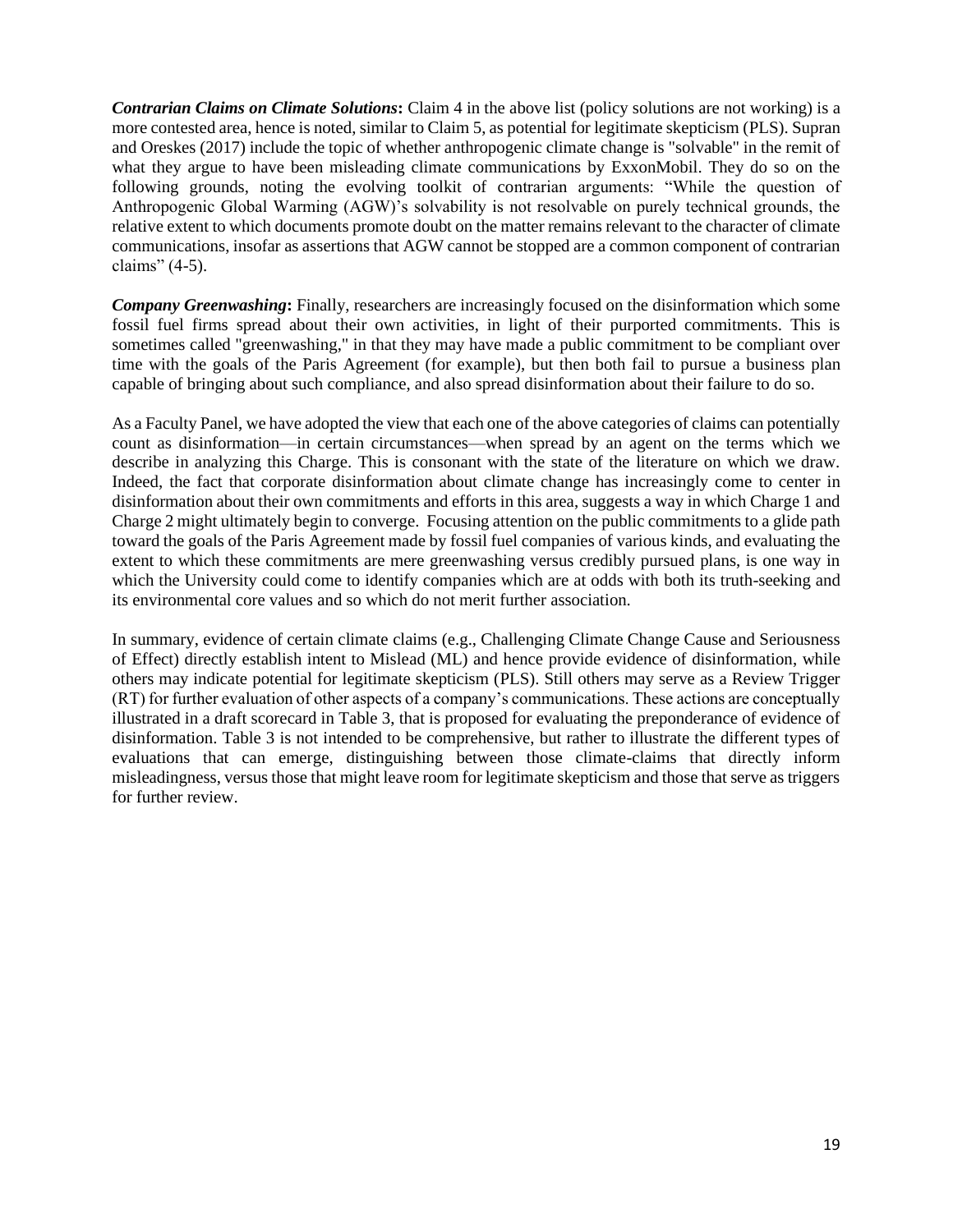**Table 3.** A proposed scorecard to evaluate the preponderance of evidence of disinformation by mapping sources of data against different types of climate-claims made in company communications. Evidence of certain claims may directly establish intent to mislead (ML), indicate potential for legitimate skepticism (PLS), and/or serve as a review trigger (RT) for further evaluation of other aspects of a company's communications. Illustrative actions and determinations of disinformation as intent to mislead (ML) are shown below.

| <b>Sources of Data</b><br>as Evidence Base                      | <b>Types of Climate-Claims in Disinformation Efforts</b>                                                                                                                                                                                                                           |                                |                   |                      |  |  |  |  |
|-----------------------------------------------------------------|------------------------------------------------------------------------------------------------------------------------------------------------------------------------------------------------------------------------------------------------------------------------------------|--------------------------------|-------------------|----------------------|--|--|--|--|
|                                                                 | Climate science<br>cause and effect                                                                                                                                                                                                                                                | Climate science<br>reliability | Climate solutions | Company<br>greenwash |  |  |  |  |
| 1. Internal vs<br>public<br>communications                      | ML, RT                                                                                                                                                                                                                                                                             |                                |                   | <b>RT</b>            |  |  |  |  |
| 2. Public<br>statements, incl<br><i>climate action</i><br>plans | ML, RT                                                                                                                                                                                                                                                                             |                                |                   | <b>RT</b>            |  |  |  |  |
| 3. Advertisements<br>and social media                           | ML, RT                                                                                                                                                                                                                                                                             |                                |                   | <b>RT</b>            |  |  |  |  |
| 4. Membership in<br>forums that spread<br>disinformation        | Passive membership is a review trigger (RT) to evaluate other (above) sources and modes<br>of disinformation, but not sufficient by itself to establish intent to mislead. Active<br>membership will lead to ML if evidence found for Climate Change Cause-Effect and<br>Greenwash |                                |                   |                      |  |  |  |  |

**ML:** Evidence of communications with intent to mislead (i.e., disinformation). **RT:** Review trigger for evaluating other aspects. **PLS:** Potential for legitimate skepticism which requires further analysis (grey area in table)

## <span id="page-19-0"></span>**3.4: Evidence Base and Modes of Climate Disinformation**

There are different kinds of evidence potentially available in different cases to support an ascription of disinformation. The evidence is closely linked to the modes by which disinformation is effected//implemented (the rows of Table 3).

*1. Companies' Internal vs External Communications:* The clearest evidence of an intent to mislead is a systematic discrepancy between a firm's internal communications and its external communications to the public. Exemplary of this are the analyses by Supran & Oreskes (2017, 2020b) of the discrepancy between scientific statements shared in Exxon's internal communications and those spread in its public communications between 1977-2014, taking this discrepancy to support the conclusion that "ExxonMobil misled non-scientific audiences about climate science" (Supran & Oreskes 2017, 12). Supran & Oreskes 2017, 2020b, 2020a, rest on particularly rich bodies of material allowing for the comparison of public and private corporate communications, furnishing evidence that the firms in question (both Exxon and Mobil before their merger, and ExxonMobil thereafter), actually knew the true state of climate science, and also, that they systematically misled the public nevertheless. See Box 1.

*2. A Company's Public Statements, including Climate Action Plans:* While systematic discrepancy between a company's internal versus public communication (as in the Exxon case) affords a high degree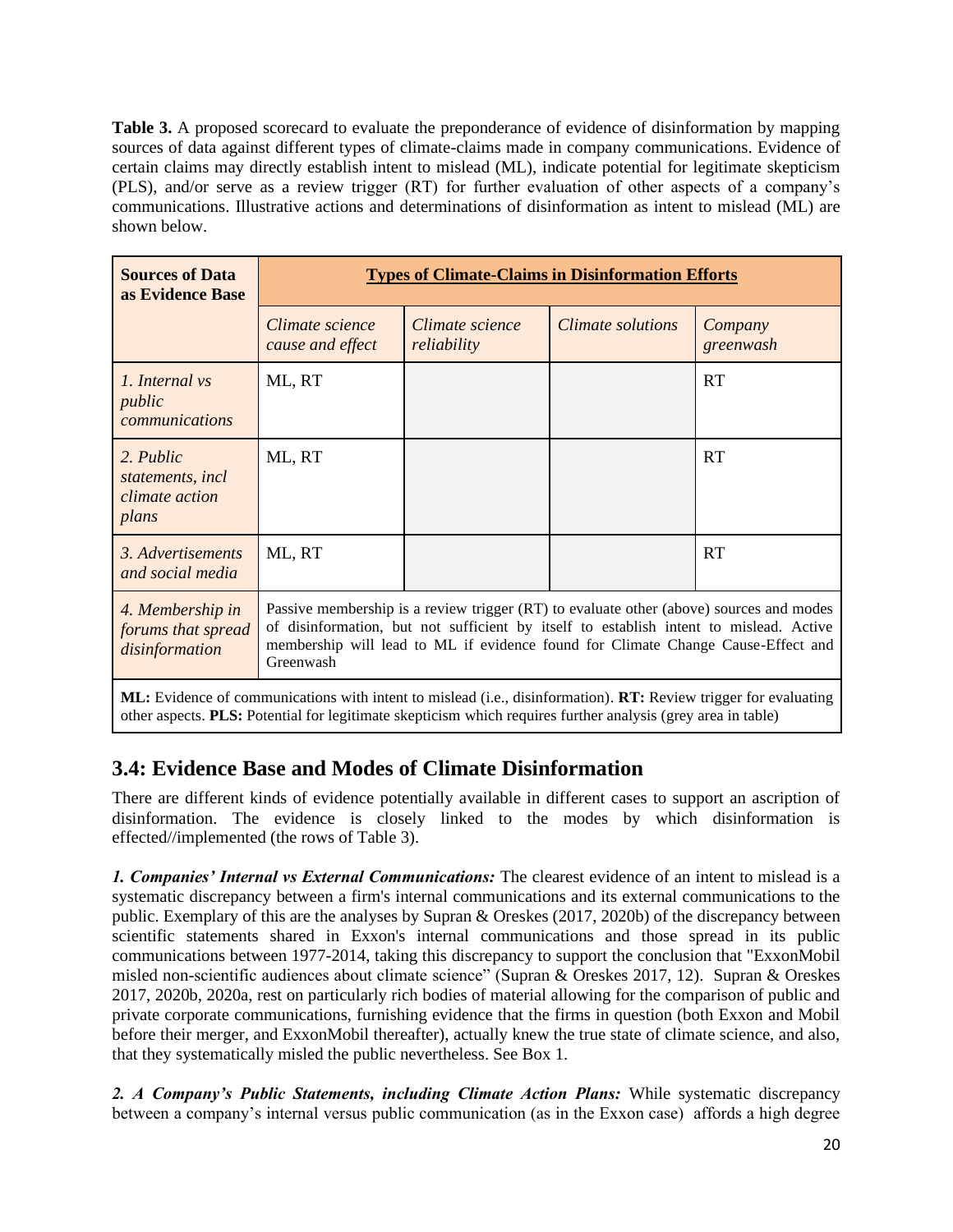of evidence of both knowledge and intent, and so makes the judgment of this case an easy one, we contend that similar conclusions can be drawn in other cases simply by analyzing patterns of public communication themselves, insofar as these can be shown to be systematically skewed in their misleading tendencies. Evidence may be available indicating either discrepancy on the one hand, or synchrony on the other, between the communications in question and other corporate actions and/or external events. Both discrepancy and synchrony can, in different contexts, support a reasonable inference of an intent to mislead vis-à-vis what an agent otherwise can be shown to affirm, which could constitute disinformation. See examples in Box 2a and b. Relevant data sources include public statements made in earnings calls and investor conferences available through LexisNexis and Bloomberg; public statements in SEC files; disclosures with regard to political lobbying, among other sources. **Company Climate Action Plans** are an important subset of a company's public communications. ClimateAction 100 (https://www.climateaction100.org) tracks the business plans of the largest greenhouse gas emitting companies in order to assess their credibility in regard to commitments they have made with regard to the goals of the Paris Agreement.

*3. Advertisements, Social Media and Other Sources:* Identification of the spreading of climate disinformation, including as part of a campaign, requires a substantial evidentiary archive, which may not be available in all cases. Researchers have been developing various kinds of tools for compiling such archives, with many tools focusing on advertisements, for example, the project at https://eco-bot.net that automatically scrapes and classifies Facebook advertising and greenwashing, and AdWeek. We understand that research efforts are underway to automatically track and flag worldwide social media postings in this space, which may provide significant data within a year or so. There are other informational resources available, including court judgements in regard to specific companies. The Influence Map project (https://influencemap.org) compiles data on how industry and finance are acting in regard to climate change.

*4. Membership in Organizations that Spread Disinformation:* In regard to the organizations that spread disinformation, in which fossil fuel companies may be members: a number of recent studies have provided supplementary information listing and documenting such organizations (Brulle 2013/2014, Farrell 2015, Brulle et al. 2021, Brulle 2022). We believe that membership in such an organization can serve as a review trigger, though not as the sole evidence on which a decision to dissociate should be taken. A challenging question is whether the purely passive membership of an organization makes one part of a campaign which that organization pursues. One view is that so long as the financial contributions are relatively insignificant, and/or the membership involvement is relatively passive, it does not. Another view is that organization membership does indeed make one part of a campaign which that organization pursues, particularly if a firm is an active leader in the organization, for example, with representatives on its board Continued participation by a firm in an industry group or association engaged in a climate disinformation campaign could be deemed as a sufficient basis for dissociation unless evidence is presented that discontinuation of the relationship is underway, or that a firm has engaged actively in efforts to change the trade association's policies, or to countervail any disinformation which it may be spreading, or both. We believe that this judgment needs to be made by the Trustees. Concretely: we recommend that a set of industry groups and associations be identified that have a demonstrated history of disinformation. A history of and/or presentday membership in or financial contribution to such groups or associations, would be a review trigger (RT) for the need for assessment of the company's record in regard to spreading climate disinformation, including as part of campaigns led by such groups or associations.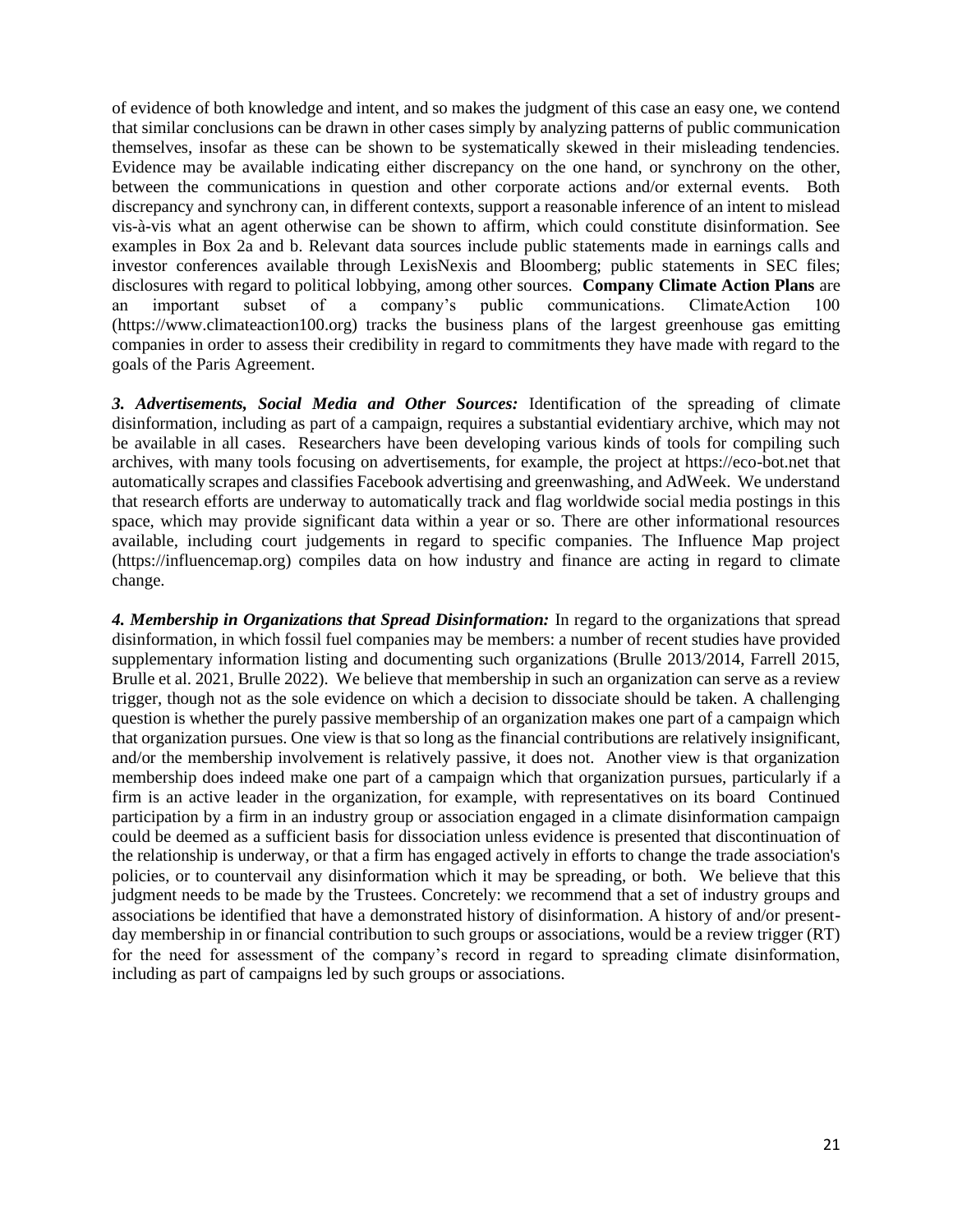### **BOX 1: Evidence of Misleadingness from Discrepancies between a Company's Internal versus Public Communications**

"Available documents show a discrepancy between what ExxonMobil's scientists and executives discussed about climate change privately and in academic circles and what it presented to the general public. The company's peer-reviewed, non-peer-reviewed, and internal communications consistently tracked evolving climate science: broadly acknowledging that anthropogenic global warming is real, human-caused, serious, and solvable, while identifying reasonable uncertainties that most climate scientists readily acknowledged at that time. In contrast, ExxonMobil's advertorials in the NYT overwhelmingly emphasized only the uncertainties, promoting a narrative inconsistent with the views of most climate scientists, including ExxonMobil's own. This is characteristic of what Freudenberg et al term the Scientific Certainty Argumentation Method [Freudenberg et al., 2008]—a tactic for undermining public understanding of scientific knowledge. Likewise, the company's peer-reviewed, non-peerreviewed, and internal documents acknowledge the risks of stranded assets, whereas their advertorials do not. In light of these findings, [the authors] judge that ExxonMobil's AGW communications were misleading…" (Supran & Oreskes 2017: 15).

In Supran & Oreskes, 2020a and 2020b (the latter an "Addendum" to the 2017 paper) they respond to objections made to the original article by the company in the interim (in Swarup 2020).[1] They conclude in 2020b by categorizing three ways in which the public was misled by ExxonMobil during this time period: "The **first** way the public was misled derives from the results of our content analysis and relies on a line of reasoning presented in our original paper: comparison across company document categories" (12); "The **second** way the public was misled also derives from the results of our content analysis and relies on a line of reasoning presented in our original paper: comparison of public company communications against available scientific information." (13); "The **third** way the public was misled relies on an additional line of reasoning that was not explicitly discussed in our original paper: comparison of the results of our content analysis against an extensive literature of scholarly research and investigative journalism that has chronicled the company's history of directly and indirectly perpetuating climate science misinformation." (14).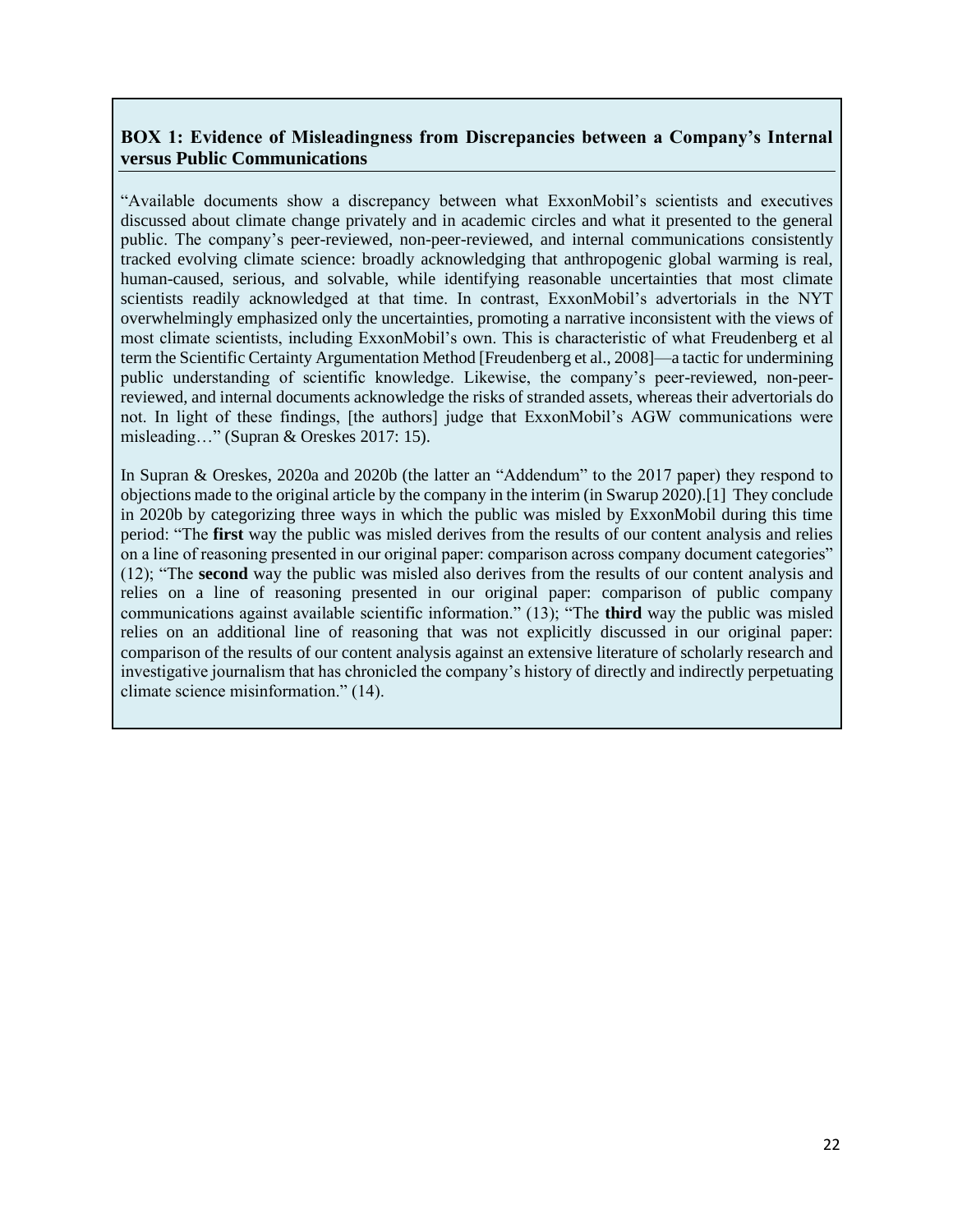### **BOX 2: Evidence of Misleadingness on Climate Issues from Analysis of Public Communications**

*2A: Discrepancy in Public Communications:* An example of discrepancy emerges from comparing the ExxonMobil corporate guidance on proxy voting at its annual shareholder meeting in 2021, with a statement in its 10-K filing with the SEC for the same year.[1]

In seeking to persuade shareholders not to support 2021 Item 6, a motion proposing that "Shareholders request that ExxonMobil's Board of Directors seek an audited report assessing how applying the assumptions of the International Energy Agency's Net Zero by 2050 pathway would affect the assumptions, costs, estimates, and valuations underlying its financial statements," the Board recommended that shareholders "vote AGAINST this proposal for the following reasons," which included this statement: "ExxonMobil is well positioned for a lower-carbon energy future as it works to provide the reliable energy that supports economic growth and improves the quality of life for people around the world, while at the same time pursuing further emission reductions and technologies that support the goals of the Paris Agreement."

However, the 10-K registers no such unqualified support for the Paris Agreement as the shareholder guidance had implied. Instead, its discussion of agreements reached within the UN Conference of the Parties framework is expressed as an arm's length analysis which stresses uncertainties and hypotheticals rather than a commitment to pursue the framework's common goals: "Driven by concern over the risks of climate change, a number of countries have adopted, or are considering the adoption of, regulatory frameworks to reduce greenhouse gas emissions including emissions from the production and use of oil and gas and their products. These actions are being taken both independently by national and regional governments and within the framework of United Nations Conference of the Parties summits under which many countries of the world have endorsed objectives to reduce the atmospheric concentration of CO2 over the coming decades, with an ambition ultimately to achieve "net-zero." Net-zero means that emissions of greenhouse gasses from human activities would be balanced by actions that remove such gasses from the atmosphere. Expectations for transition of the world's energy system to lower emission sources and ultimately net-zero derive from hypothetical scenarios that reflect many assumptions about the future and reflect substantial uncertainties." (ExxonMobil 2021 10-K)

*2B: Synchrony in Public Communications:* An example of synchrony between a communication and an event or action, which supports a judgment of disinformation, is the spreading of disinformation of specific kinds by fossil fuel firms, which can be shown to have increased strategically following the announcement of specific climate action bills and just prior to floor votes on them, as well as following specific other external events (Coan et al. 2021; Brulle et al. 2019/2020).

SOURCE: Case study 2A developed from data gathered by Barbara Coffey, Librarian, Princeton University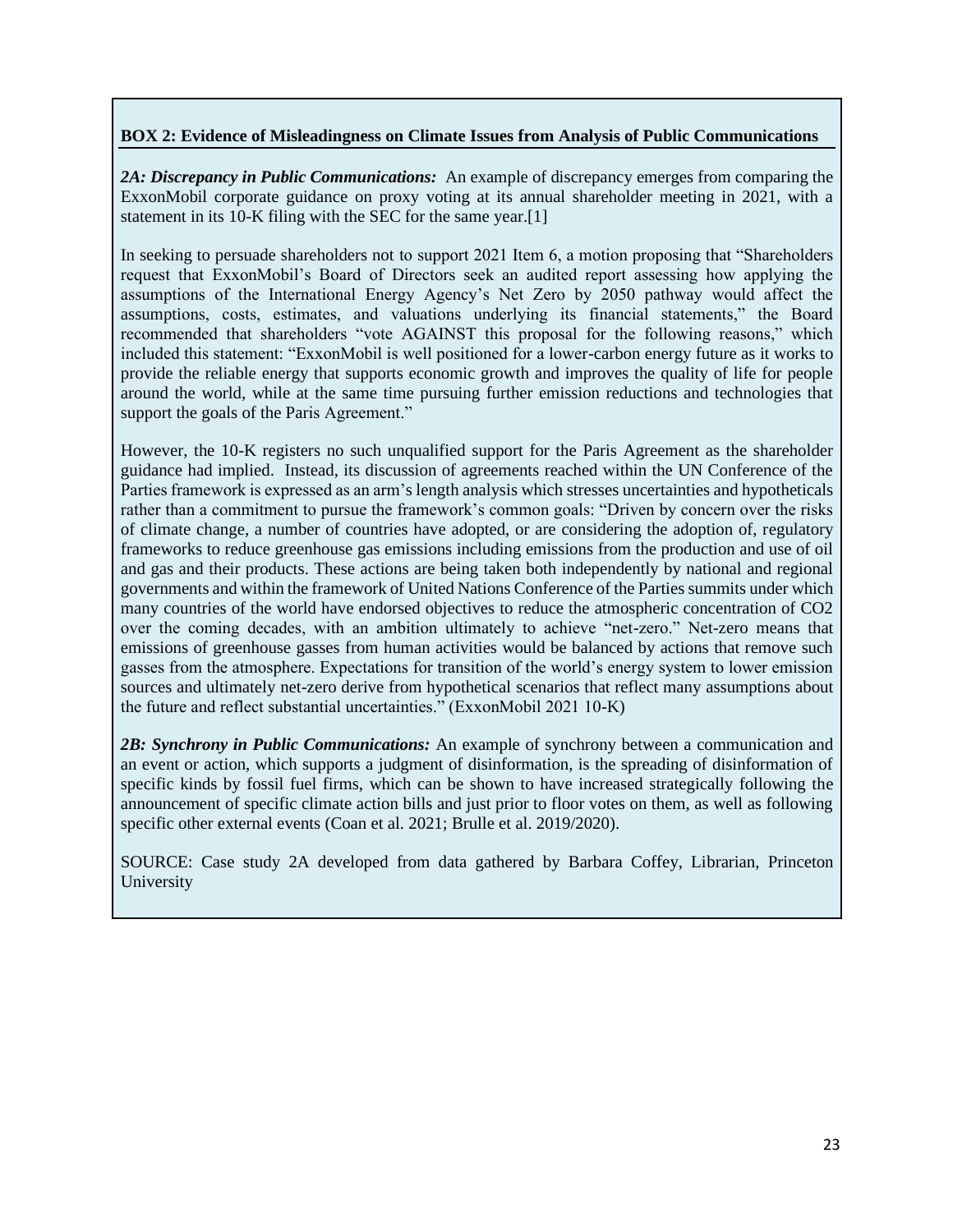# <span id="page-23-0"></span>**3.5: Disinformation Campaigns**

The practice of disinformation within a company, and the spreading of disinformation can be embedded in an overall campaign. This raises the questions, what exactly is a campaign? When is a campaign effective? And finally, when is a firm part of a disinformation campaign?

A campaign is characterized by the following attributes. First, a campaign involves many people as possible recipients of a message, and can include company's internal practices such green-washing annual reports, versus externally-focused efforts to spread disinformation, e.g., via advertisements or by financial donations to social media platforms that further disinformation. An information exchange that targets only one or very few people does not constitute a campaign. Thus, the panel recommends focusing evaluation of disinformation on the largest fossil fuel companies in Princeton's investment and sponsored research grant portfolio. Second, a campaign is an organized course of action to achieve a certain goal. It is the opposite of an off the cuff remark or any one-time communications. Finally, a campaign implies automatically some form of intent, which is an important element of any disinformation. Intent is assessed on the basis of a pattern of behavior gleaned from evidence (rather than motivation), sources of evidence are summarized in Section 3.4. We note that the existence of a campaign does not require that it was ever formally "approved" as such in order to be reasonably judged to have existed. This fact makes irrelevant the fact that each of the CEOs who testified at the House Committee on Oversight and Reform hearing on October 28, 2021, answered "no" to the question "have you ever approved a disinformation campaign" (Fueling the Climate Crisis: Hearing before the Committee on Oversight and Reform, House of Representatives, October 28, 2021, Serial No. 117-50, 23-24). Presumably, the ExxonMobil CEOs over the years would have answered no to this as well, yet that would not render them invulnerable to an evidentially-based judgment of having "misled non-scientific audiences about climate science" (Supran & Oreskes 2017, 12).

A campaign is considered as "effective", if it (i) is not ignored and (ii) at least has the potential to change people's opinions. The latter is not the case if people's views are already cemented, i.e. the earth is not flat. Importantly, whether a campaign is considered as effective should be evaluated from an ex-ante perspective, not from an ex-post perspective. That is, if organized effort happens to have failed to make an impact in the aftermath, it is still considered a campaign as long as there was a good ex-ante chance that the effort changes people's opinions, based on application of a 'reasonable person' standard.

Returning to the question of the information available to assess whether a company is participating in a climate disinformation campaign specifically: we would suggest that this effort must begin by identifying the campaign itself. The organizers of a campaign are necessarily participants in it. So are firms that contribute funding to a campaign. Thus a company's participation in a campaign can include systematic efforts to greenwash, shaping company practices internally, as well as external-facing campaigns linked to advertisements and associations with groups that amplify disinformation. Both aspects are addressed in the Scorecard that can provide an overall picture of a company's practice of disinformation and its participation in campaigns.

# <span id="page-23-1"></span>**3.6: Utilizing the Proposed rubric/scorecard for evaluating disinformation**

Because of the complexity of the assessment required to judge whether a climate-claim counts as disinformation or not, vis a vis the intent to mislead vs potential for legitimate skepticism, there are no simple metrics available. Instead of metrics, therefore, we propose the scoring system described in Table 3. The aim is not to require that every row and column be filled in, but rather to use them as guides for amassing and assessing relevant evidence. The scorecard is intended as a starting point for deliberation and assessment, not as its end point, and provides guidance on where potential for legitimate skepticism (PLS) might apply and where intent to mislead (ML) is clear. A "review trigger" (RT) means a trigger for further exploration of a company's communications by the future panel established to oversee the dissociation process. There is no unambiguous threshold to determine which kind of scorecard profile is worse than another and which crosses the line of unacceptability. On the one hand, we consider that any violation of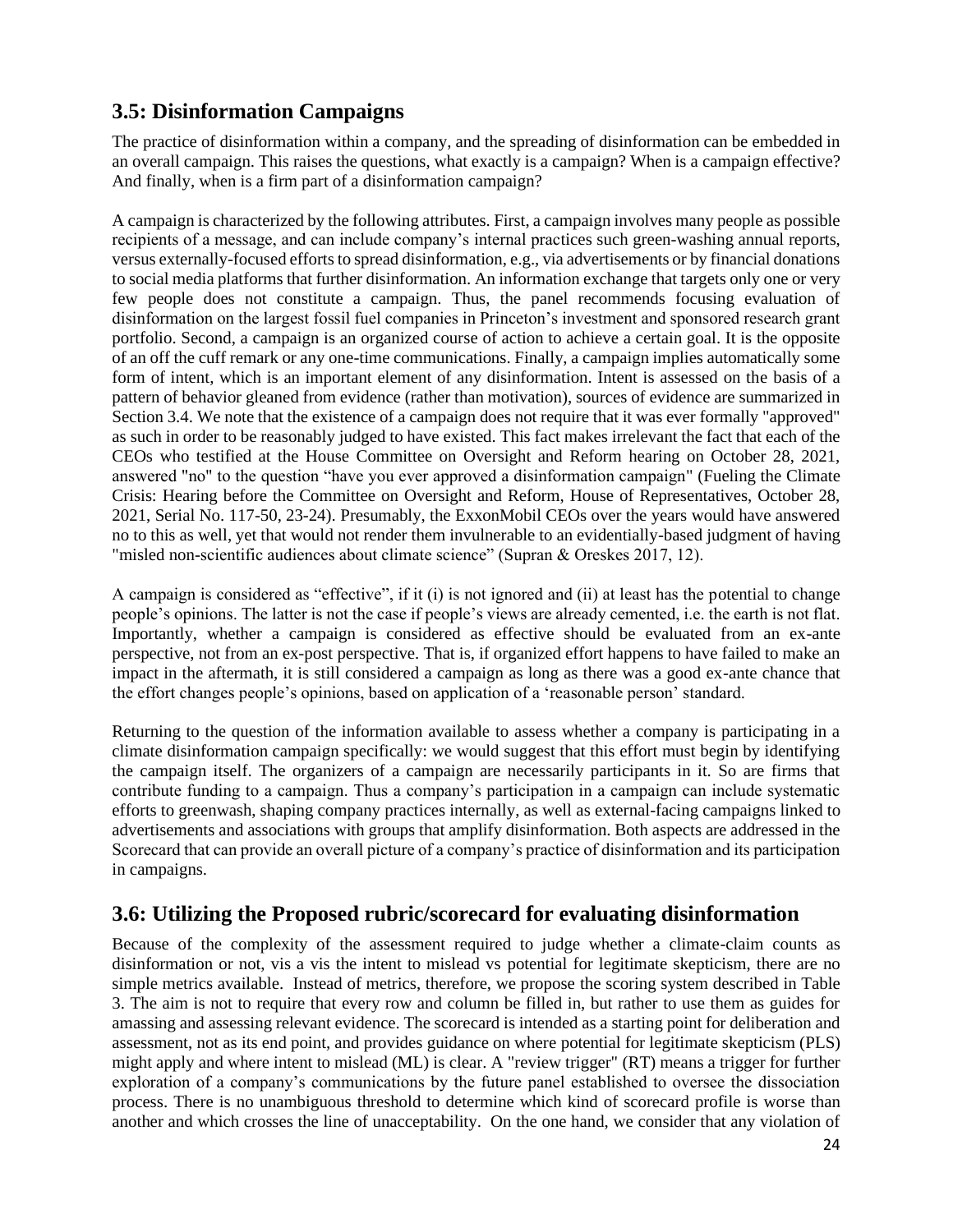Princeton's core truth-seeking value needs to be recognized; on the other hand, we acknowledge that the University may be able to make most progress in dissociation most quickly, and so contribute also to fostering the environmental values it holds, if it focuses on the most severe and egregious cases of such violation. Any potential instance of disinformation should be indicated on the card, with an assessment of how widely repeated a claim was, over how long a period, by how central a corporate actor or action. Conversely, if disinformation was issued but then corrected and disavowed, that should be noted too.

The scorecard allows exploration of legitimate skepticism. An example of legitimate skepticism and the challenging of scientific consensus is provided in Box 3. Patterns of argumentation that characterize disinformation and distinguish it from honest skepticism include:

- Repetition of numerous clearly false statements that are biased in one direction, e.g., counter to the scientific consensus as defined above, or by the laws of physics.
- Frequent and continued use of rhetorical devices such as half-truths and strawman arguments biased in one direction (again, see Coan et al. 2021).
- Invocation of conspiracy theories and heavy reliance on motivations as opposed to scientific reasoning in criticizing scientific statements by others or/and the scientific consensus.

The second and third points above involve consideration of the context in which statements are made (Coan et al. 2021), consonant with our analysis above of current and recent patterns of climate disinformation as well as of the range of ways of spreading disinformation.

### **BOX 3: Example of Legitimate Skepticism**

This is the case of John M. ("Mike") Wallace, a distinguished meteorologist (and member of the National Academy of Sciences) at the University of Washington, whose attitude toward the human influence on climate evolved from 1994-2004. Wallace is highly regarded, but like many other meteorologists, because he works on the weather end of the spectrum of variation, disciplinary differences coupled to sensible caution had him often in the role of "legitimate" skeptic. A newspaper article in 2005 tells the story as follows, beginning from an encounter between Wallace and Al Gore in 1994: "Like many of his peers, Wallace wasn't convinced greenhouse gasses were altering the world's climate, and he thought Gore was straining scientific credibility to score political points. More than a decade later, Wallace still won't blame global warming for any specific heat wave, drought or flood — including the recent devastating hurricanes. But he no longer doubts the problem is real and the risks profound. "With each passing year the evidence has gotten stronger — and is getting stronger still."

As this shows, Wallace was a skeptic who continued to consider the emerging scientific evidence and changed his views as a result. The documentation cited here ends in 2004 with his acceptance of the human influence on climate (anthropogenic climate change), while expressing continuing skepticism about event attribution to that influence, a field that was then just emerging. This is a good example of legitimate skepticism and the challenging of scientific consensus which remains responsive to evidence.

We note that the scientific consensus is imperfect and subject to legitimate skepticism; we recognize that society should be open to shifts in consensus, and open to paradigm shifts (as per Thomas Kuhn's philosophy of science). Assessing a consensus requires a background theory to determine the relevant confidence interval. Such work has been done in analyses including confidence intervals or equivalent qualitative statements in recent approaches to measurements of climate consensus (Mastandrea et al., 2010). Overall, we believe that for present purposes, it is possible to distinguish the spreading of disinformation from skepticism and challenging of consensus on the basis of the three criteria above. These criteria along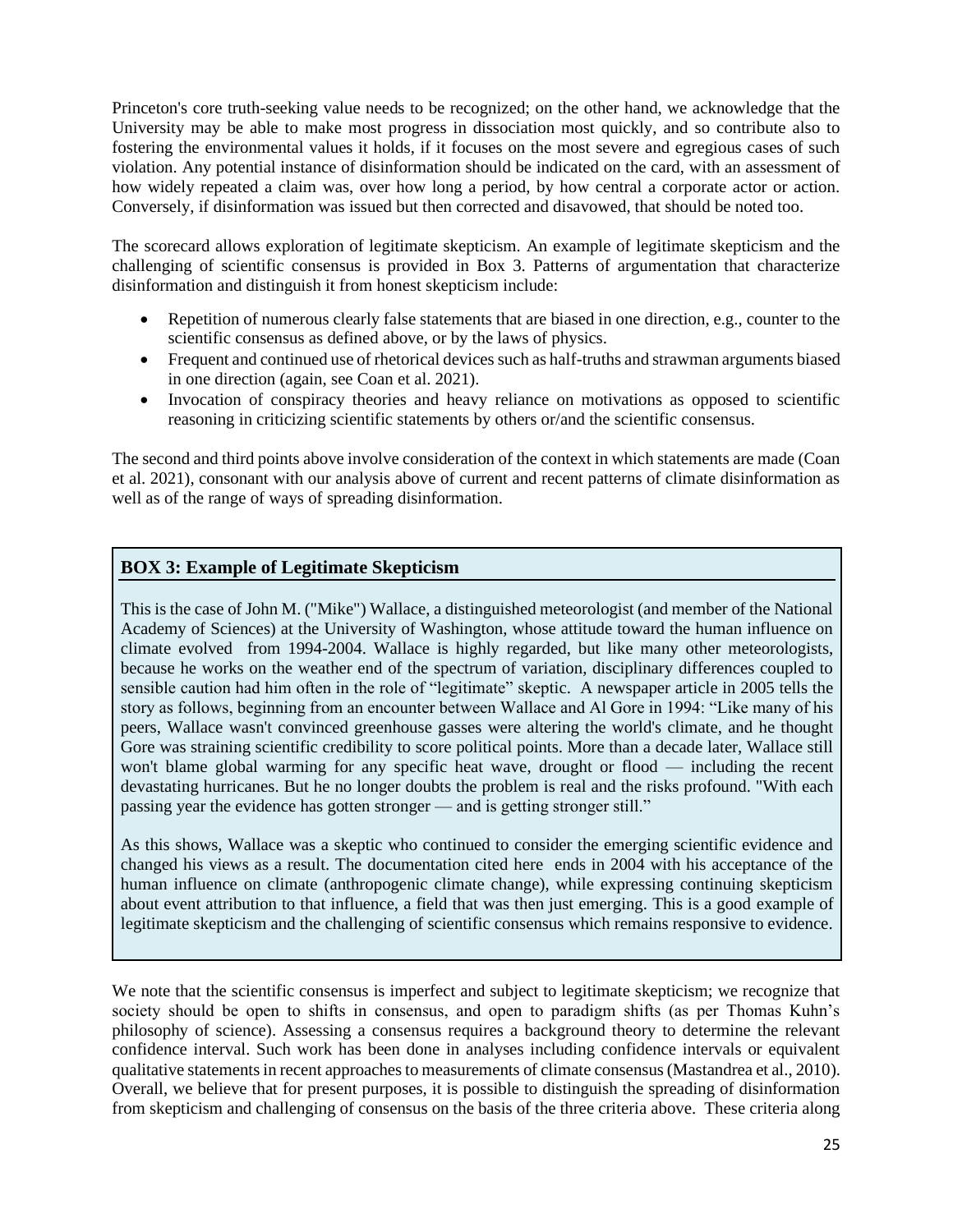with the elements of the scorecard rubric can provide a first semi-quantitative judgment of the entire scope of disinformation efforts of fossil fuel companies.

### <span id="page-25-0"></span>**3.7: Summary and Recommendations**

**1.** *Evaluate full range of disinformation***:** The future entity charged with overseeing the dissociation process should be guided by the principles in this report that characterize disinformation and disinformation campaigns; take account of the full range and typical nature of climate disinformation campaigns as identified in scholarly literature (including not only claims about climate science, but also patterns of statements about a firm's own emissions performance or about public policy when these can be credibly judged to mislead); and distinguish disinformation from statements that reflect potential for legitimate scientific disagreement and dissent. In gauging the veracity of statements and whether disinformation was intended, the panel should engage expertise on communications, science, and public policy from within and outside Princeton.

**2.** *Test the scorecard rubric and report results publicly:* We recommend that the University test the rubric with 2-3 fossil fuel/energy sector companies, focusing on the largest in its investment and grants portfolios. We recommend publicly posting a reflexive description of the data and the subjective judgments involved in evaluating the preponderance of evidence using the rubric in Table 3.

**3.** *Apply scorecard rubric initially to the largest fossil fuel firms in Princeton's investment and research portfolio using past two years' data:* Learning from the test cases, the University initially on the largest 20 firms in the fossil fuel industry segments identified in Charge 2 within Princeton's investment portfolio, sponsored research, grants and/or career services associates, including thermal coal producers and powerplants using thermal coal; oil and gas producers; oil refineries. The focus on the largest firms is to address the largest potential impact on the public from disinformation campaigns. This review should take into account a firm's conduct in this space in the last two years, in order to establish a "watchlist" for further evaluation, which could then be maintained in ways that we describe below.

**4.** *Extend analysis to ALL fossil fuel companies associated with the University:* After gaining adequate experience with the initial effort focused on the largest fossil companies, other candidates for review should be any fossil fuel companies with which Princeton University has grants or research partnerships with (whatever the size of the firm). We also recommend that the panel conduct a benchmark review of the conduct of the major trade associations for the various sectors of the fossil fuel industry, as their conduct will be relevant to assessing the records of their members (though the degree of relevance needs itself to be further assessed by the Trustees as described in Section 3).

*5. Other triggers for future assessments:* Assessments could also be triggered by a process of receiving allegations raised on the basis of evidence, by members of the university community including alumni, students, or other concerned parties, that a particular firm covered by the Trustees' policy is engaged in the spreading of climate disinformation, including through participation in a climate disinformation campaign. Such campaigns may include those led by trade associations to which the firm belongs and other entities over which the firm exerts substantial influence via contracts, donations, or grants. The university should also periodically review new publicly available information as it is amassed, including determinations of a similar kind made by peer institutions, which could trigger review of particular companies.

**6.** *Burden of proof:* Once the panel has determined that a credible reason for investigating a particular firm on this question exists, the burden of proof should rest on that firm to show that they had not engaged in spreading climate disinformation or participating in climate disinformation campaigns. This involves their bearing both the burden of production of evidence to counter the allegations, and the burden of persuasion to show how the evidence is relevant to doing so. Companies may seek to clear themselves of an allegation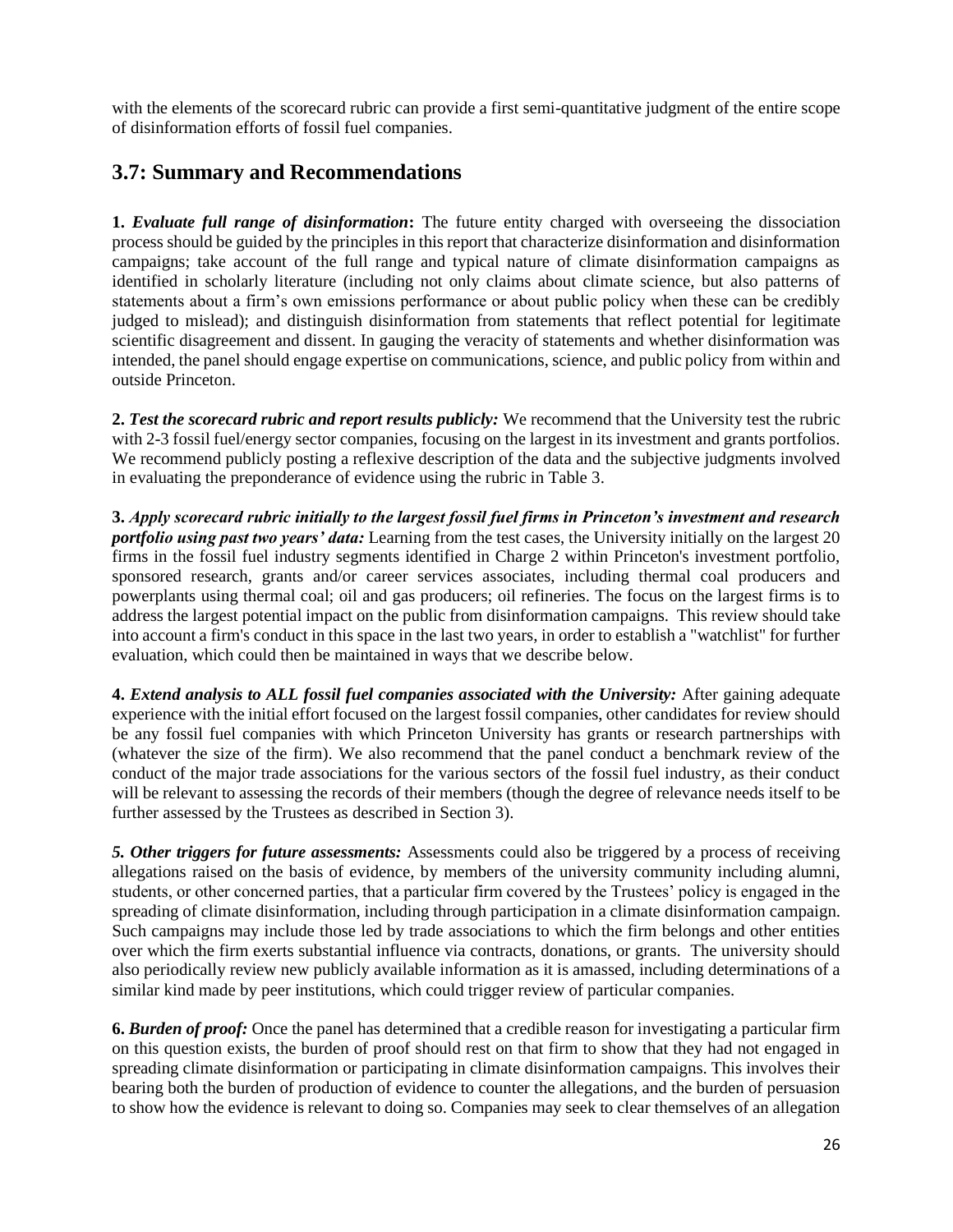of having spread climate disinformation. Alternatively, they could acknowledge having spread disinformation in the past, but put forward a credible plan to change that behavior going forward.

*7. Guidance on lack of data:* In cases where credible reason for investigating a particular firm exists, but the firm does not provide sufficient evidence for a conclusive determination to be made, we propose that investment or other form of association by the University should cease. If the University cannot determine that a company's activities are in keeping with University values, it cannot confidently associate actively with that company. The burden of proof must be placed squarely on the companies which seek continued University investment or association. It is up to them to demonstrate that they have not spread disinformation, making available a representative set of records to make this judgment plausible.

*8. Creating a Public Repository***:** Over time, the above recommendations should generate a public list of companies meeting the Trustees' criteria for having engaged in disinformation, which should be tested against other similar lists at other universities. We recommend that all of the information and analysis be made publicly available, at least within the Princeton University community.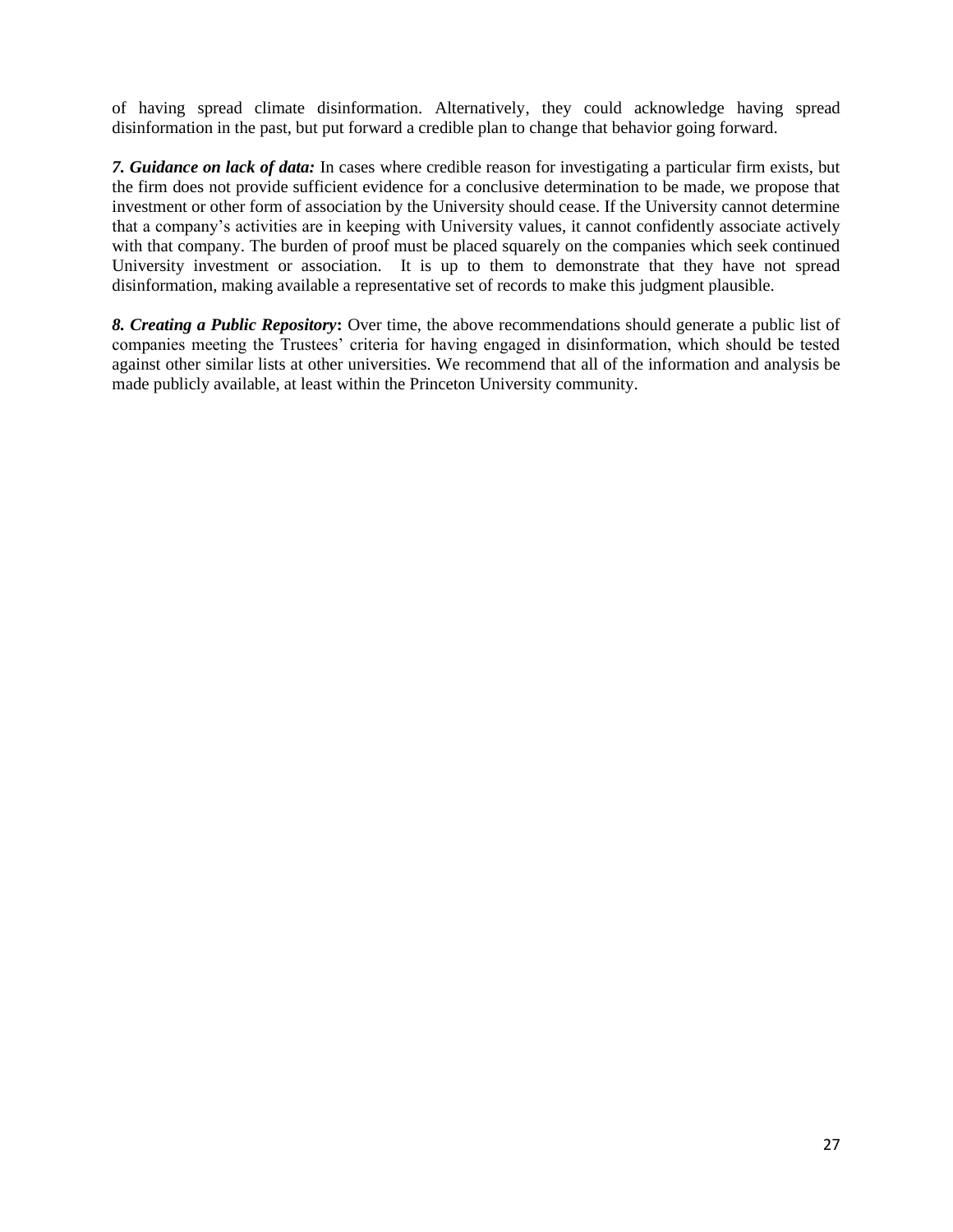# <span id="page-27-0"></span>**Charge 2: Thermal Coal and Tar Sands Segments of the Fossil Fuel Industry**

## <span id="page-27-1"></span>**4.1. Trustees' Rationale for Dissociation**

The trustees of Princeton University have indicated an initial focus of dissociation efforts on fossil fuel companies materially participating in thermal coal and tar sands segments of the industry. Their rationale is communicated as follows in the University's May 2021 press release: "*Thermal coal, which is burned for steam and used to produce electricity, emits substantially more carbon dioxide in its combustion than alternative available fossil fuels. Tar sands oil, derived from loose sands or sandstone, produces significantly higher emissions than conventional crude oil, including in its extraction and production process*." These statements indicate a slightly different rationale for the two different fossil fuel industry segments; they also help identify industry segment sub-categories to evaluate for dissociation and guide the development of associated metrics, as described in sections 2 and 3.

## <span id="page-27-2"></span>**4.2. Thermal Coal**

*Industry Segments*: The Trustees' rationale for thermal coal (see Section 1), highlights the substantially greater carbon dioxide (per unit of energy) produced upon combustion of thermal coal compared to widely available alternative fossil fuels such as natural gas. The panel interprets this statement to indicate a focus on two types of companies materially participating in the production or direct use of thermal coal: **a) Coal producers** engaged in coal mining operations, and, **b) Electric utilities** that burn coal for power generation in the US, where natural gas and other cleaner options are readily available for power generation.

*Metrics*: A Global Coal Exit List (GCEL; Urgewald) was evaluated by the faculty panel to develop metrics for material participation in thermal coal by the two industry subgroups (coal producers and utilities). The GCEL was also referenced by one of the invited external experts as a global resource used by investment groups engaging in environmental, social, and governance (ESG) focused investing. Drawing upon this resource, we propose the following metrics for material participation in the thermal coal segment of the fossil fuel industry:

- **Coal Producers**: Those with either a ≥10% share of revenue from coal production, or, producing ≥5 million tons of coal per year.
- **Power plants:** Those with either a ≥10% share of revenue from coal-fired power plants, or, with ≥2.5 GW installed coal power generation capacity

The Urgewald Coal Exit List is able to provide these data worldwide, covering 90% of the world's thermal coal production and 90% of global coal-fired power generation capacity; year 2023 updates to the GCEL will incorporate the thresholds referenced above. The absolute threshold of 5 million tons of coal per year would include companies producing a small fraction (~0.065%) of the world's total coal production in 2021 of 7,741 million tons of coal per annum (EIA), thus providing granularity to track smaller coal producers.

Private coal companies and electric utilities that do not publicly report their GHG emissions will be assumed to be among the worst emitters, unless they provide data indicating otherwise.

## <span id="page-27-3"></span>**4.3. Tar Sands and High Emitting Crude-oils**

*Industry Segments:* The Trustees' rationale for dissociating from the Tar Sands segment of the fossil fuel industry (See Section 1) is noted to be the higher greenhouse gas (GHG) emission intensity of producing oil from tar sands, compared to conventional crude oil. However, recent studies assessing emissions up to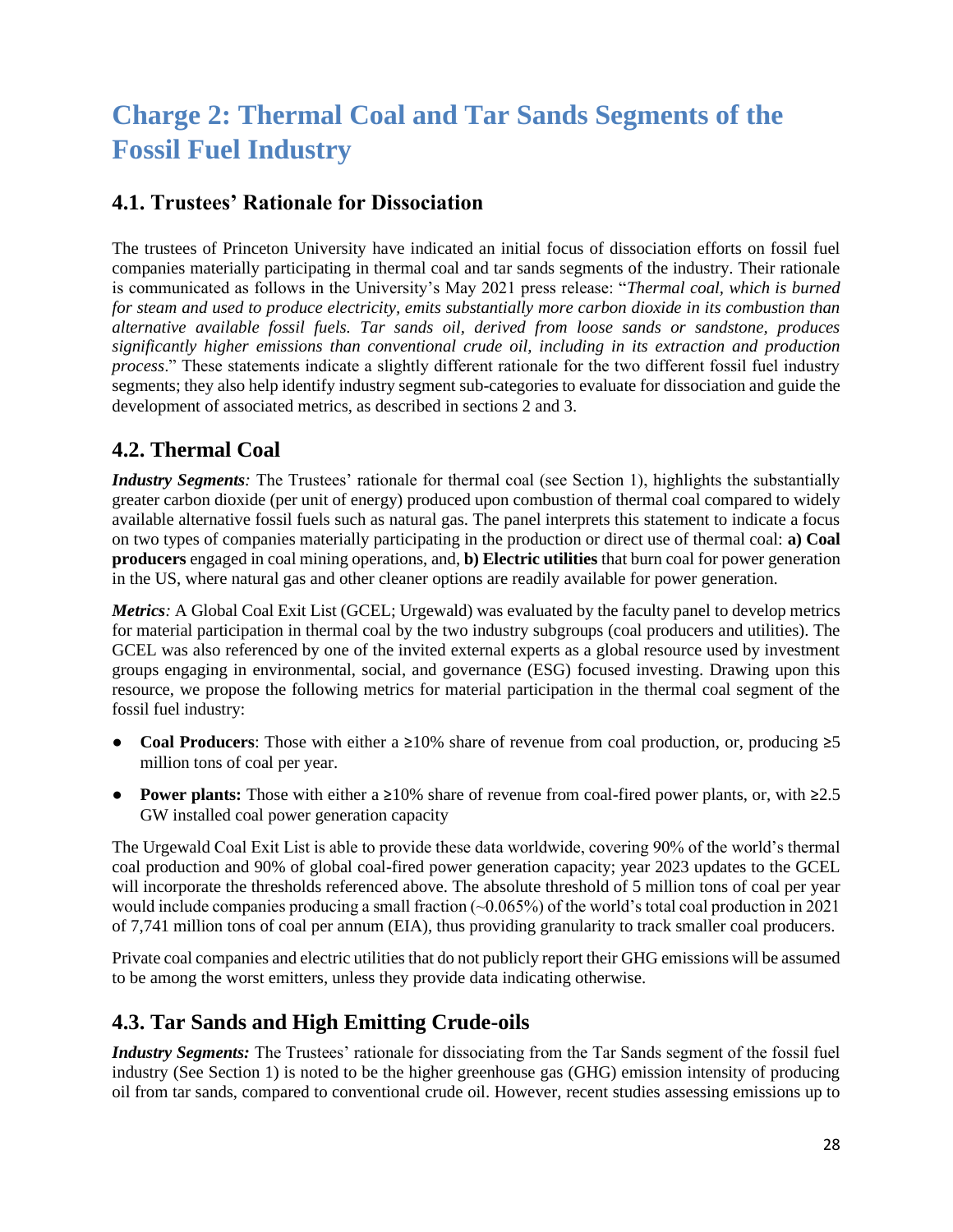the refinery gate show that, in some cases, conventional heavy crude oil can be as or more emission intensive than crude oil derived from tar sands (Masnadi et al., 2018).

Therefore, the panel recommends focusing on the following segments of the oil industry: a) **Tar sands companies** that produce diluted bitumen or bitumen-derived synthetic crude oil from tar sands; b) **Conventional heavy crude oil producers** whose operations result in GHG (CO2-equivalent) emissions intensities up to the refinery gate that are similar to or higher than that of oil from tar sands; and, c) All **oil refineries that refine such crude oils** (both tar sands and conventional heavy crude oil). We focus on GHG emission intensity up to the refinery gate as a marker for the most polluting oil industry segments; other environmental impacts of tar sands extraction (e.g., on local water or land resources), while significant, were not considered by the panel as they were not indicated in the rationale for dissociation provided by the Trustees.

*Metrics*: Peer-reviewed articles on GHG emissions from the oil industry addressing chemical processing up to the refinery gate (Masnadi et al., 2018; Jing et al., 2020) along with Urgewald's Global Oil and Gas Exit list (GOGEL; Urgewald) were evaluated by the faculty panel to develop metrics for the three types of oil companies noted above. Drawing upon these resources, we propose the following metrics for material participation in the tar sands and high intensity crude oils segment of the fossil fuel industry:

- **Oil producer:** Those producing ≥20 million barrels of oil equivalent per year, from tar sands or from conventional heavy crudes, with GHG emission intensity up to the refinery gate greater than 12 g CO2e/MJ crude produced.
- **Oil refineries:** Those processing ≥20 million barrels of oil equivalent per year of either of the above crude oils (heavy conventional crudes, synthetic crudes from tar sands or diluted bitumen from tar sands), identified by their unique refinery processes/operations. Websites such as the "refinery report" have tracked some of these refineries across the US.

The threshold of 20 million barrels of oil equivalent represents a share of CO2e emissions from annual oil production that is commensurate with CO2 emissions from combustion of 5 million tons of coal per annum (the metric used for thermal coal). Applying a suggested emissions intensity threshold of 12 g CO2e/MJ crude up to the refinery gate, represents ~75th percentile in terms of GHG emission intensity of crude oil production, and would address 28% of global petroleum production that lies above that threshold- see Figure below from Masnadi et al. (2018). Tar sands operations that fall below this threshold can be considered high performers with low GHG-intensity, while conventional crude oil that is highly polluting will fall in the highest 22% of emission intensities. The proposed materiality metric of 20 million barrels per year reflects a small fraction (~0.055%) of the world's total oil production in 2021 of 36,500 million barrels of oil equivalent (EIA), indicating sufficient granularity to track smaller oil producers. The GOGEL database covers 94.6% of global oil and gas production, ensuring comprehensive coverage. (Source: [https://gogel.org/gogel-explained\)](https://gogel.org/gogel-explained). Annual reports from oil refiners will need to be queried to identify those refining high emitting crudes and bitumen, as the refineries use specialized chemical processes, and can also be cross-checked with emerging data on refinery emissions (Jing et al., 2020).

Private oil companies that do not publicly report their GHG emissions will be assumed to fall among the worst emitters, unless they provide data indicating otherwise.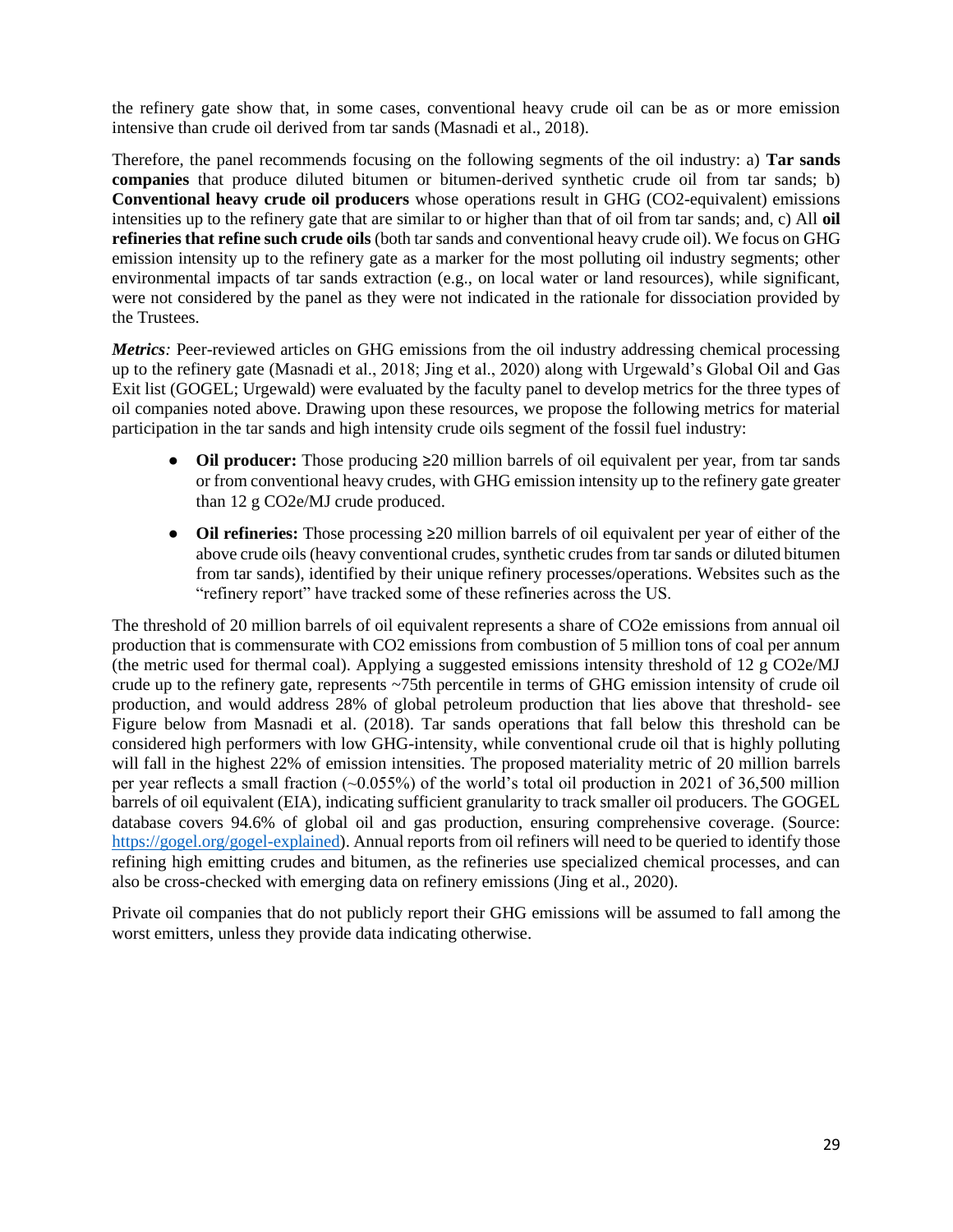

**Figure 1:** From Masnadi et al., 2018.

# <span id="page-29-0"></span>**4.4. A Rigorous Standard for Prospective Actions**

Fossil fuel companies that meet the materiality standards outlined in Section 2 and 3, will be evaluated further for dissociation based on their prospective actions, as indicated by the Trustees' statement: "*based on current and prospective actions of companies in the fossil fuel industry, rather than past actions. Those businesses involved in thermal coal and tar sands [as identified in #2,3] will be exempt from dissociation only if they can prove they can meet a rigorous standard for greenhouse gas emissions*."

We define a rigorous standard for evaluating prospective actions as the same standard that Princeton applies to itself: public reporting the University's GHG emissions, demonstrating measurable ongoing and future reductions in emissions intensity, and credible publicly stated plans to decarbonize at least the energy use in university operations (called Scope 1+2 GHG emissions), by 2050, with milestones to track progress. [Note that at this time, Princeton University has not pledged to decarbonize its Scope 3 emissions from employee commuter travel, employee work-related airline travel, or, embodied energy from construction materials, fuel or food purchases, although these sectors are now being recommended in many University and Community GHG protocols.]

Following the guidance offered by the Trustees, the panel recommends that companies that are identified for dissociation in sections 2 and 3, may be exempt from dissociation if they have a credible plan to fully decarbonize their emissions by 2050 or earlier, with credible near-term milestones to track progress. The following conditions are stipulated:

- Credible decarbonization plans must not rely materially on ecological approaches toward carbon sequestration, given uncertainty regarding their permanence and additionality. Credible decarbonization plans must involve either reducing the use of fossil fuels or demonstrate investments in technologies that if combusting fossil fuels, capture the resulting GHG emissions (e.g., carbon capture and sequestration, CCS) or permanently remove and geologically sequester an equivalent volume of CO2 from the atmosphere. e.g., direct air capture, DAC).
- For the thermal coal industry, rigorous standards for decarbonization include full phase out of coal production assets (for coal producers) or capture of coal combustion emissions (by power plants) by no later than 2030. Credible milestones include no future investments in coal-production assets, reduced operations of existing assets, and reduced emissions from coal-burning power plants due to carbon capture, all of which can be tracked via the GCEL.
- Decarbonization targets for oil producers and refiners are more complex because emissions from combustion of the produced gasoline and diesel occurs in the transportation industry (bus fleets, car fleets, airline fleets, freight and personal cars). An initial rigorous standard for dissociation of the oil industry, consistent with Princeton University's current decarbonization plans, is to decarbonize operational energy use (Scope 1+2) emissions by 2050, for both oil producers and refineries. Credible metrics to track progress include reduced wells-to-refinery-gate GHG emission intensities and investments in technologies that achieve net-zero carbon goals for industry operations.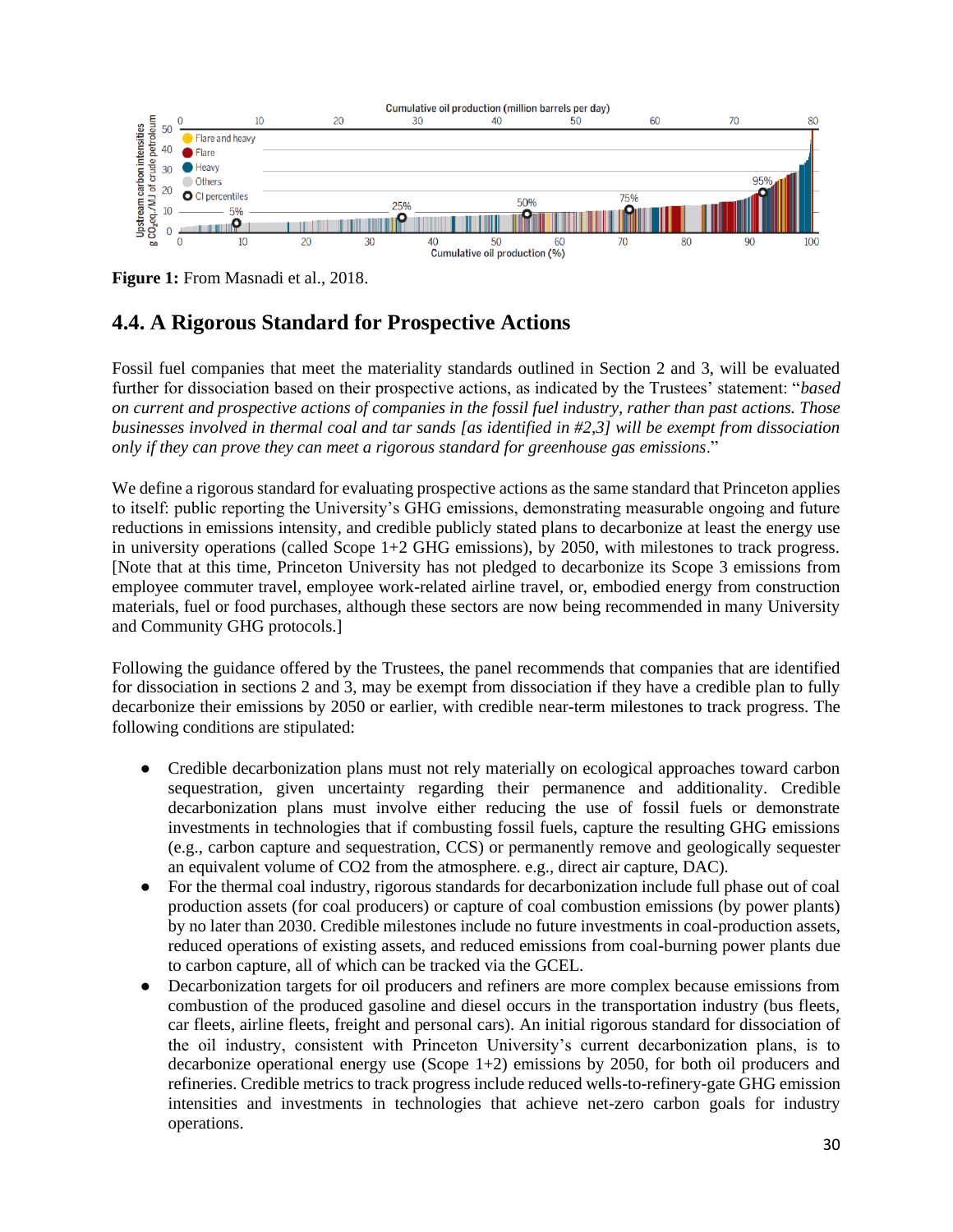$\bullet$  A more advanced decarbonization target is to create net-zero carbon products – e.g., gasoline, diesel and jet fuel, such that their combustion emissions post-sale in transportation sector operations are "zeroed out." However, this standard has been publicly adopted by only a small handful of oil companies to-date. Creating net-zero oil products can potentially be achieved via carbon capture, storage and utilization for enhanced oil recovery from the subsurface or direct air capture at refineries to produce net-zero carbon products; however, without careful carbon accounting and governance, it may result in perpetually growing the oil industry (and emissions) rather than promoting a systemic shift to electric vehicles and a transition of the oil industry toward chemicals and plastics. The panel recommends oil companies demonstrate commitment to decarbonize their operational (Scopes  $1+2$ ) emissions by 2050, and discuss timelines to decarbonize the product portfolio they sell (Scope 3 emissions) aligning with Princeton's future efforts to decarbonize the University's Scope 3 emissions, particularly around employee airline and commuter travel. Such efforts to align actions of producers (oil companies) and consumers (university students and employees) can provide a more integrated approach toward a decarbonized society.

## <span id="page-30-0"></span>**4.5. Consideration for Developing Economies**

The faculty panel recognizes that society at large is still reliant on fossil fuels, particularly so in many developing countries where small increases in per capita energy use have been correlated with steep increases in wellbeing (as measured by the human development index and its component metrics) and resilience to climate damages. The panel recommends consideration of an exemption from dissociation for fossil fuel companies identified in Sections 2 and 3 that predominantly serve consumers directly in developing nations. These countries may have a slower timeline for decarbonization (e.g., 2070 for India) established by their governments. The University may want to provide an exception in the short-term for fossil fuel companies that predominantly serve low and low-mid income nations with (nominal) GNI per capita <\$4,095/person/year [World Bank threshold for lower middle-income nation]. The Panel suggests that companies serving these markets should provide the data indicating that the majority of their business serves the developing world. The Faculty Panel identified *Datamyne*, a dataset available at the library that tracks freight shipments, imports, and exports across countries, which can be used to verify these claims as needed.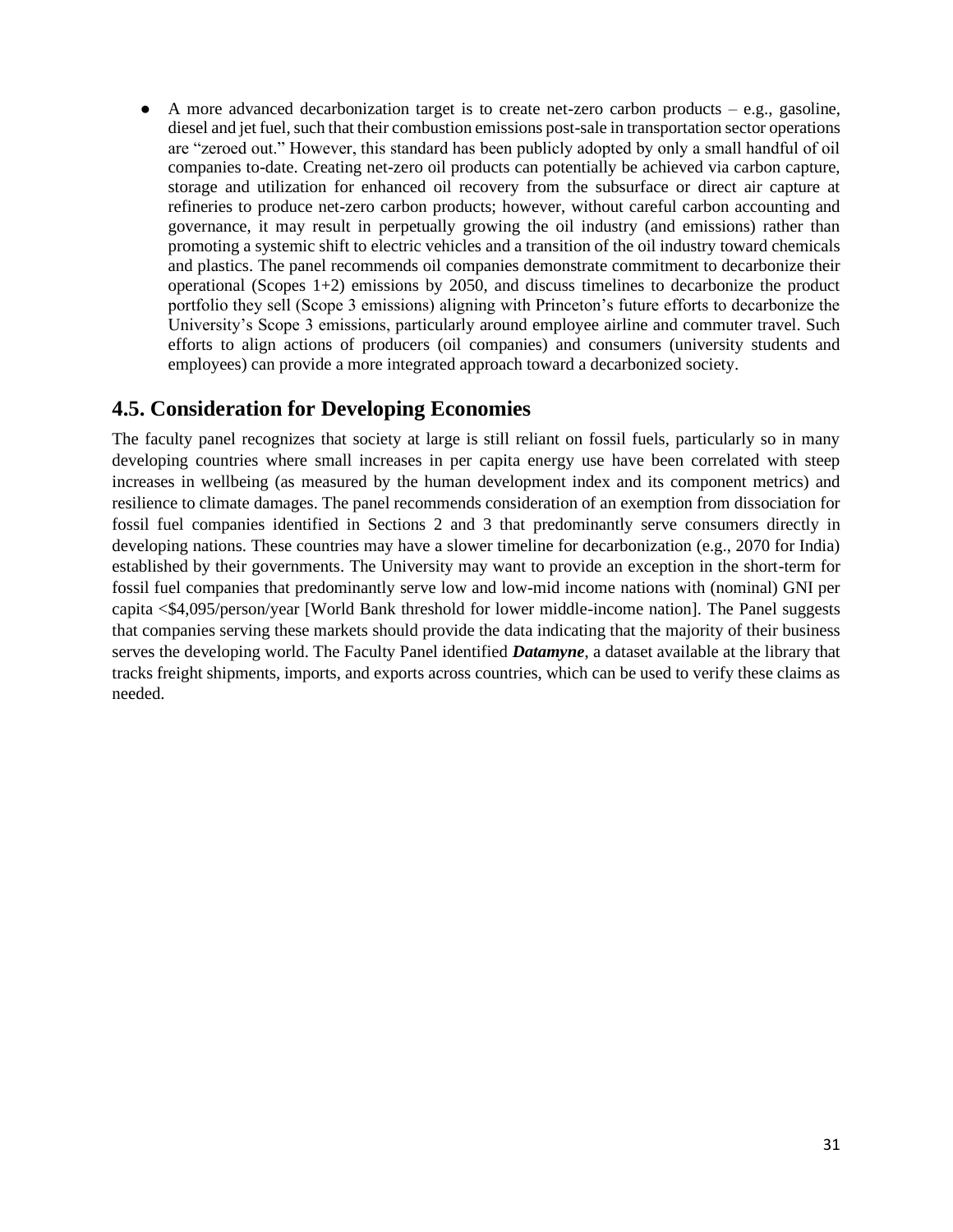### **Figure 2: Protocol to Identify & Evaluate Fossil Fuel Companies for Dissociation**

**Materiality question:** Is the Company materially participating in thermal coal?

**For coal producers:** Either annual coal share of revenue is  $\geq$ 10% [OR] company produces  $\geq$  5 million t of coal per year

**For electric utilities:** Either annual coal share of revenue is  $\geq$ 10% [OR] generation capacity from coal is  $\geq$ 2.5GW

If a company does not disclose data, the answer is Yes, until informed otherwise

**Materiality question:** Is the Company extracting/refining oil from tar sands or high-GHG-emitting conventional crudes?

**For oil producers**: Producing ≥20 million barrels of oil equivalent (mmboe) from tar sands or from conventional heavy crudes, with GHG emission intensity up to the refinery gate greater than 12 g CO2e/MJ crude produced

**For oil refiners:** Refining ≥20 mmboe of oil from above sources

If a company does not disclose GHG data, the answer is Yes, until informed otherwise

Yes Yes

**Evaluating prospective actions of the companies meeting materiality criteria Public Statement of Net-Zero Carbon Goals:** Does the Company have a publicly-stated goal to decarbonize by 2050, with credible metrics and milestones to assess progress to net-zero emissions? [For coal companies and powerplants, coal should be phased out in the US by 2030 or emissions captured. Urgewald's Coal Exit database tracks increases in coal investments]

No

*These are the companies\* identified for dissociation and divestment*

*\*Companies that predominantly serve developing nations may be exempt after careful consideration.*

Over a period of time, materiality criteria could be lowered systematically, to achieve a glide path to a net-zero carbon investment portfolio, supported also by investments in companies/sectors that support renewables, energy efficiency and infrastructure for systemic changes needed to drive a pathway to net-zero emissions.

Overall, household consumption and inequality in consumption, is also a key factor, with household mobility, floor area and dietary intake key drivers of emissions.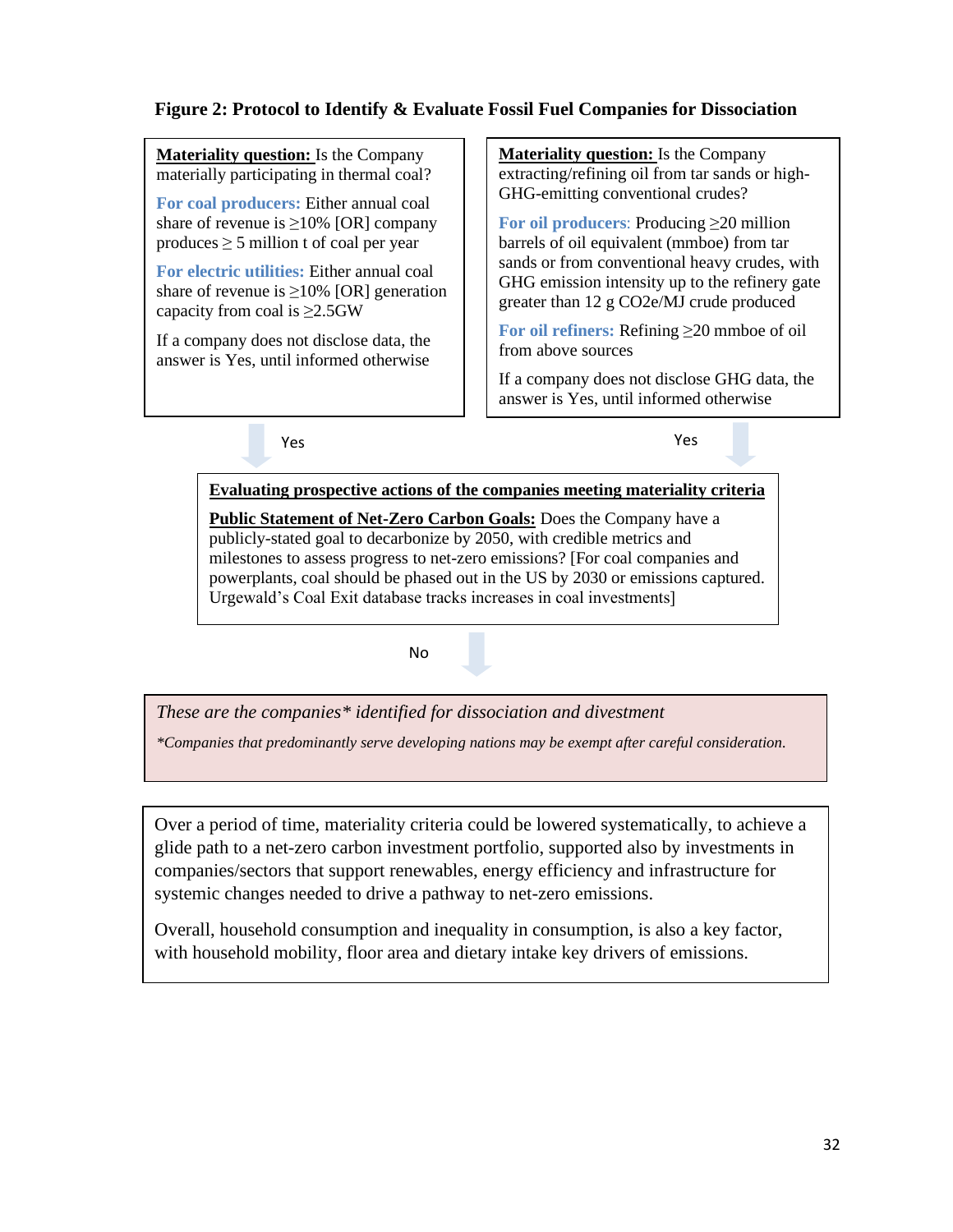# <span id="page-32-0"></span>**Charge 3: Notification and Constructive Engagement with Companies Identified for Dissociation**

**Statement of the charge to the faculty panel:** What constructive engagement options exist to attempt to convince companies to remedy their conduct *before* dissociation? What standards and metrics can be used to assess whether a company is remedying its conduct? What is a reasonable time frame over which a company could be expected to make progress toward established standards and targets?

The panel suggests the following steps, with Steps 1a and 1b occurring concurrently.

## <span id="page-32-1"></span>**Step 1a: Preparation for Potential Dissociation**

After a company has been identified for potential dissociation under either Charge 1 or 2, the University should evaluate within a short time period (we suggest 60 days) the impacts of dissociation on grant-funded students and faculty projects in order to consider options to mitigate negative impacts, evaluate practical matters for the investment portfolios, and determine a timeline for dissociation.

### <span id="page-32-2"></span>**Step 1b: Notification and Response Period**

Concurrently with Step 1a, Princeton will serve written notice to the identified Company that it is on Princeton's list for potential dissociation, with a short explanation of the rationale, applied metrics and standards, and evidence that is of concern. The University will provide a short response period (we suggest 60 days) for the Company to clarify any facts related to the communication. The notification will be privately communicated to the company and not revealed to the public. Any factual claims challenged by the Company must be verified by Princeton rapidly (within 60 days).

**Constructive engagement prior to dissociation** (during Step 1a-b and before Step 2) would occur only if both sides seek it. The primary conditions for stopping dissociation during this period would be if a firm submitted new evidence relating to its compliance with dissociation criteria and metrics or made credible material changes in the company's circumstance, such as decommissioning or divestment of assets related to thermal coal or tar sands. Examples of constructive engagement during this period include discussions on pathways to decarbonize, and analysis of immediate actions taken by the Company to meet the metrics and standards related to Charges 1 and 2.

# <span id="page-32-3"></span>**Step 2: Public Identification of Companies and the Start of Dissociation**

After the time period needed to accomplish Steps 1a-b of preparation, initial company notification and response (we suggest no more than 60 days), and if no facts or circumstances underlying dissociation are verifiably refuted by the Company, Princeton will publicly reveal the name(s) of the companies identified for dissociation. Dissociation shall then start as soon as is practical, to be determined by the body charged with overseeing this process.

**Criteria for reassociation** emerge from Charge 1 and Charge 2 metrics.

- Charge 1: The Company acknowledges past error and demonstrates that it has become compliant with Charge 1 metrics in the recent past.
- Charge 2: The Company has made changes so as to fall below the stated metrics for materiality or emission intensity, recognizing that these metrics are designed to become increasingly stringent over time.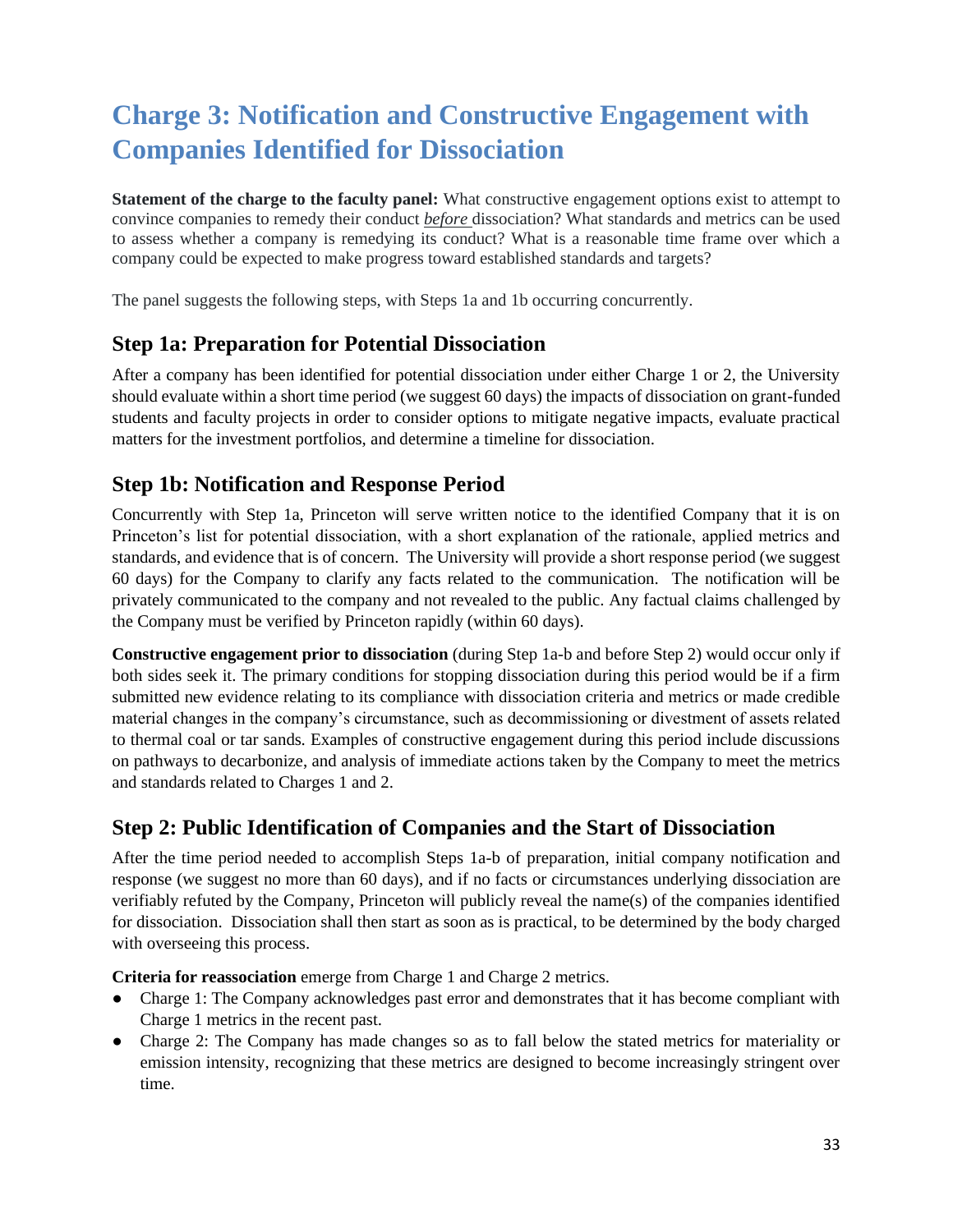**Constructive engagement after the announcement to dissociate** would occur only if both sides seek it, with the goal to reassociate over a period of time (we suggest 3 to 5 years after dissociation). Significant improvement in violations on Charges 1 and 2 would prompt engagement after dissociation. Continued violations (or no decrease in violations) on Charges 1 and 2 would preclude engagement after dissociation.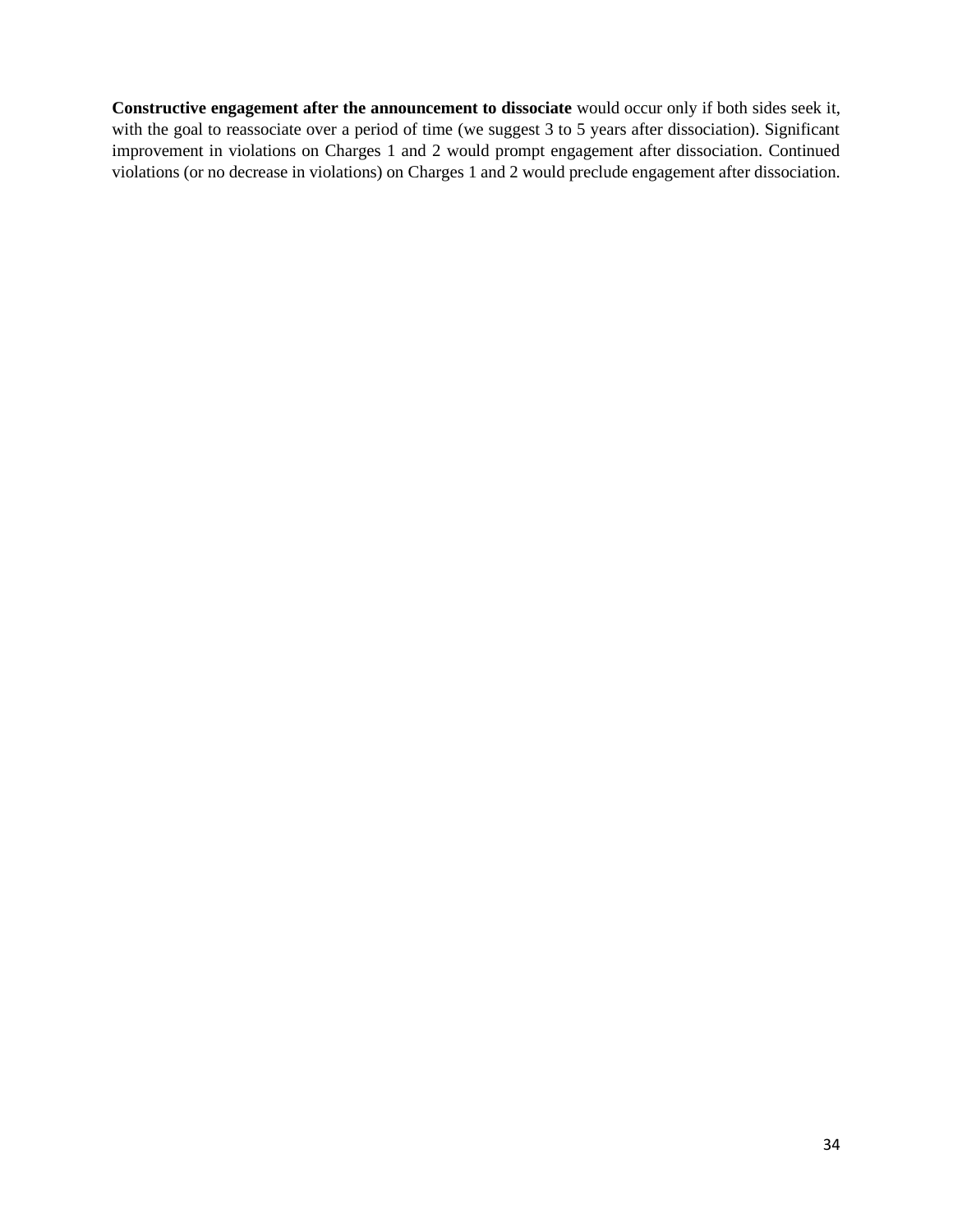# <span id="page-34-0"></span>**Charge 4: Evolution of the Metrics, Standards and Targets in the Future**

**Statement of the charge to the faculty panel:** How can the metrics, standards, and targets referenced above, i.e., for fossil fuel companies engaged in disinformation or in thermal coal and tar sands segments, be flexible enough to meet changing conditions over time? On what time frame should they be revisited to keep pace with evolving knowledge?

The faculty panel suggests that the University establish an ongoing process for reflection on the metrics, standards, and targets, and to learn from implementation experiences. Substantive changes to the proposed metrics, standards and targets could be made every 3-5 years, consistent with the timeline for reassociation proposed in Charge 3.

Our general recommendations are as follows:

- 1) **For Charge 1**, we suggest that the rubric developed to identify fossil fuel companies engaged in misinformation and disinformation be refined based on experience gained in applying it to a few companies (See Charge 1). With a view toward future actions, we suggest focusing on the mis-match between public statements regarding each company's net-zero carbon goals and associated interim targets versus actual actions and performance relative to these targets in the upcoming years.
- 2) **For Charge 2**, we note that the metrics proposed for material participation in the thermal coal and tar sands segments and the emission intensity thresholds to identify the most GHG intensive oil producers can be readily updated through publicly available data. For example, materiality metrics proposed for thermal coal and tar sands are being updated by Urgewald, with 2023 metrics shown below:
	- a. For thermal coal (Urgewald 2023): Those companies with either >10% annual revenues from coal, or producing  $\geq$ 5 million metric tons of coal per year. For power plants, those with either  $a > 10\%$  share of revenues from coal-fired power plants, or,  $> 2.5$  GW installed coal power generation capacity.
	- b. For oil from tar sands: Companies producing  $\geq 20$  million barrels of oil equivalent from tar sands, with GHG emission intensity up to the refinery gate >12 g CO2e/MJ crude produced.

By updating these metrics periodically (e.g., every 3-5 years), the University can create increasingly stringent yet practicably applicable metrics for material participation in these segments of the fossil fuel industry.

3) **Future fossil fuel industry segments**: The Faculty Panel provides suggestions on additional fossil fuel industry segments beyond those specifically included in our charge, inspired by the broader goals announced by The Trustees in the University's May 2021 press release to address a broader swathe of companies, and potentially achieve a net-zero emission portfolio in the future. The Trustees provided the rationale for dissociation from thermal coal as the widespread availability of alternative options for power generation with lower carbon intensity, e.g., using natural gas. As renewable energy resources and alternatives to petroleum-based fuels in transportation, such as electric vehicles, become more widespread, the same approach described in Charge 2 can be expanded to other fossil fuels such as natural gas, and other oil sources, to establish a long-term glide path toward a zero-carbon society.

The University should also keep abreast of emerging methods that seek to track GHG emissions along all supply chains serving businesses. These methods, which could be applied to all businesses in the future, are in the developmental stage at the present, and once mature, could enable the transition of the entire University investment portfolio to net-zero greenhouse gas emissions in the future.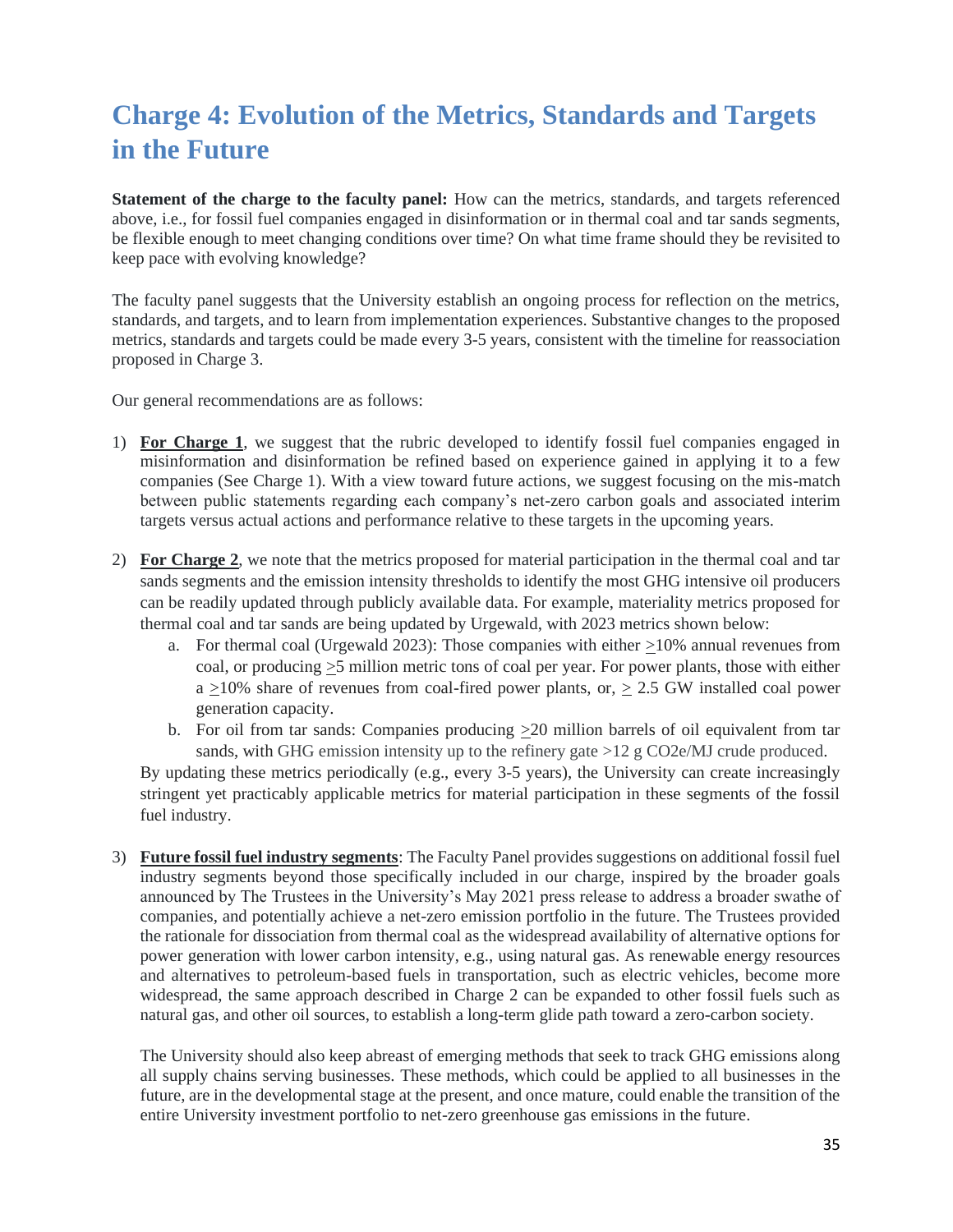### <span id="page-35-0"></span>**REFERENCES**

Anscombe, G. E. M. (1957). *Intention*. Basil Blackwell.

Aronson, E. (2019, April 22). Princeton University sustainability plan aims for net zero emissions by 2046. *Princeton University News.* [https://www.princeton.edu/news/2019/04/22/princeton-university](https://www.princeton.edu/news/2019/04/22/princeton-university-sustainability-plan-aims-net-zero-emissions-2046)[sustainability-plan-aims-net-zero-emissions-2046.](https://www.princeton.edu/news/2019/04/22/princeton-university-sustainability-plan-aims-net-zero-emissions-2046) Retrieved May 9, 2022.

Azevedo, I., Davidson, M. R., Jenkins, J. D., Karplus, V. J., & Victor, D. G. (2020). The Paths to Net Zero: How Technology Can Save the Planet. *Foreign Affairs*, 99.

Brulle, R. J. (2014). Institutionalizing delay: Foundation funding and the creation of U.S. climate change counter-movement organizations. *Climatic Change, 122*(4), 681-694. [https://doi.org/10.1007/s10584-013-](https://doi.org/10.1007/s10584-013-1018-7) [1018-7](https://doi.org/10.1007/s10584-013-1018-7)

Brulle, R. J., Aronczyk, M., & Carmichael, J. (2020). Corporate promotion and climate change: An analysis of key variables affecting advertising spending by major oil corporations, 1986–2015. *Climatic Change, 159*(1), 87-101.<https://doi.org/10.1007/s10584-019-02582-8>

Brulle, R. J., Hall, G., Loy, L., & Schell-Smith, K. (2021). Obstructing action: Foundation funding and US climate change counter-movement organizations. *Climatic Change, 166*(1-2)[.](https://doi.org/10.1007/s10584-021-03117-w) <https://doi.org/10.1007/s10584-021-03117-w>

Brulle, R. J. (2022) Advocating inaction: A historical analysis of the Global Climate Coalition, *Environmental Politics*.<https://doi.org/10.1080/09644016.2022.2058815>

CarbonBrief (2021). Analysis: Which countries are historically responsible for climate change? [https://www.carbonbrief.org/analysis-which-countries-are-historically-responsible-for-climate-change.](https://www.carbonbrief.org/analysis-which-countries-are-historically-responsible-for-climate-change) Retrieved May 9, 2022.

Cliatt, C. (2006, June 5). Princeton to disassociate from Darfur investments. *Princeton University News*. [https://www.princeton.edu/news/2006/06/05/princeton-disassociate-darfur-investments.](https://www.princeton.edu/news/2006/06/05/princeton-disassociate-darfur-investments) Retrieved May 9, 2022.

Climate Analytics (2019). Global and regional coal phase-out requirements of the Paris Agreement: Insights from the IPCC Special Report on 1.5°C. [https://climateanalytics.org/media/report\\_coal\\_phase\\_out\\_2019.pdf.](https://climateanalytics.org/media/report_coal_phase_out_2019.pdf) Retrieved May 11, 2022.

Coan, T. G., Boussalis, C., Cook, J., & Nanko, M. O. (2021). Computer-assisted classification of contrarian claims about climate change. *Scientific Reports, 11*(1), 22320-22320. <https://doi.org/10.1038/s41598-021-01714-4>

Cook, J., Ellerton, P., & Kinkead, D. (2018). Deconstructing climate misinformation to identify reasoning errors. *Environmental Research Letters, 13*(2), 24018.<https://doi.org/10.1088/1748-9326/aaa49f>

Cook, J., Lewandowsky, S., & Ecker, U. K. H. (2017). Neutralizing misinformation through inoculation: Exposing misleading argumentation techniques reduces their influence. *PloS One, 12*(5), e0175799 e0175799.<https://doi.org/10.1371/journal.pone.0175799>

Cornell Law (2017). "Burden of Proof." [https://www.law.cornell.edu/wex/burden\\_of\\_proof.](https://www.law.cornell.edu/wex/burden_of_proof) Retrieved May 11, 2022.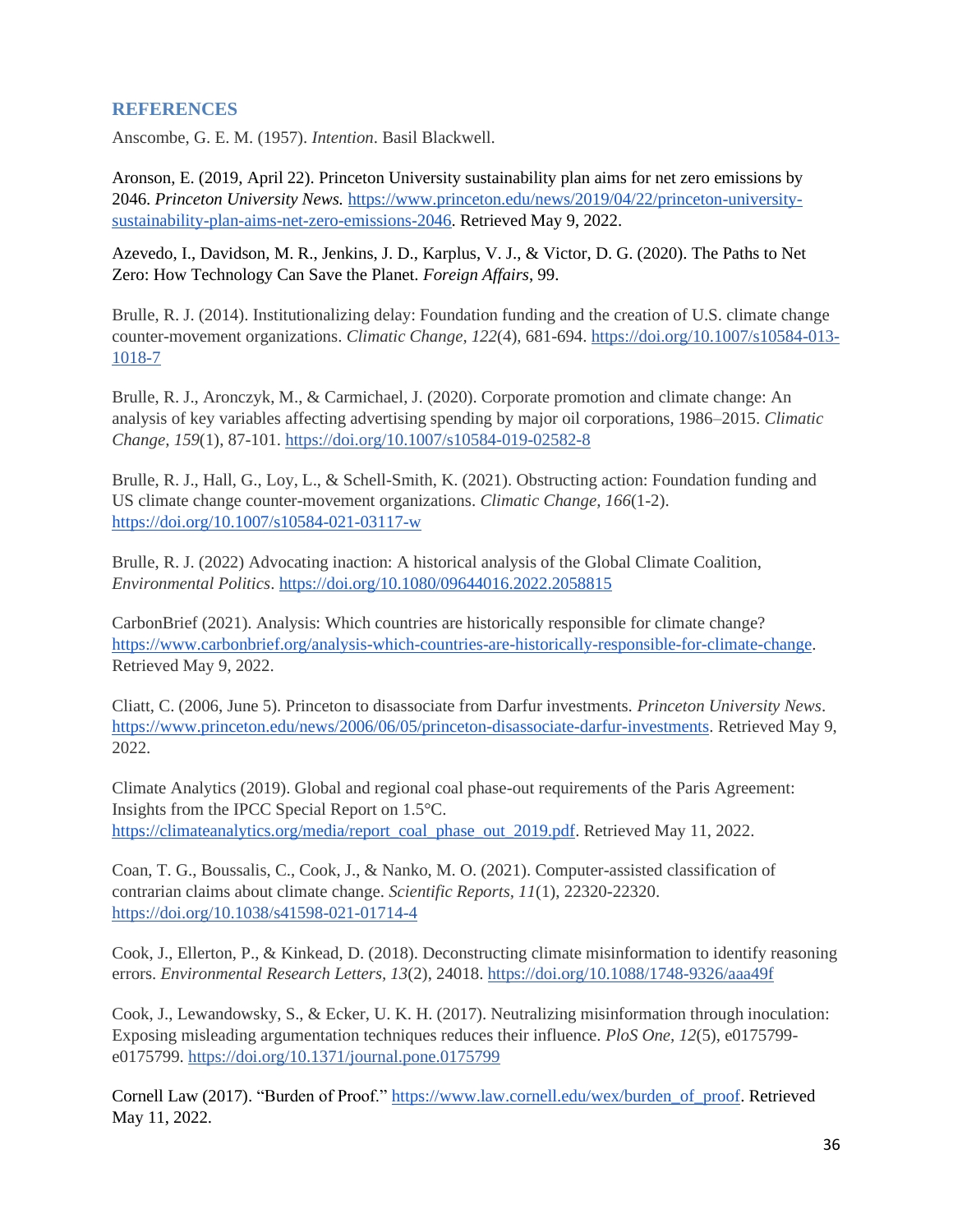Cornell Law (2022). "Tort." [https://www.law.cornell.edu/wex/tort.](https://www.law.cornell.edu/wex/tort) Retrieved May 11, 2022.

CPUC Resources Committee (1997). Guidelines for Resources Committee Consideration of Investmentdriven "Social Responsibility" Issues.<https://cpucresources.princeton.edu/document/46>

CPUC Resources Committee (2015). [Correspondence between the Committee, President Christopher](https://cpucresources.princeton.edu/document/17)  [Eisgruber, and Mr. Andrew Golden. https://cpucresources.princeton.edu/document/17](https://cpucresources.princeton.edu/document/17) 

CPUC Resources Committee (2021). CPUC Resources Committee Dissociation Recommendation to the Board of Trustees Committee on Finance.<https://cpucresources.princeton.edu/document/63>

Datamyne. [https://library.princeton.edu/resource/13344](https://nam12.safelinks.protection.outlook.com/?url=https%3A%2F%2Flibrary.princeton.edu%2Fresource%2F13344&data=05%7C01%7Ckewalt%40princeton.edu%7Ce5d07462fdbe4d1f0c2308da2df66a9d%7C2ff601167431425db5af077d7791bda4%7C0%7C0%7C637872833606887437%7CUnknown%7CTWFpbGZsb3d8eyJWIjoiMC4wLjAwMDAiLCJQIjoiV2luMzIiLCJBTiI6Ik1haWwiLCJXVCI6Mn0%3D%7C3000%7C%7C%7C&sdata=X03qp%2FBVQPeS3X5D8MyR70YAFaNW3T94cKQmLjiL9QQ%3D&reserved=0)

Davis, S., Lewis, N., Shaner, M., Aggarwal, S., Arent, D., Azevedo, I. L., Benson, S. M., Bradley, T., Brouwer, J., Chiang, Y., Clack, C. T. M., Cohen, A., Doig, S., Edmonds, J., Fennell, P., Field, C. B., Hannegan, B., Hodge, B., Hoffert, M. I., Ingersoll, E., Jaramillo, P., Lackner, K. S., Mach, K. J., Mastrandrea, M., Ogden, J., Peterson, P. F., Sanchez, D. L., Sperling, D., Stagner, J., Trancik, J. E., Yang, C., & Caldeira, K. (2018). Net-zero emissions energy systems. *Science, 360*(6396). <https://doi.org/10.1126/science.aas9793>

Dietz, T., Gardner, G. T., Gilligan, J., Stern, P. C., & Vandenbergh, M. P. (2009). Household actions can provide a behavioral wedge to rapidly reduce US carbon emissions. *Proceedings of the National Academy of Sciences, 106*(44), 18452-18456.<https://doi.org/10.1073/pnas.0908738106>

European Union Commission (2018, April 26). Communication - Tackling Online Disinformation: A European Approach. *Policy and Legislation.* [https://digital](https://digital-strategy.ec.europa.eu/en/library/communication-tackling-online-disinformation-european-approach)[strategy.ec.europa.eu/en/library/communication-tackling-online-disinformation-european-approach.](https://digital-strategy.ec.europa.eu/en/library/communication-tackling-online-disinformation-european-approach) Retrieved October 30, 2021.

Fallis, D, (2014). *The Varieties of Disinformation. The Philosophy of Information Quality* (L. Floridi & P. Illari, Eds.) pp. 135-161. Springer. DOI:10.1007/978-3-319-07121-3\_8

Farrell, J., McConnell, K., & Brulle, R. (2019). Evidence-based strategies to combat scientific misinformation. *Nature Climate Change, 9*(3), 191-195.<https://doi.org/10.1038/s41558-018-0368-6>

Freelon, D., & Wells, C. (2020). Disinformation as political communication. *Political Communication, 37*(2), 145-156.<https://doi.org/10.1080/10584609.2020.1723755>

Friedlingstein, P., Jones, M.W., O'Sullivan, M., et al. (2022). Global Carbon Budget 2021. *Earth System Science Data,* 14, 1917-2005.<https://essd.copernicus.org/articles/14/1917/2022/#section7>

Fueling the Climate Crisis: Exposing Big Oil's Disinformation Campaign to Prevent Climate Action, Hearing before Committee on Oversight and Reform, 117<sup>th</sup> Cong. (2021).

Future Earth (2020). Global Carbon Budget 2020 - Bucket Animation. [https://futureearth.org/2020/12/10/global-carbon-budget-2020-finds-record-drop-in-emissions.](https://futureearth.org/2020/12/10/global-carbon-budget-2020-finds-record-drop-in-emissions) Retrieved May 9, 2022.

Geiger, N. & Swim, J. (2016). Climate of silence: Pluralistic ignorance as a barrier to climate change discussion, *Journal of Environmental Psychology, 47*, 79-90.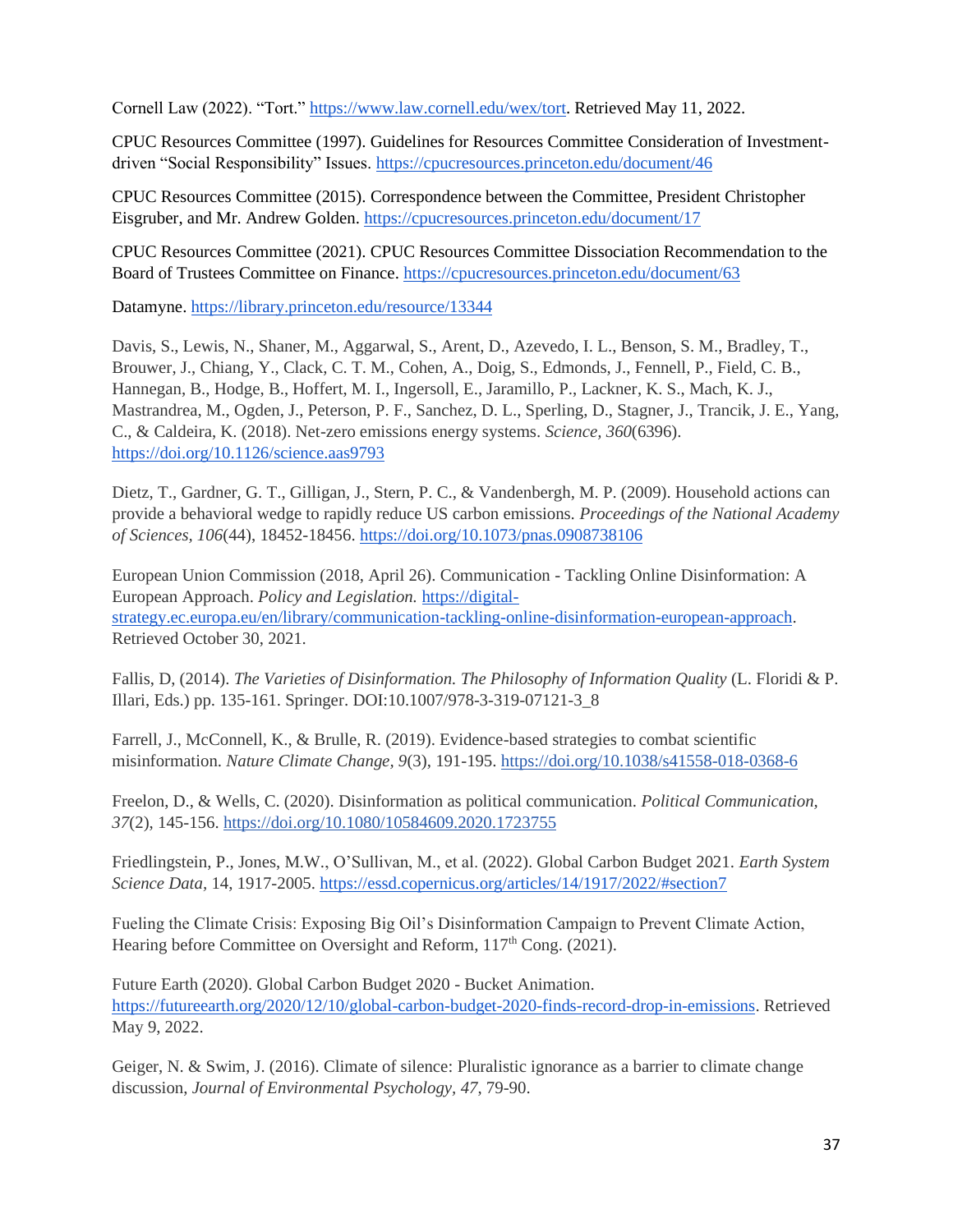Grice, H. P. (H. Paul). (1991). *Studies in the way of words*. Harvard University Press.

Guess, A.M., and B. A. Lyons (2020). "Misinformation, Disinformation, and Online Propaganda." In *Social Media and Democracy* (N. Persily & J.A. Tucker, Eds.), pp.10-33. Cambridge University Press.

Howard, Emma (2015, June 23). A beginner's guide to fossil fuel divestment. *The Guardian*, [https://www.theguardian.com/environment/2015/jun/23/a-beginners-guide-to-fossil-fuel-divestment.](https://www.theguardian.com/environment/2015/jun/23/a-beginners-guide-to-fossil-fuel-divestment) Retrieved May 9, 2022.

International Energy Agency (IEA) (2021). Net Zero by 2050: A Roadmap for the Global Energy Sector, pp. 13. [https://www.iea.org/reports/net-zero-by-2050.](https://www.iea.org/reports/net-zero-by-2050) Retrieved May 9, 2022.

IPCC 2021. Climate Change 2021: The Physical Science Basis. Contribution of Working Group I to the Sixth Assessment Report of the Intergovernmental Panel on Climate Change [Masson-Delmotte, V., P. Zhai, A. Pirani, S.L.Connors, C. Péan, S. Berger, N. Caud, Y. Chen, L. Goldfarb, M.I. Gomis, M. Huang, K. Leitzell, E. Lonnoy, J.B.R. Matthews, T.K. Maycock, T. Waterfield, O. Yelekçi, R. Yu, and B. Zhou (eds.)]. In Press.

Jenkins, J. D., Mayfield, E. N., Larson, E. D., Pacala, S. W., & Greig, C. (2021). Mission net-zero America: The nation-building path to a prosperous, net-zero emissions economy. *Joule*, *5*(11), 2755– 2761.

Jing, L., El-Houjeiri, H.M., Montfort, J.C., Brandt, A.R., Masnadi, M.S., Gordon, D., & Bergerson, J.A. (2020). Carbon intensity of global crude oil refining and mitigation potential. *Nature Climate Change,* 10, 526–532.<https://doi.org/10.1038/s41558-020-0775-3>

Jones, C. & Kammen, D.J. (2014). Spatial Distribution of U.S. Household Carbon Footprints Reveals Suburbanization Undermines Greenhouse Gas Benefits of Urban Population Density. *Environmental Science & Technology,* 48, 2, 895–902.<https://doi.org/10.1021/es4034364>

Kenner, D. & Heede, R. (2021). White knights, or horsemen of the apocalypse? Prospects for Big Oil to align emissions with a 1.5 °C pathway. *Energy Research & Social Science,* 79, 102049. <https://doi.org/10.1016/j.erss.2021.102049>

Keohane, R. O., Lane, M., & Oppenheimer, M. (2014). The ethics of scientific communication under uncertainty. *Politics, Philosophy & Economics, 13*(4), 343-368. <https://doi.org/10.1177/1470594X14538570>

Lamb, M., & Lane, M. (2016). Aristotle on the ethics of communicating climate change. *Climate justice in a non-ideal world*. Oxford University Press. <https://doi.org/10.1093/acprof:oso/9780198744047.003.0012>

Lane, M. (2020). The idea of accountable office in ancient Greece and beyond. *Philosophy (London), 95*(1), 19-40.<https://doi.org/10.1017/S0031819119000445>

Lewandowsky, S., Oreskes, N., Risbey, J. S., Newell, B. R., & Smithson, M. (2015). Seepage: Climate change denial and its effect on the scientific community. *Global Environmental Change, 33*, 1-13. <https://doi.org/10.1016/j.gloenvcha.2015.02.013>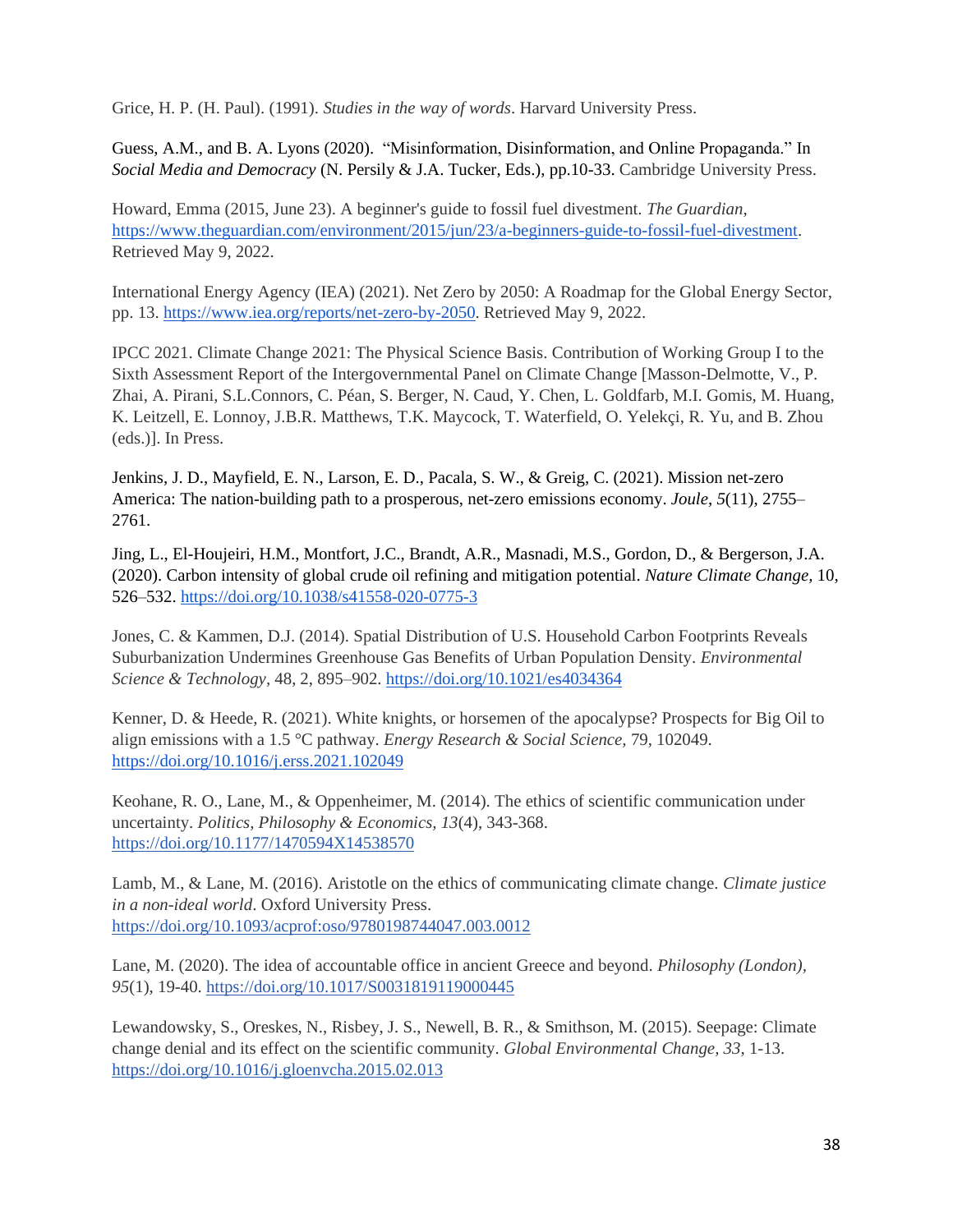List, C., & Pettit, P. (2011). *Group agency: The possibility, design, and status of corporate agents*. Oxford University Press.<https://doi.org/10.1093/acprof:oso/9780199591565.001.0001>

Manson, N. C., & O'Neill, O. (2007;2012;). *Rethinking informed consent in bioethics*. Cambridge University Press.<https://doi.org/10.1017/CBO9780511814600>

Masnadi, M.S., El-Houjeiri, H.M., Schunack, D., et al. (2018). Global carbon intensity of crude oil production. *Science,* 361(6405), 851-853[. https://www.science.org/doi/10.1126/science.aar6859](https://www.science.org/doi/10.1126/science.aar6859)

Mastrandrea, M. D., Mach, K. J., Plattner, G., Edenhofer, O., Stocker, T. F., Field, C. B., Ebi, K. L., & Matschoss, P. R. (2011). The IPCC AR5 guidance note on consistent treatment of uncertainties: A common approach across the working groups. *Climatic Change, 108*(4), 675-691. <https://doi.org/10.1007/s10584-011-0178-6>

Potter, K., & Mayer, J. (2016). *Dark money: The hidden history of the billionaires behind the rise of the radical right*. Books on Tape.

McCright, A. M., Charters, M., Dentzman, K., & Dietz, T. (2016). Examining the effectiveness of climate change frames in the face of a climate change denial counter-frame. *Topics in Cognitive Science, 8*(1), 76- 97.<https://doi.org/10.1111/tops.12171>

Neuendorf, K.A. (2018). Evaluation of the study, "Assessing ExxonMobil's climate change communications (1977–2014)" by Goffrey Supran and Naomi Oreskes, published in *Environmental Research Letters,* 2017. https://corporate.exxonmobil.com/-/media/ Global/Files/climatechange/Neuendorf-Report.pdf Retrieved May 10, 2022.

O'Neill, S. J., & Boykoff, M. (2010). Climate denier, skeptic, or contrarian? *Proceedings of the National Academy of Sciences (PNAS), 107*(39), E151-E151.<https://doi.org/10.1073/pnas.1010507107>

Oreskes, N. (2019). *Why Trust Science?* Princeton University Press.

Oswald, Y., Owen, A., & Steinberger, J. K. (2020). Large inequality in international and intranational energy footprints between income groups and across consumption categories. *Nature Energy*, *5*(3), 231. <https://doi.org/10.1038/s41560-020-0579-8>

Pope, K. (2022, Jan. 4). Big numbers – dollars and institutions – behind divestments from fossil fuels. *Yale Climate Connections*. [https://yaleclimateconnections.org/2022/01/big-numbers-dollars-and](https://yaleclimateconnections.org/2022/01/big-numbers-dollars-and-institutions-behind-divestments-from-fossil-fuels)[institutions-behind-divestments-from-fossil-fuels.](https://yaleclimateconnections.org/2022/01/big-numbers-dollars-and-institutions-behind-divestments-from-fossil-fuels) Retrieved May 9, 2022.

Princeton University (2021). Fossil Fuel Dissociation Process. [https://fossilfueldissociationprocess.princeton.edu/.](https://fossilfueldissociationprocess.princeton.edu/) Retrieved May 9, 2022.

Princeton University (2022). Fossil Fuel Dissociation Process: Peer Analysis. [https://fossilfueldissociationprocess.princeton.edu/peer-analysis.](https://fossilfueldissociationprocess.princeton.edu/peer-analysis) Retrieved May 10, 2022.

PSEG. (2021). Powering Progress: 2021 Sustainability & Climate Report. [https://corporate.pseg.com/-](https://corporate.pseg.com/-/media/pseg/corporate/corporate-citzenship/environmentalpolicyandinitiatives/sustainability/pseg_sustainability_report.ashx) [/media/pseg/corporate/corporate-](https://corporate.pseg.com/-/media/pseg/corporate/corporate-citzenship/environmentalpolicyandinitiatives/sustainability/pseg_sustainability_report.ashx)

[citzenship/environmentalpolicyandinitiatives/sustainability/pseg\\_sustainability\\_report.ashx.](https://corporate.pseg.com/-/media/pseg/corporate/corporate-citzenship/environmentalpolicyandinitiatives/sustainability/pseg_sustainability_report.ashx) Retrieved May 9, 2022.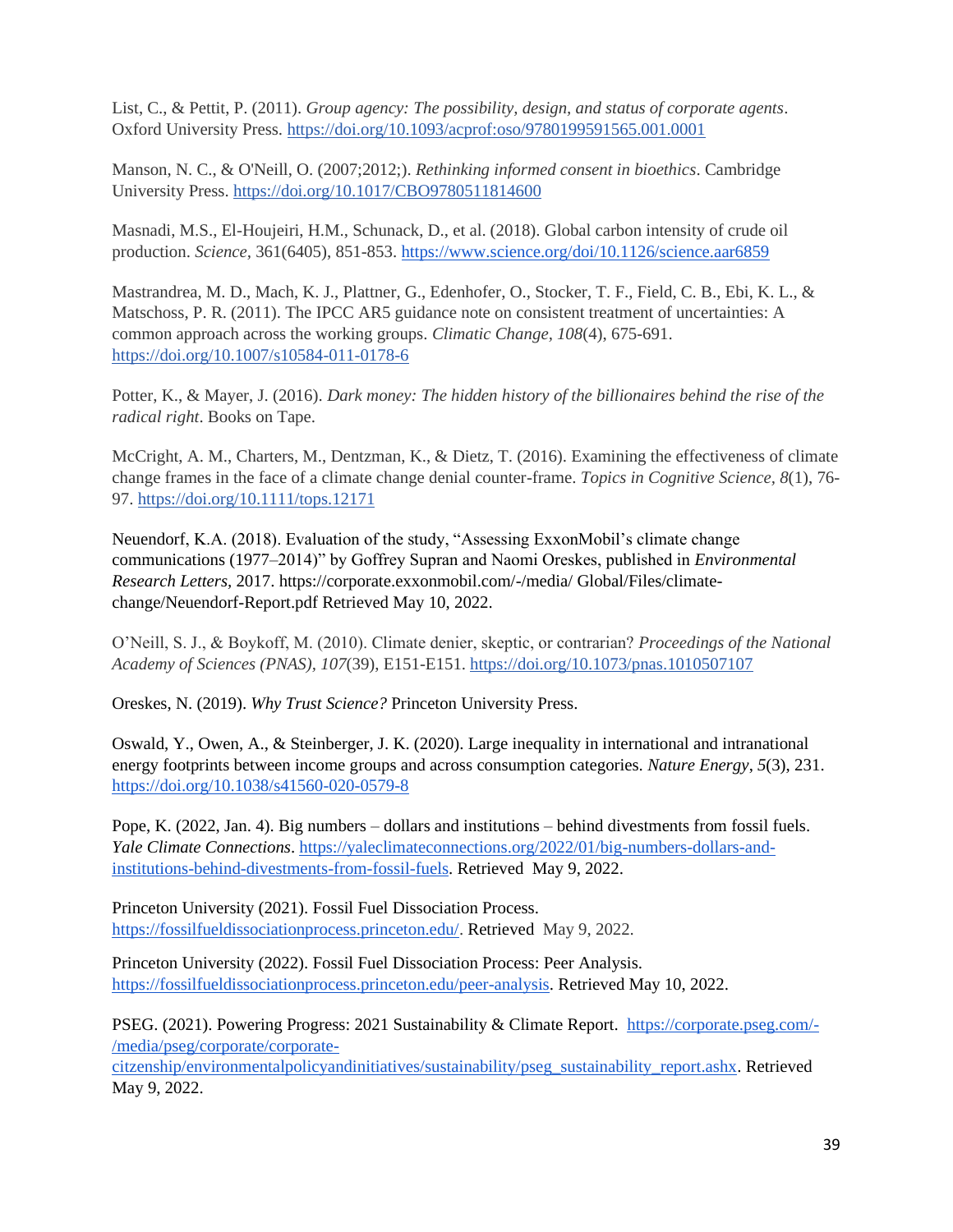Ramaswami, A., Tong, K., Canadell, J. G., Jackson, R. B., Stokes, E. (Kellie), Dhakal, S., Finch, M., Jittrapirom, P., Singh, N., Yamagata, Y., Yewdall, E., Yona, L., & Seto, K. C. (2021). Carbon analytics for net-zero emissions sustainable cities. *Nature Sustainability*, *4*(6), 460–463.

Ranney, M. A., & Clark, D. (2016). Climate change conceptual change: Scientific information can transform attitudes. *Topics in Cognitive Science, 8*(1), 49-75.<https://doi.org/10.1111/tops.12187>

Rob, J. T., & Shapiro, J. N. (2021, October 28). A Brief History of Online Influence Operations. *Lawfare Blog*[.](https://www.lawfareblog.com/brief-history-online-influence-operations) [https://www.lawfareblog.com/brief-history-online-influence-operations.](https://www.lawfareblog.com/brief-history-online-influence-operations) Retrieved April 22, 2022.

Seto, K. C., Churkina, G., Hsu, A., Keller, M., Newman, P. W. G., Qin, B., & Ramaswami, A. (2021). From Low- to Net-Zero Carbon Cities: The Next Global Agenda. *Annual Review of Environment and Resources*, 46, 377–415.<https://doi.org/10.1146/annurev-environ-050120-113117>

Søe, S. O. (2018). Algorithmic detection of misinformation and disinformation: Gricean perspectives. *Journal of Documentation, 74*(2), 309-332.<https://doi.org/10.1108/JD-05-2017-0075>

Supran, G., & Oreskes, N. (2021). Rhetoric and Frame Analysis of ExxonMobil's Climate Change Communications. *One Earth, 4*, 696–719[.](https://doi.org/10.1016/j.oneear.2021.04.014) <https://doi.org/10.1016/j.oneear.2021.04.014>

Supran, G., & Oreskes, N. (2020b). Addendum to 'assessing ExxonMobil's climate change communications (1977-2014)' Supran and Oreskes (2017 Environ. Res. Lett. 12 084019). *Environmental Research Letters, 15*(11), 084019[.](https://doi.org/10.1088/1748-9326/ab89d5) <https://doi.org/10.1088/1748-9326/ab89d5>

Supran, G. & Oreskes, N. (2020a). Reply to Comment on `Assessing ExxonMobil's Climate Change Communications (1977–2014)' Supran and Oreskes (2017 Environ. Res. Lett. 12 084019). *Environmental Research Letters 15*(11), 084019.<https://doi.org/10.1088/1748-9326/abbe82>

Supran, G. & Oreskes, N. (2017). Assessing ExxonMobil's climate change communications (1977-2014). *Environmental Research Letters, 12*(8), 84019.<https://doi.org/10.1088/1748-9326/aa815f>

Swarup, V. (2020). Comment on `Assessing ExxonMobil's Climate Change Communications (1977– 2014)' Supran and Oreskes (2017 Environ. Res. Lett. 12 084019). *Environmental Research Letters 15*(11), 118001[.](https://doi.org/10.1088/1748-9326/abbc91) <https://doi.org/10.1088/1748-9326/abbc91>

United Nations Climate Change (2022). The Paris Agreement. [https://unfccc.int/process-and](https://unfccc.int/process-and-meetings/the-paris-agreement/the-paris-agreement)[meetings/the-paris-agreement/the-paris-agreement.](https://unfccc.int/process-and-meetings/the-paris-agreement/the-paris-agreement) Retrieved May 11, 2022.

United Nations Framework Convention on Climate Change (UNFCCC) (1994). Article 2, p. 9. [https://unfccc.int/files/essential\\_background/background\\_publications\\_htmlpdf/application/pdf/conveng.p](https://unfccc.int/files/essential_background/background_publications_htmlpdf/application/pdf/conveng.pdf) [df.](https://unfccc.int/files/essential_background/background_publications_htmlpdf/application/pdf/conveng.pdf) Retrieved May 11, 2022.

Valenti, Denise (2021, May 27). Princeton University widens net-zero goals and lays out dissociation process to advance action on climate change. *Princeton University News*. [https://www.princeton.edu/news/2021/05/27/princeton-university-widens-net-zero-goals-and-lays-out](https://www.princeton.edu/news/2021/05/27/princeton-university-widens-net-zero-goals-and-lays-out-dissociation-process)[dissociation-process.](https://www.princeton.edu/news/2021/05/27/princeton-university-widens-net-zero-goals-and-lays-out-dissociation-process) Retrieved May 9, 2022.

Wanless, A. & Pamment, J. (2019). How do you define a problem like influence? *Journal of Information Warfare*, *18*(3), 1-14.